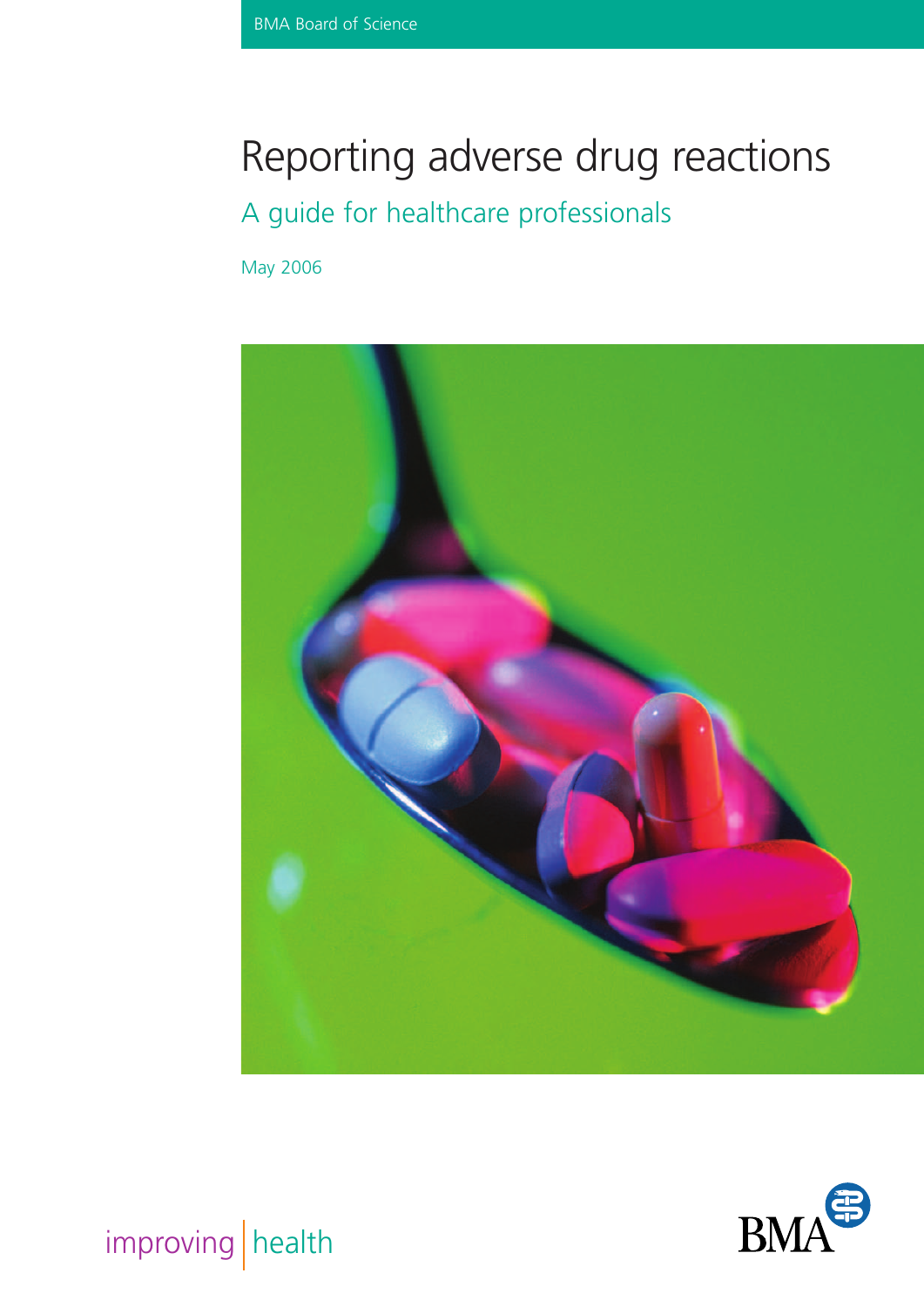# Reporting adverse drug reactions

A guide for healthcare professionals

May 2006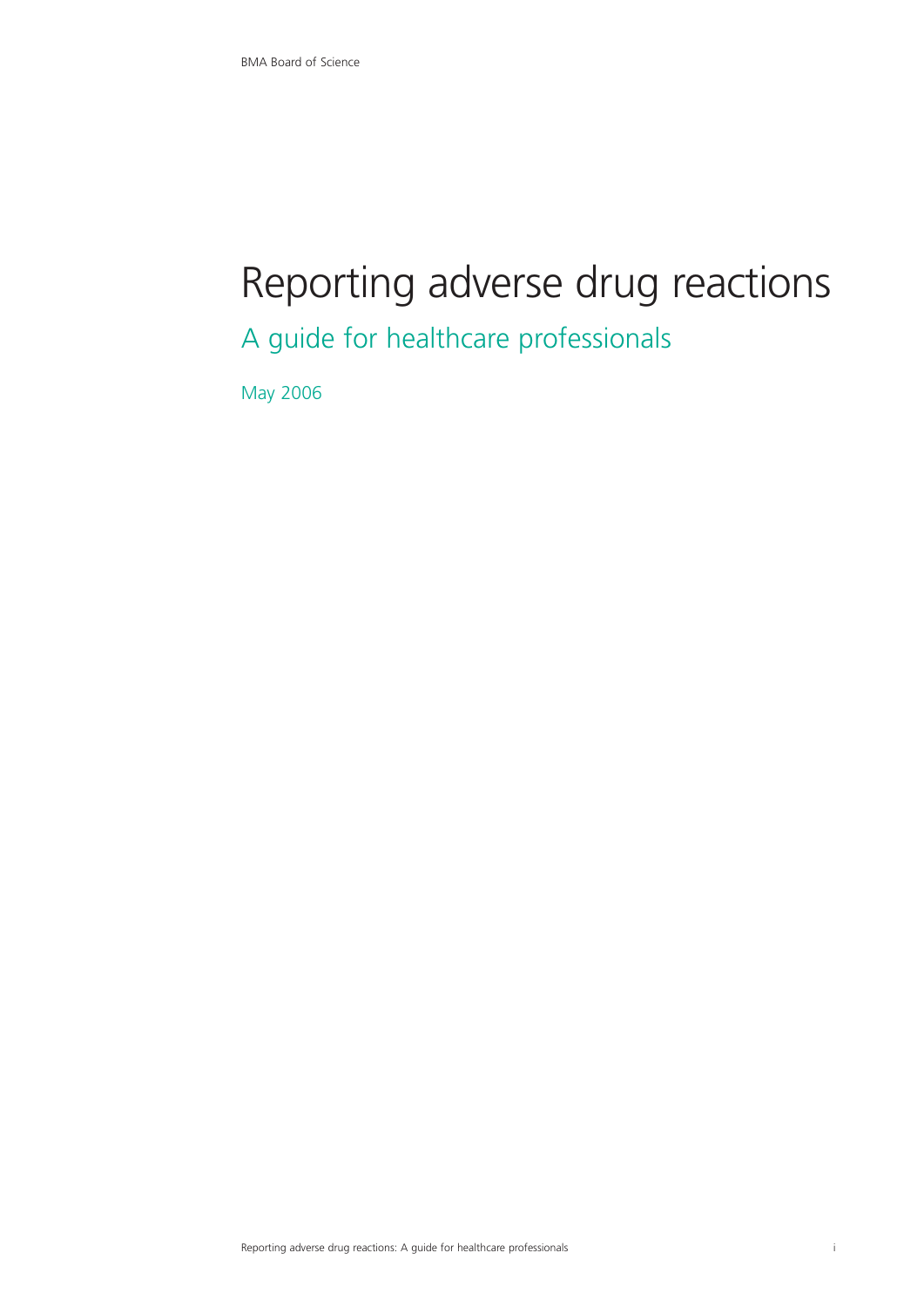# Editorial board

A publication from BMA Science & Education department and the BMA Board of Science

| Chair, Board of Science             | Professor Sir Charles George                 |
|-------------------------------------|----------------------------------------------|
| Director of Professional Activities | Professor Vivienne Nathanson                 |
| Head of Science & Education         | Dr Caroline Seddon                           |
| Project manager                     | Nicky Jayesinghe                             |
| Research and writing                | Gemma Jackson                                |
| Editorial secretariat               | EeMun Chen<br>Nicola Fookes<br>Darshna Gohil |

### **Acknowledgements**

The association is very grateful for the help provided by the BMA committees and many outside experts and organisations. We would particularly like to thank:

- Professor Munir Pirmohamed, Professor of Clinical Pharmacology and Director of CSM Mersey.
- Dr June Raine, Director of the MHRA Post Licensing Division.
- Professor Alison Blenkinsopp, Professor of the Practice of Pharmacy and member of the Committee on Safety of Medicines Patient Reporting of Adverse Drug Reactions Working Group.

Emily Hoy

- Dr Patricia Wilkie, lay member of the Committee on Safety of Medicines and Chair of the Committee on Safety of Medicines Patient Reporting of Adverse Drug Reactions Working Group.
- Ms Barbara Wood, Chair, BMA patient liaison group and member of the Committee on Safety of Medicines Patient Reporting of Adverse Drug Reactions Working Group.

British Library Cataloguing-in-Publication Data. A catalogue record for this book is available from the British Library.

ISBN: 1 905545 07 X Cover photograph: Getty Images

© British Medical Association 2006 all rights reserved. No part of this publication may be reproduced, stored in a retrievable system or transmitted in any form or by any other means that be electrical, mechanical, photocopying, recording or otherwise, without the prior permission in writing of the British Medical Association.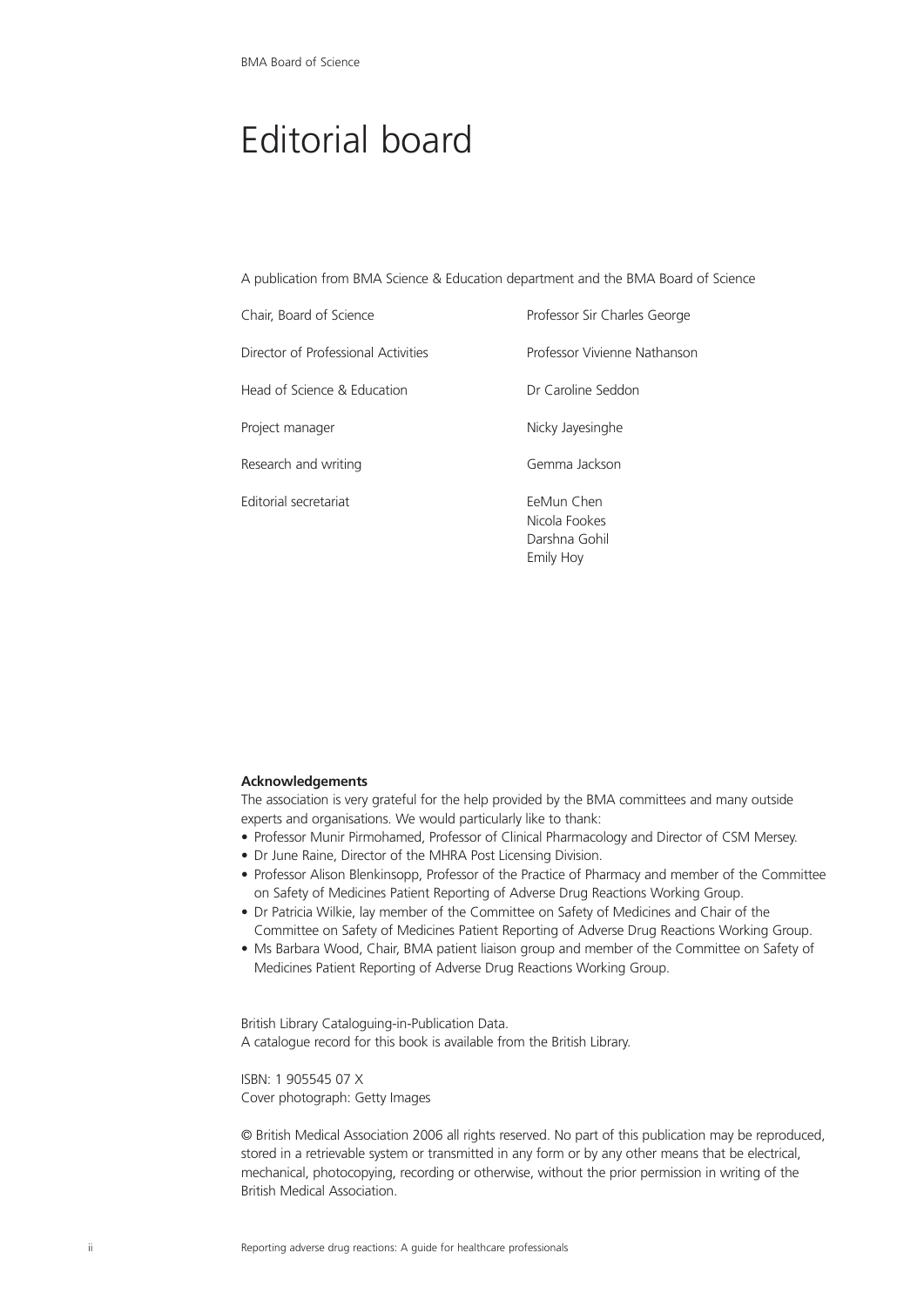# Board of Science

This report was prepared under the auspices of the Board of Science of the British Medical Association, whose membership for 2005/06 was as follows:

Dame Deirdre J Hine **President**, BMA Dr Michael Wilks Chair, BMA Representative Body Mr James N Johnson Chair, BMA Council Dr D Pickersgill Treasurer, BMA Professor Sir Charles George Chair, BMA Board of Science Dr P Maguire **Deputy Chair**, BMA Board of Science Dr P H Dangerfield Dr G D Dilliway Dr G D Lewis Dr S Minkoff Dr O Moghraby Dr G Rae Dr D M Sinclair Dr C Smith Dr S J L Smith Dr A S Thomson Dr D M B Ward Dr C Spencer-Jones By invitation Dr G Buckley **Co-optee** Dr E F Coyle Co-optee Dr P Steadman Co-optee Dr S J Richards Deputy member

Approval for publication as a BMA policy report was recommended by BMA Board of Professional Activities on 17 April 2006.

### **Declaration of interest**

There were no competing interests with anyone involved in the research and writing of this report. For further information about the editorial secretariat or board members please contact the Science and Education Department which holds a record of all declarations of interest: info.science@bma.org.uk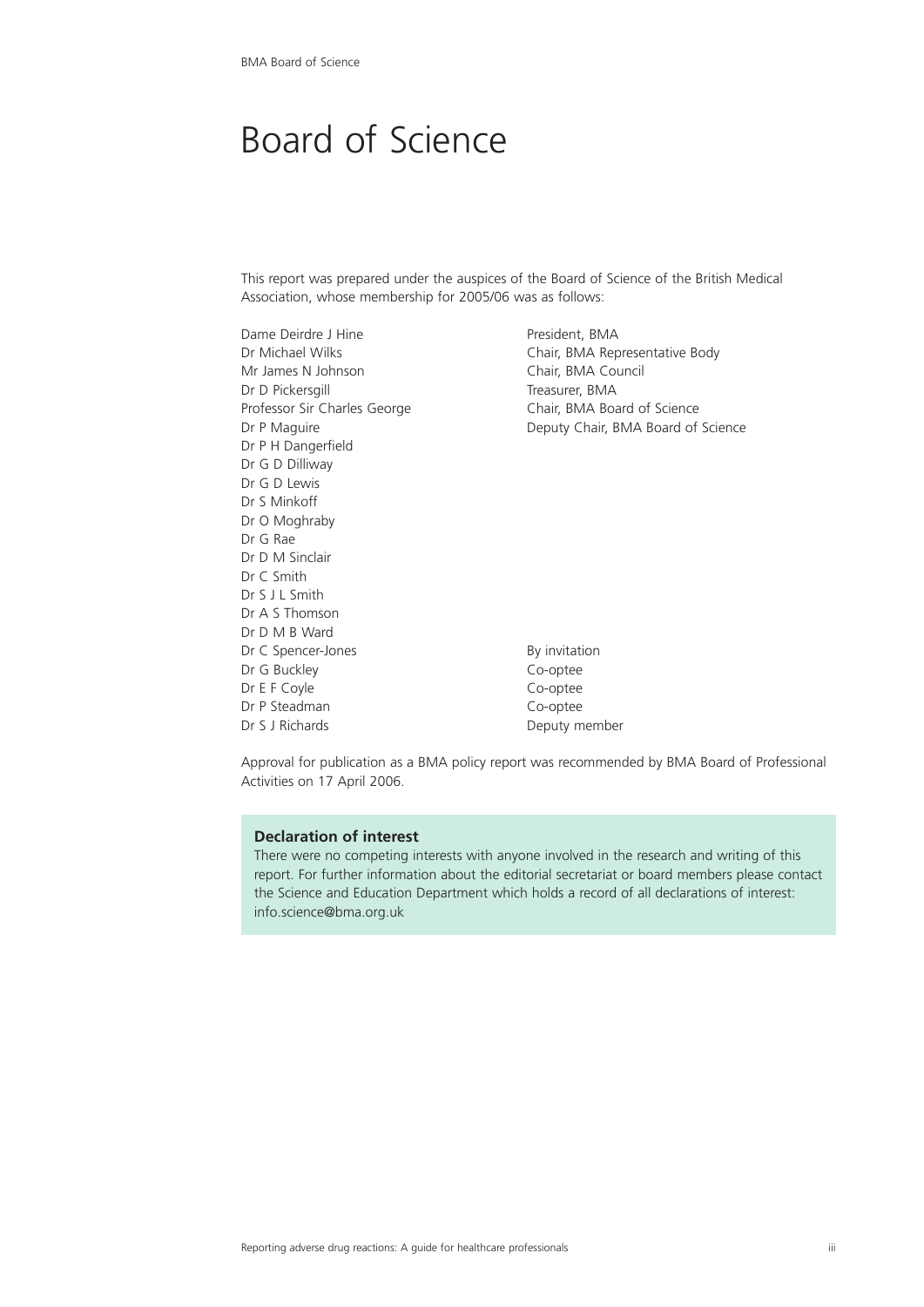# Abbreviations

| ADR         | Adverse drug reaction                                       |
|-------------|-------------------------------------------------------------|
| <b>BNF</b>  | British National Formulary                                  |
| CHM         | Commission on Human Medicines                               |
| CPD         | Continuing professional development                         |
| <b>DMRC</b> | Defective Medicines Report Centre                           |
| DSRU        | Drug Safety Research Unit                                   |
| EMEA        | European Medicines Agency                                   |
| <b>GPRD</b> | General Practice Research Database                          |
| MHRA        | Medicines and Healthcare products Regulatory Agency         |
| <b>MORE</b> | Manufacturer Online Reporting Environment                   |
| OTC         | Over-the-counter                                            |
| PEM         | Prescription-event monitoring                               |
| RMC.        | Regional monitoring centre                                  |
| SABRE       | Serious adverse blood reactions and events reporting system |
| SHOT        | Serious Hazards of Transfusion                              |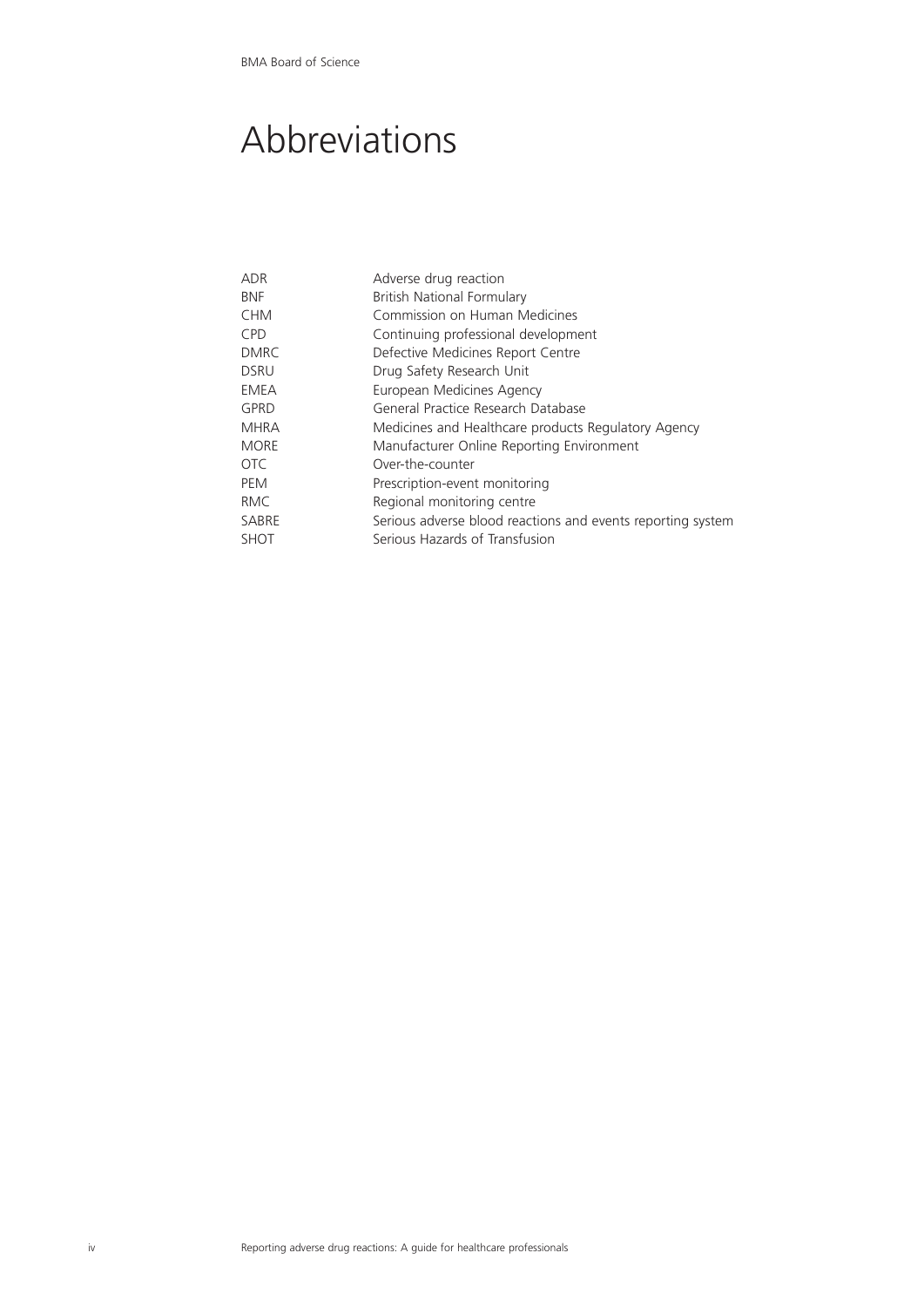# Contents

| World Health Organisation Programme (WHO) for International Drug Monitoring16     |
|-----------------------------------------------------------------------------------|
|                                                                                   |
|                                                                                   |
|                                                                                   |
|                                                                                   |
|                                                                                   |
| Appendix B: Some major safety issues identified through the Yellow Card Scheme 27 |
|                                                                                   |
| Appendix D: Information held by the General Practice Research Database which      |
|                                                                                   |
|                                                                                   |
|                                                                                   |
|                                                                                   |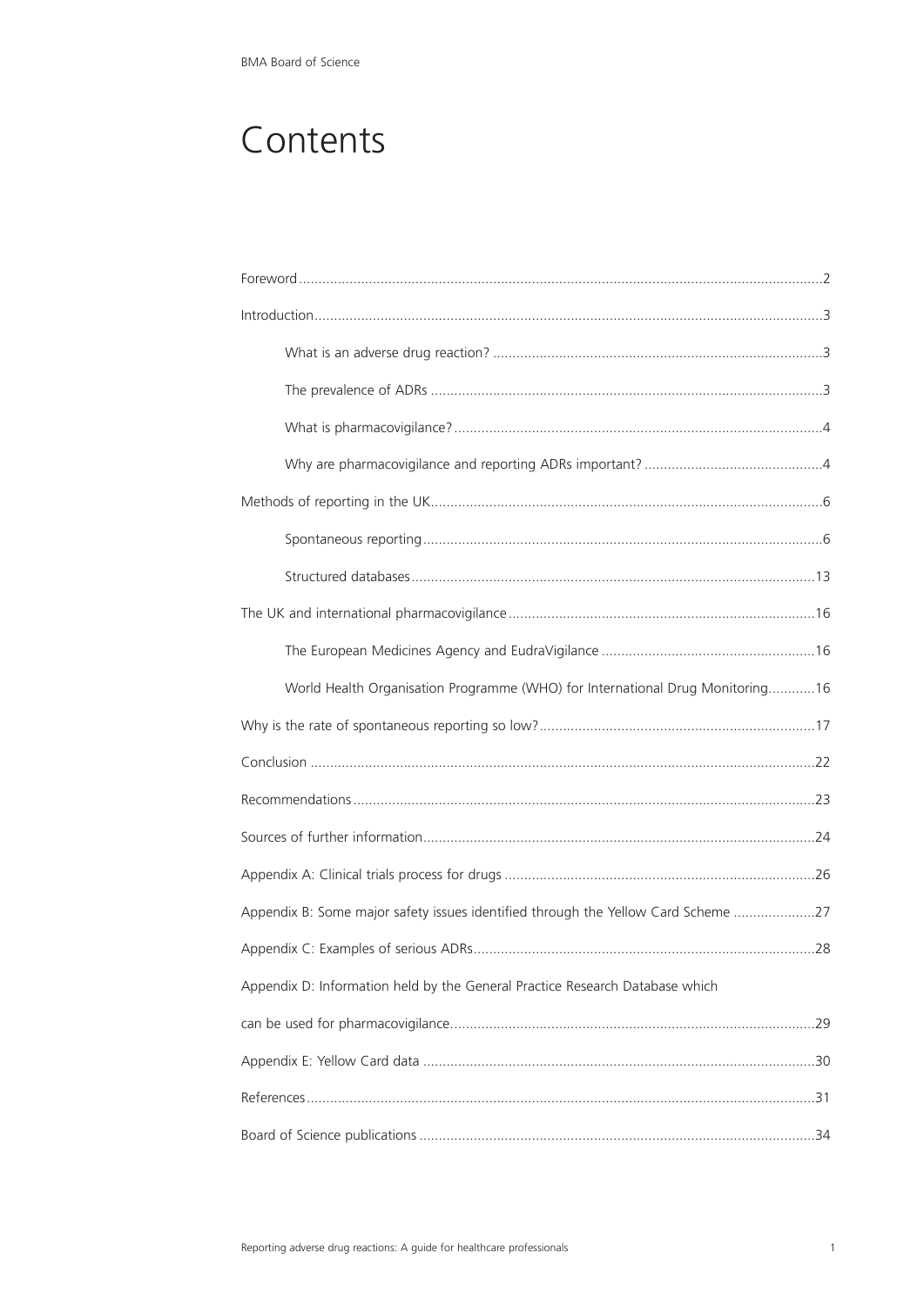# Foreword

The BMA has long been concerned with the health of the public and believes that effective reporting of adverse drug reactions (ADRs) is an important mechanism for post-marketing surveillance of medicines and is vital for maintaining drug safety. In 1996 the BMA's Board of Science published *Reporting adverse drug reactions – a policy document<sup>'</sup>, which discussed the* different structures in place within the UK for reporting ADRs. The report focused on the Yellow Card Scheme through which suspected ADRs can be reported spontaneously, but also briefly discussed prescription-event monitoring as a means through which ADRs can be recorded. Since the 1996 BMA report, there have been a number of significant changes to the Yellow Card Scheme. This report includes these changes and acts as a signposting resource for healthcare professionals. Recommendations about ways in which healthcare professionals can help improve reporting of ADRs are listed at the end of this report.

Compared to other countries the number of spontaneous reports submitted in the UK is relatively high and reporting rates in relation to prescription volumes are also among the best in Europe. There are also a number of structured databases which systematically monitor healthcare events, including ADRs, which can be useful tools for pharmacovigilance. Despite this good record, it is vital that healthcare professionals remain vigilant, are aware of the need to report and keep track of any changes to the systems in place. The recent Board of Science report *Over-the-counter* medication (2005)<sup>3</sup> stated that the availability and use of non-prescription drugs that are bought over-the-counter (OTC) have increased in recent years. Increased private sector availability from sources such as newsagents, supermarkets and the internet can result in OTC medications, including herbal remedies, being purchased with little or no support or control from doctors or pharmacists. This trend towards greater self-care can make correct identification of ADRs more difficult if the right questions are not asked of a patient. Problems can also arise if communication breaks down between different healthcare settings. This resource aims to reinforce the importance of pharmacovigilance and the reporting of ADRs in particular.

Thain Leage

Professor Sir Charles George Chair, Board of Science

The Board of Science, a standing committee of the BMA, provides an interface between the medical profession, the government and the public. The board produces numerous reports containing policies for national action by government and other organisations, with specific recommendations affecting the medical and allied professions.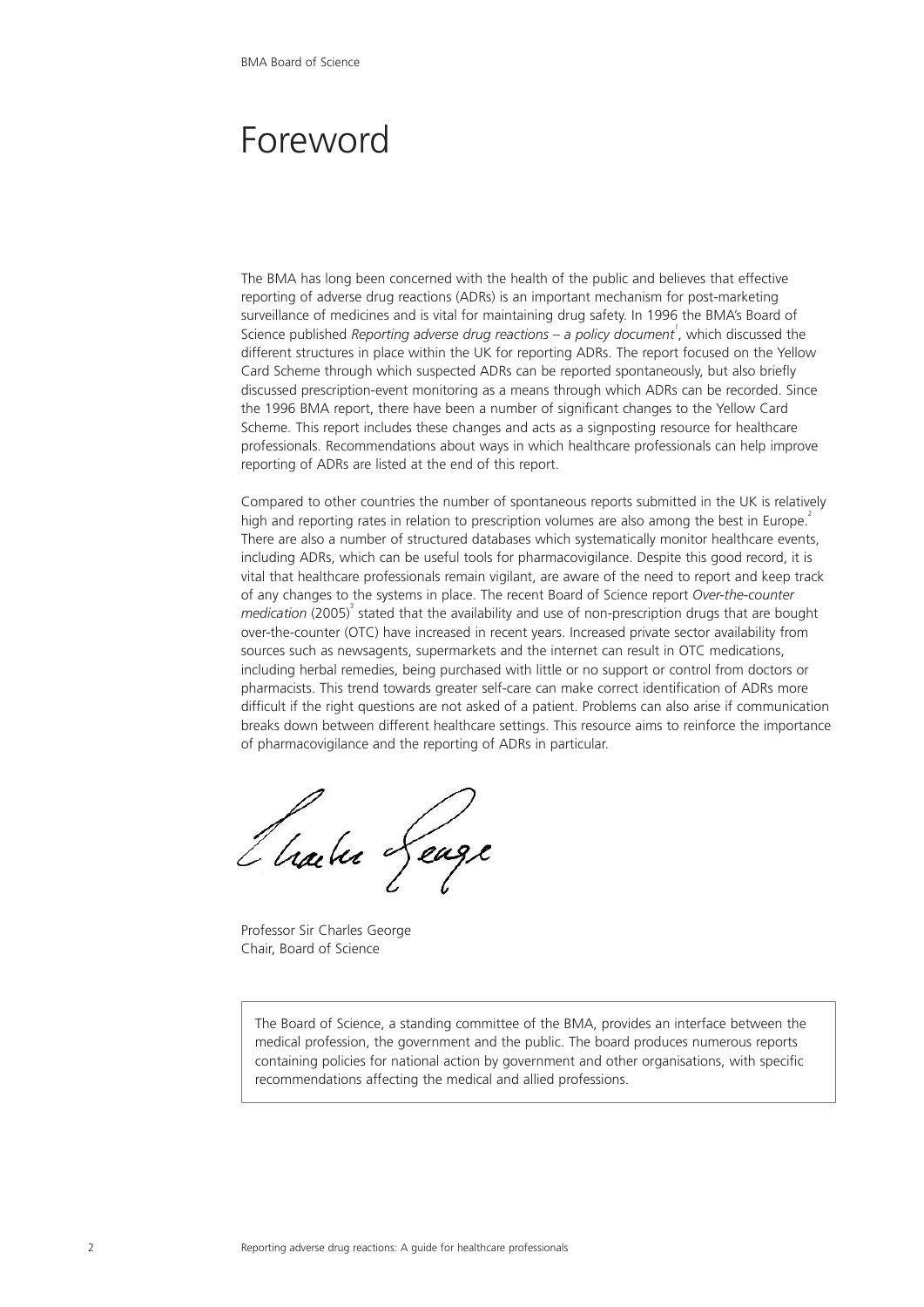# Introduction

### **What is an adverse drug reaction?**

According to information published by the Medicines and Healthcare products Regulatory Agency (MHRA) 'an adverse drug reaction (ADR) is an unwanted or harmful reaction experienced following the administration of a drug or combination of drugs, and is suspected to be related to the drug. The reaction may be a known side effect of the drug or it may be new and previously unrecognised'. $4$ This is opposed to an adverse event which 'is any undesirable experience that has happened to the patient while taking a drug but may or may not be related to the drug'.<sup>4</sup> In the British National Formulary (BNF) it is noted that an ADR can be caused by any therapeutic agent, including prescribed and OTC drugs, blood products, vaccines, radiographic contrast media and herbal products, and that all of these should be reported.<sup>5</sup>

If an unexpected reaction is observed in a patient it may be difficult to establish its causality and thus if it has resulted from the administration of a drug or combination of drugs. Guidance on factors that should be considered when trying to establish causality of a reaction is provided by the MHRA on their website at www.mhra.gov.uk.<sup>6, b</sup> The resource notes that it is important to consider the nature of the reaction, the timing of the reaction in relation to drug administration, the relationship to the dose administered and other possible causes of the reaction including concomitant medications and the patient's underlying disease. Further information on the different types of ADRs that occur and on identification of ADRs can be found in guidance for healthcare professionals produced jointly by the Department of Health (DH) and the NHS on their PRODIGY guidance website at www.prodigy.nhs.uk.<sup>7</sup> For information about allergic reactions to medications, an important type of ADR, refer to the British Society of Allergy and Clinical Immunology which works to improve the management of allergic and related disease, at www.bsaci.org. A clinical review published in the *BMJ* offers a good summary of the importance and types of ADRs that can be experienced.

### **The prevalence of ADRs**

Adverse reactions are more common than might be expected and there can never be a guarantee that a medicine is completely safe. Determining the precise number of ADRs that are experienced, however, is virtually impossible given the difficulties in assessing causality and the low proportion of ADRs that are reported. ADRs also vary in their severity, by what type of medication they are caused and in what setting they are experienced, making identification complex. Most research which has tried to quantify ADRs has done so by evaluating hospital patients and admissions in particular. A study of hospital admissions in the UK, published in 2004, found that 6.5 per cent of people admitted to hospital had experienced an ADR and that in 80 per cent of those, the ADR was the direct cause of the admission.<sup>9</sup> This research (which excluded admissions due to drug overdose) also found that ADRs accounted for 4 per cent of hospital bed capacity and resulted in a projected annual cost to the NHS of £466 million. The study also found that over 2 per cent of those patients who were admitted to hospital with an ADR died. This would make the overall fatality rate from ADRs within the population 0.15 per cent. Similar results were found

<sup>a</sup>lt is important to note that this definition of an ADR according to the MHRA does not exclude overdose or drug misuse. This is opposed to the definition from the WHO, which does exclude overdose and drug misuse from the definition of an ADR.

b An alternative guide to identifying ADRs is given in *Clinical medicine* (2005), using the mnemonic TREND, which stands for Temporal relationship, Rechallenge, Exclusion, Novelty, Dechallenge. (Pirmohamed, M (2005) Anticipating, investigating and managing the adverse events of drugs. *Clinical medicine*, **5**:1 23-5). For further information about the economic burden of ADRs see the 2003 report *Adverse events and the National Health Service: an economic perspective, a report to the National Patient Safety Agency* (the Gray report). At www.npsa.nhs.uk/site/media/documents/940\_A%20Gray%20final%20report%201103.pdf.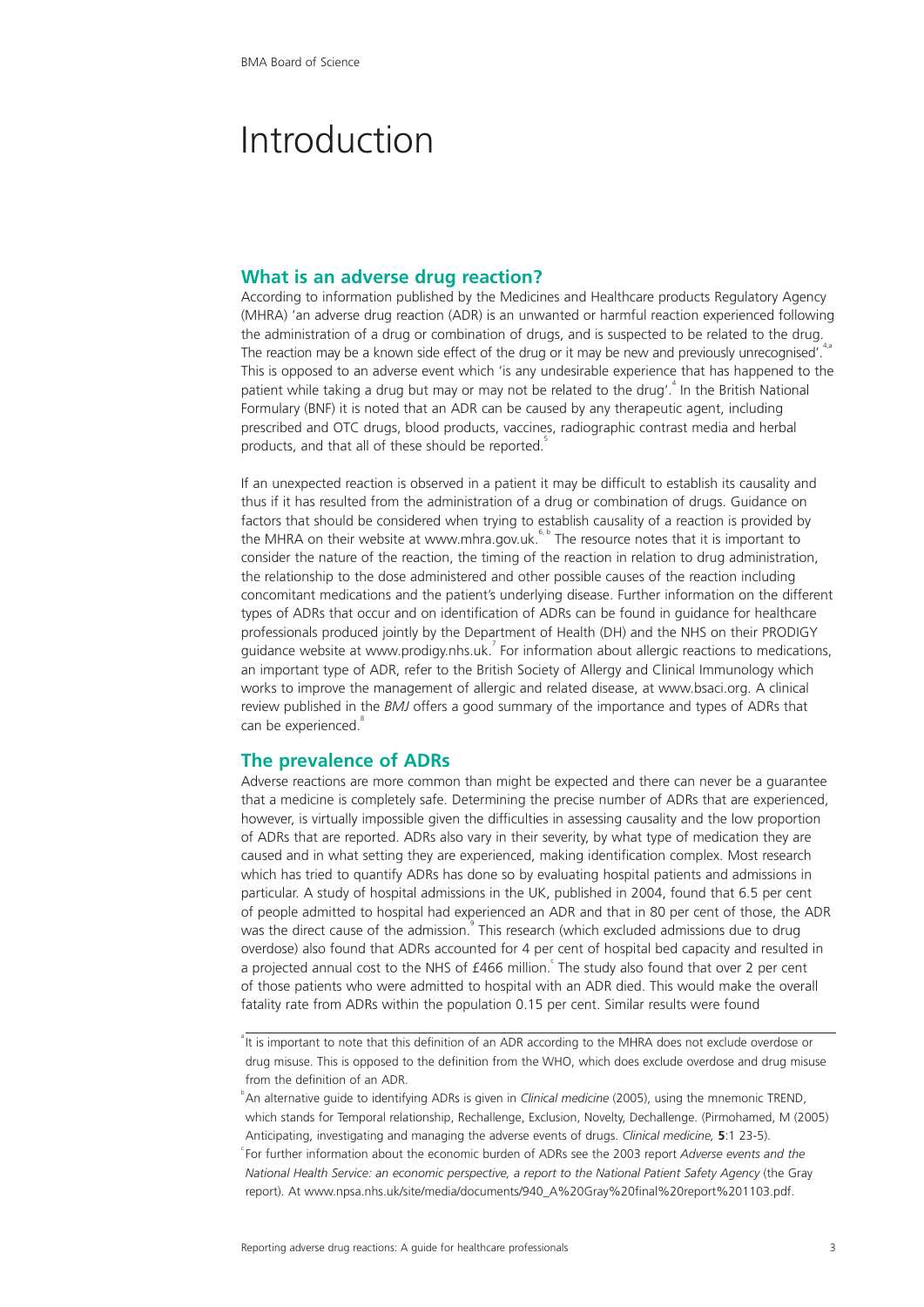by a meta-analysis of ADRs in hospitalised patients in the USA. This study found overall incidence of serious ADRs (on admission and experienced while in hospital) to be 6.7 per cent and of fatal ADRs to be  $0.32<sup>10</sup>$  per cent. Preliminary data from an ongoing contemporary study at the Royal Liverpool University Hospital has indicated that about 16 per cent of patients suffer an ADR as hospital inpatients.<sup>11</sup> Many ADRs are experienced by patients when they are being treated in primary care or as outpatients. It is difficult to quantify the actual prevalence of ADRs and there has been little research into the incidence of ADRs in patients treated in primary care. One small study in the USA found that around 25 per cent of outpatients had experienced an ADR and that in many instances they were preventable or ameliorable.<sup>12</sup> Given the small amount of data, more research should be done into the incidence of ADRs outside secondary care.

## **What is pharmacovigilance?**

During clinical trials, while there are a number of different test phases (see appendix A), only a small number of patients are exposed to a medication, over a limited period of time, compared to the number that might use it once it is licensed, ie once a marketing authorisation has been granted. Rare adverse reactions, occurring in only a small percentage of cases, after a long period of use or when a drug interacts with a particular combination of other medications or conditions, may not be detected during clinical trials. Pharmacovigilance is the 'science and activities relating to the detection, assessment, understanding and prevention of adverse effects or any other medicine-related problem.<sup>13</sup> If ADRs that are not discovered during clinical trials are to be detected, investigated and communicated, and the appropriate action taken, then it is vital that post-marketing pharmacovigilance of all medicines is comprehensive. Effective pharmacovigilance should take into account trends in use, as well as the occurrence of ADRs, enabling more effective advice to be given to those prescribing and using medications and should ensure better standards of safety and efficacy.

There are many different ways in which information can be collected and used for pharmacovigilance. These include the use of data from clinical and epidemiological studies, published medical literature, and information from pharmaceutical companies, morbidity and mortality databases, longitudinal patient databases and spontaneous reporting schemes. This report considers ways in which healthcare practitioners can contribute to the collection of pharmacovigilance data and therefore the focus will be spontaneous reporting of suspected ADRs and longitudinal patient databases.

### **Why are pharmacovigilance and reporting ADRs important?**

The limitations of clinical trials mean that when a drug is first marketed, much may be known about its efficacy while relatively little may be known about its safety (see box 1).<sup> $4$ </sup> For example, at least 30,000 people need to use a medication in order to identify, with 95 per cent power, an adverse reaction with an incidence of one in 10,000.<sup>8</sup> A relative lack of widespread clinical trials for medicines to treat children means that many drugs are initially only licensed for use in adults, which can leave 'no alternative to the prescriber than to use "off-label" and unauthorised products<sup>15</sup> in this population. Thus, the need for post-marketing surveillance can be seen as a means to identify drug safety problems not picked up by pre-marketing tests and promulgate any

d For further information see the BMA Clinical trials internet resource (2004) at

www.bma.org.uk/ap.nsf/Content/Hubclinicaltrials.

e The MHRA operates a system of licensing before the marketing of medicines. Medicines, which meet the standards of safety, quality and efficacy, are granted a marketing authorisation (previously a product licence), which is normally necessary before they can be prescribed or sold. This authorisation covers all the main activities associated with the marketing of a medicinal product.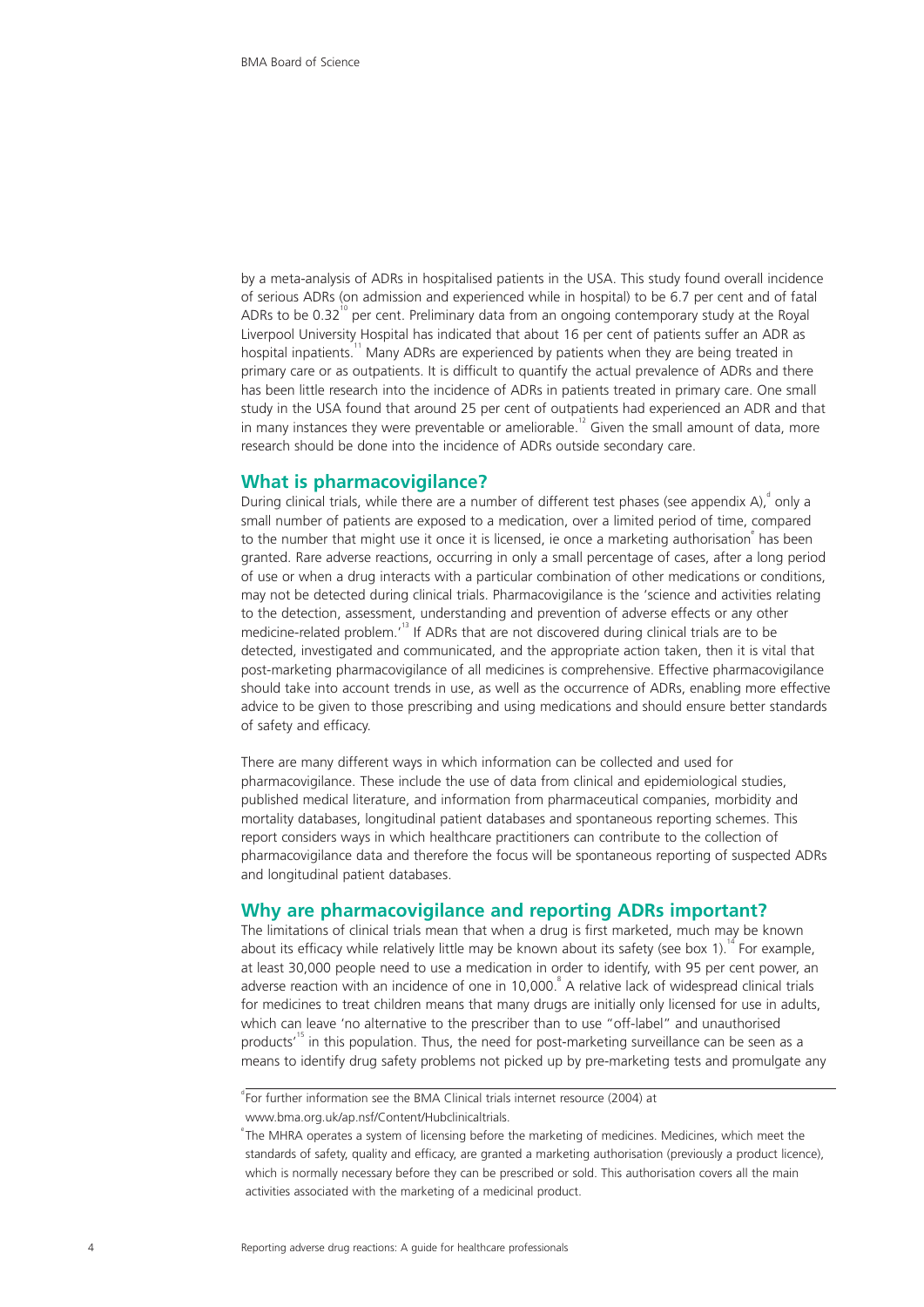necessary advice and/or regulatory action to prescribers and users. Pharmacovigilance through, for example, spontaneous ADR reporting or large scale databases, is used to generate hypotheses and signals about potential hazards of marketed drugs that require further investigation. Spontaneous reporting of suspected ADRs is particularly useful in identifying rare or delayed reactions; as such a system enables medicines to be monitored throughout their lifetime. See appendix B for some of the more recent drug safety problems to be identified by the Yellow Card spontaneous ADR reporting scheme.

### **Box 1: Limitations of most clinical trials in highlighting a drug's safety**

- Homogeneous sample populations.
- Most trials assess relatively healthy patients with only one disease and mostly exclude specific groups such as pregnant women, children and elderly people.
- Sample size.
- Small sample size (up to 1,000 patients) reduces the chance of finding rare adverse effects.
- Limited duration.
- Trials of short duration preclude the discovery of long-term consequences such as cancer.
- Inability to predict the real world.
- Drug interactions can be substantial in a population as patients may take drugs concomitantly, a situation that can almost never be predicted from clinical trials. Source: Striker B & Psaty B (2004) Detection, verification, and quantification of adverse drug reactions. *BMJ* **329**: 44-7.

In addition to contributing to the safety profiles of existing drugs, pharmacovigilance activities help to improve the knowledge set and contribute to the breadth of epidemiological data. Pharmacovigilance is, therefore, vital for the advancement of future research, medical understanding, drug development and epidemiological studies. Large-scale databases containing longitudinal patient or prescription data reflect routine usage of medications in the general population and provide denominator data which can be used to identify trends.<sup>1</sup>

Any improvements in drug safety or understanding will ultimately lead to improvements in patient care and thus the benefits of effective pharmacovigilance should be appreciated and pursued by all healthcare professionals. Effective spontaneous reporting of suspected ADRs also relies on good communication between healthcare professionals and patients, which in turn should assist good relationships and can improve patient care.

As the Yellow Card Scheme relies on the goodwill of reporters, healthcare professionals should consider it their professional duty to report ADRs. The importance of pharmacovigilance and reporting ADRs is reflected in the General Medical Council's (GMC) core guidance *Good medical practice,* which states that in providing care, doctors have a duty to 'report adverse drug reactions as required under the relevant reporting scheme, and cooperate with requests for information from organisations monitoring the public health'.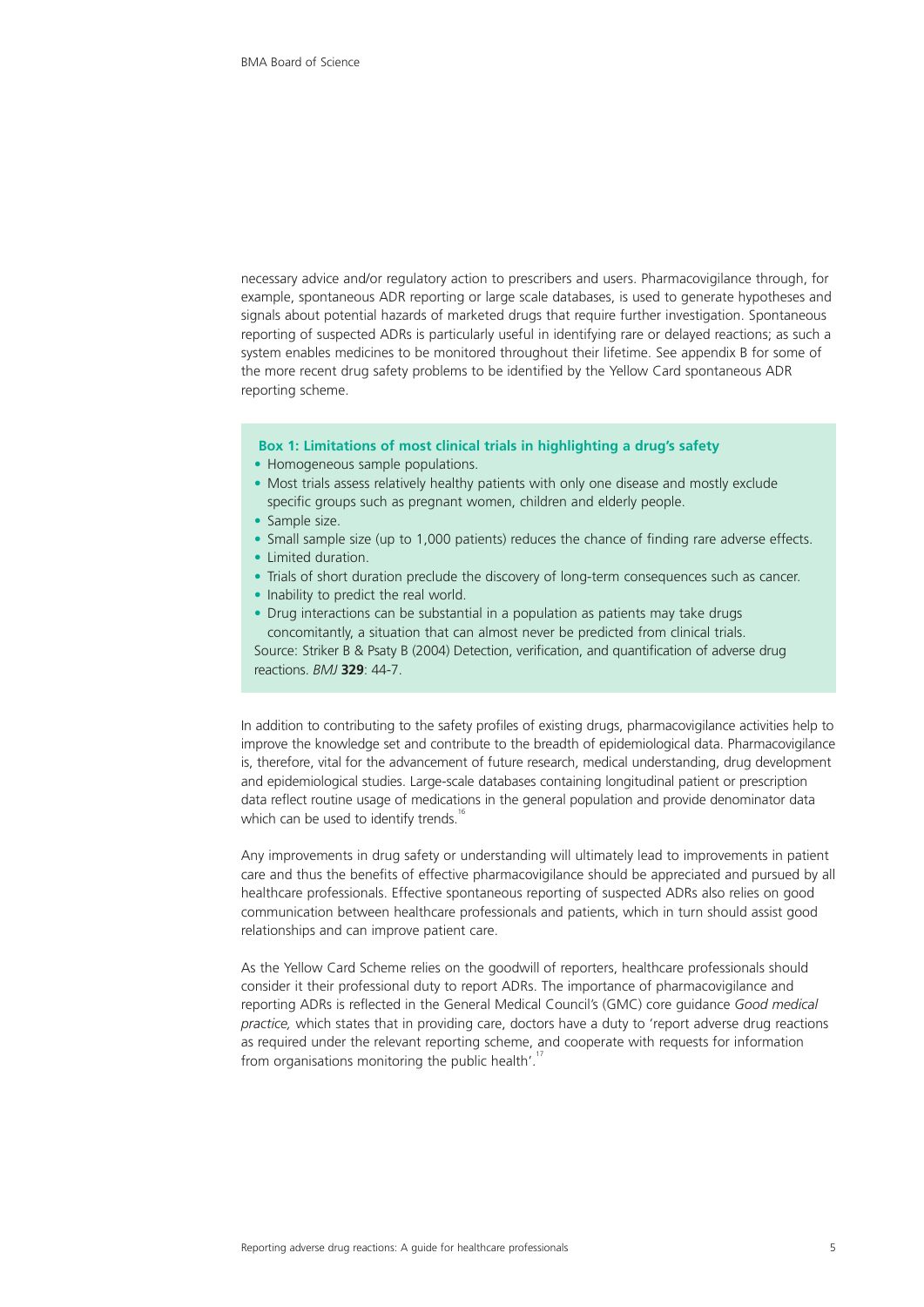# Methods of reporting in the UK

### **Spontaneous reporting**

f

The most common way that regulatory bodies collect ADR information for medicines once they are on the market is through voluntary, spontaneous reporting structures. In the UK, the Yellow Card Scheme is run by the MHRA and the Commission on Human Medicines (CHM) and is used to collect information on ADRs from healthcare professionals and members of the public. The original CHM, known as the Committee on Safety of Drugs, was established in 1964 following the thalidomide tragedy<sup>9</sup> and since then, over half a million reports have been collected. Detailed information about the Yellow Card Scheme can be found on the MHRA website at www.mhra.gov.uk.

When the Yellow Card Scheme was first introduced, only doctors and dentists could submit reports. Gradually this has been extended and now all healthcare professionals, including coroners, pharmacists and nurses are able to report ADRs via the scheme. Available data indicate that the introduction of nurse and pharmacist reporting is proving to be very useful.<sup>18,19,20</sup> The extension of reporting to other professionals should not, however, lead to complacency by doctors, who should continue to use the Yellow Card Scheme and take responsibility for reporting suspected ADRs to the regulatory authorities. It is important to appreciate firstly, that the database used by the MHRA can detect duplicate reports. If, therefore, a doctor deems it necessary to submit a Yellow Card they should do so even if there is a possibility that someone else might have done the same. Secondly, different people will include different information when they complete a Yellow Card, all of which is useful in creating a full picture of the reaction that has taken place.

Yellow Cards should be submitted to either the MHRA directly or to one of five regional monitoring centres (RMC).<sup>h</sup> Paper Yellow Cards are available by writing to either the MHRA or one of the RMCs, and can also be found in copies of the BNF, the Nurse Prescribers' Formulary (NPF), the Monthly Index of Medical Specialties (MIMS) Companion and from the Association of the British Pharmaceutical Industry (ABPI) Compendium of Data Sheets and Summaries of Product Characteristics. Electronic Yellow Cards were introduced in 2002 and can be downloaded from either the MHRA or the RMC websites (www.yellowcard.gov.uk).

The Commission on Human Medicines (CHM) was established on 30 October 2005. It combines the functions of the former Medicines Commission and Committee on Safety of Medicines (CSM). The terms of reference of the CHM include promoting the collection and investigation of information relating to adverse reactions for human medicines to enable advice to be given to health ministers and the Licensing authority on matters relating to human medicines. www.mhra.gov.uk/home/idcplg?IdcService=SS\_GET\_PAGE&nodeId=863 <sup>9</sup> Thalidomide was first marketed in the UK in 1958, under the trade name Distaval, for the treatment of morning sickness during the early stages of pregnancy. In 1959 the first cases of babies born with congenital malformation of the limbs, known as phocomelia, were reported in Germany. These congenital malformed limbs were also associated with other internal malformations. A causal association with thalidomide was suspected but was strongly refuted by the manufacturer. The number of cases of phocomelia, however, grew rapidly, with an estimated 10,000 cases associated with thalidomide emerging throughout the world, including over 500 cases originating in the UK. Thalidomide was withdrawn from the market in Germany on 27 November 1961 and the UK on 2 December 1961. This was followed by its withdrawal from the majority of countries world-wide over the next nine months. Prior to the thalidomide disaster there was no formal drug regulation system in place to monitor the safety of medicines in the UK. (Report of an Independent Review of Access to the Yellow Card Scheme (2004). TSO, London.

www.mhra.gov.uk/home/groups/comms-ic/documents/websiteresources/con2015008.pdf)

h The Committee on Safety of Medicines Regional Monitoring Centres cover the following regions: Mersey, Wales, Scotland, Northern and Yorkshire and the West Midlands.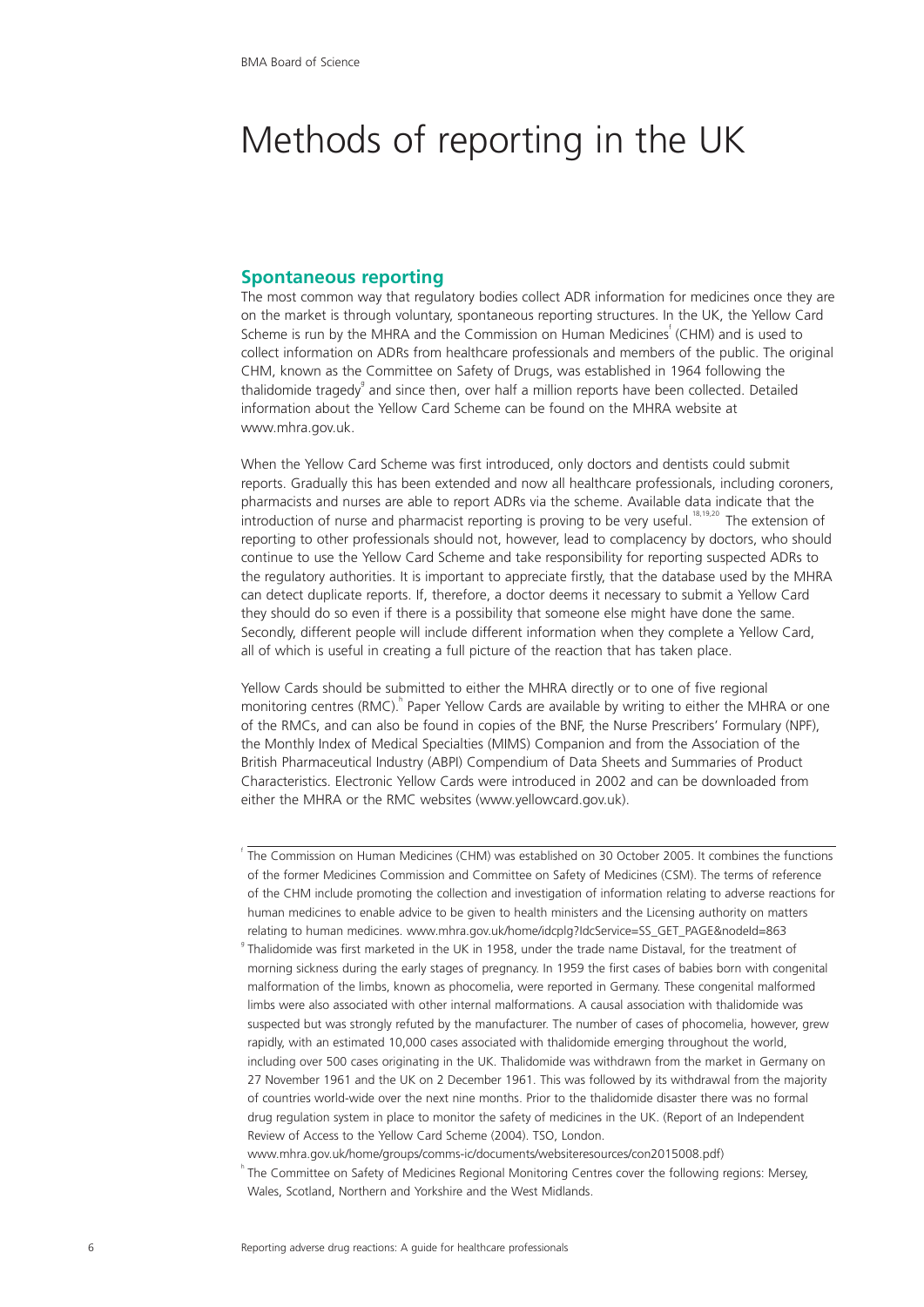The MHRA also receives ADR reports from pharmaceutical companies, which have a statutory obligation to report suspected serious ADRs. If a doctor passes details of an ADR on to the pharmaceutical firm which markets the drug, this information will subsequently be passed on to the MHRA.

### **What should be reported via the Yellow Card Scheme?**

If it is suspected that a patient has experienced an ADR it should be reported using a Yellow Card. ADRs resulting from prescription medicines, herbal remedies and OTC medications can all be reported. If there is any doubt about whether or not an ADR has occurred and should be reported it is always best practice to submit a report. Causality does not need to have been established.

There are some instances where it is important that all suspected ADRs are reported. These are:

### **Black triangle drugs** ▼

When new drugs and vaccines are first marketed they are intensively monitored in order to confirm the risk/benefit profile of the product.<sup>21</sup> Such products are labelled with an inverted black triangle ▼, and healthcare professionals are encouraged to report **all** suspected ADRs which occur as a result of the use of all black triangle drugs regardless of the seriousness of the reaction. Newly marketed drugs will usually be intensively monitored for a minimum of two years. It should be noted, however, that a black triangle is not always removed after this length of time and any medication can be assigned a black triangle if it is considered that it needs to be intensively monitored. For example, black triangle status may be re-assigned to an established product if it is granted a new indication or route of administration, if it is marketed as a new combination with another established active ingredient, or if it is targeted towards a new patient population. If a product is a black triangle drug this will be indicated in the BNF, the NPF, MIMS, and in the ABPI Compendium of Data Sheets and Summaries of Product Characteristics. Advertising material and patient information leaflets (PILs) should also include this information.

A full list of all black triangle products and further information about the black triangle scheme can be found on the MHRA website at www.mhra.gov.uk.

### **Serious reactions**

All serious suspected reactions must be reported via the Yellow Card Scheme, regardless of whether a product is a black triangle drug or vaccine. The side effects of an established drug may be well known but if a serious reaction occurs it should **always** be reported so that rare or delayed effects can be identified, more detailed advice can be given on potential side-effects and comprehensive information can be used to compare the relative safety of medicines in the same therapeutic class.

Reactions which are considered serious include those that are:

- fatal
- life-threatening
- disabling or incapacitating
- result in or prolong hospitalisation
- congenital abnormalities
- medically significant.

For example, a review of cases reported via the Yellow Card Scheme, led to the introduction of a statutory, harmonised warning on all aspirin products in October 2003 to highlight the risk of Reye's Syndrome associated with aspirin use in those aged under 16 years.<sup>22</sup> Another example was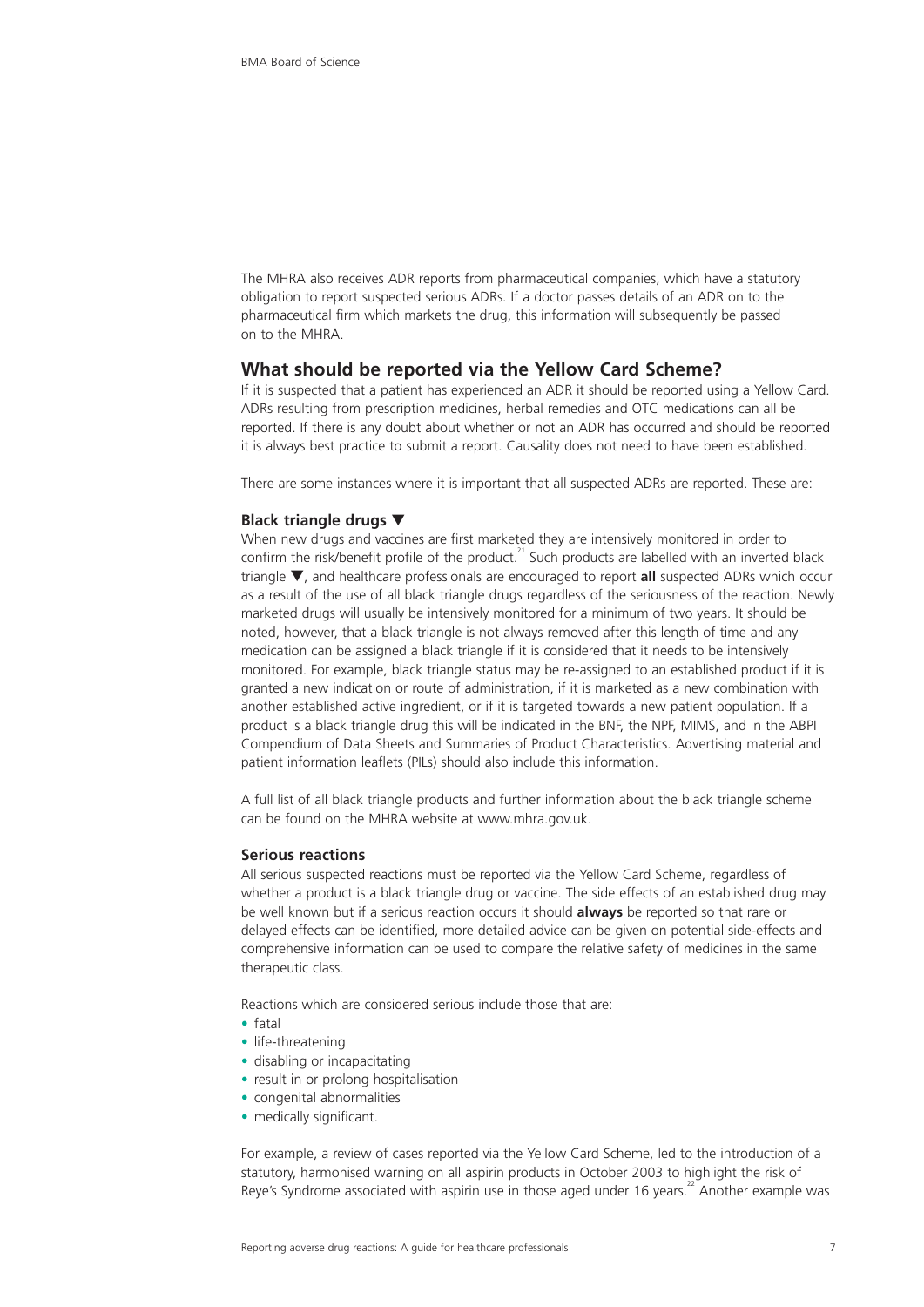the identification of a drug interaction that led to changes in the internationally normalised ratio (INR) values following the concomitant administration of warfarin therapy with cranberry juice.<sup>23</sup>

Other examples of serious reactions, given by the MHRA, can be found in appendix C.

Areas of particular importance to the MHRA for reporting include ADRs in children and the elderly, delayed drug effects, congenital abnormalities and ADRs associated with herbal products.

#### **ADRs in children**

The MHRA asks that all suspected ADRs occurring in children under the age of 18, should be reported regardless of whether the medication is licensed for use in children. Children are often not exposed to medications during clinical trials and many medications are used in children even if they are not licensed for this purpose. This means that monitoring of drug safety is particularly important for this age group.

In 2005 the first BNF for Children (BNFC) was launched which gives 'practical information to help healthcare professionals who prescribe, monitor, supply, and administer medicines for childhood disorders'.<sup>25</sup> This is a vital resource which can improve prescribing to children, and as with the BNF, the BNFC contains useful information that can help with the identification of ADRs. The BNFC clearly indicates whether a medication has a black triangle classification and also contains a few pre-paid paper yellow cards that can be used to report suspected ADRs.



### **Diagram 1: Flow diagram to show when an ADR must be reported.**

Source: MHRA, www.mhra.gov.uk/home/idcplg?IdcService=SS\_GET\_PAGE&nodeId=750 (accessed March 2006)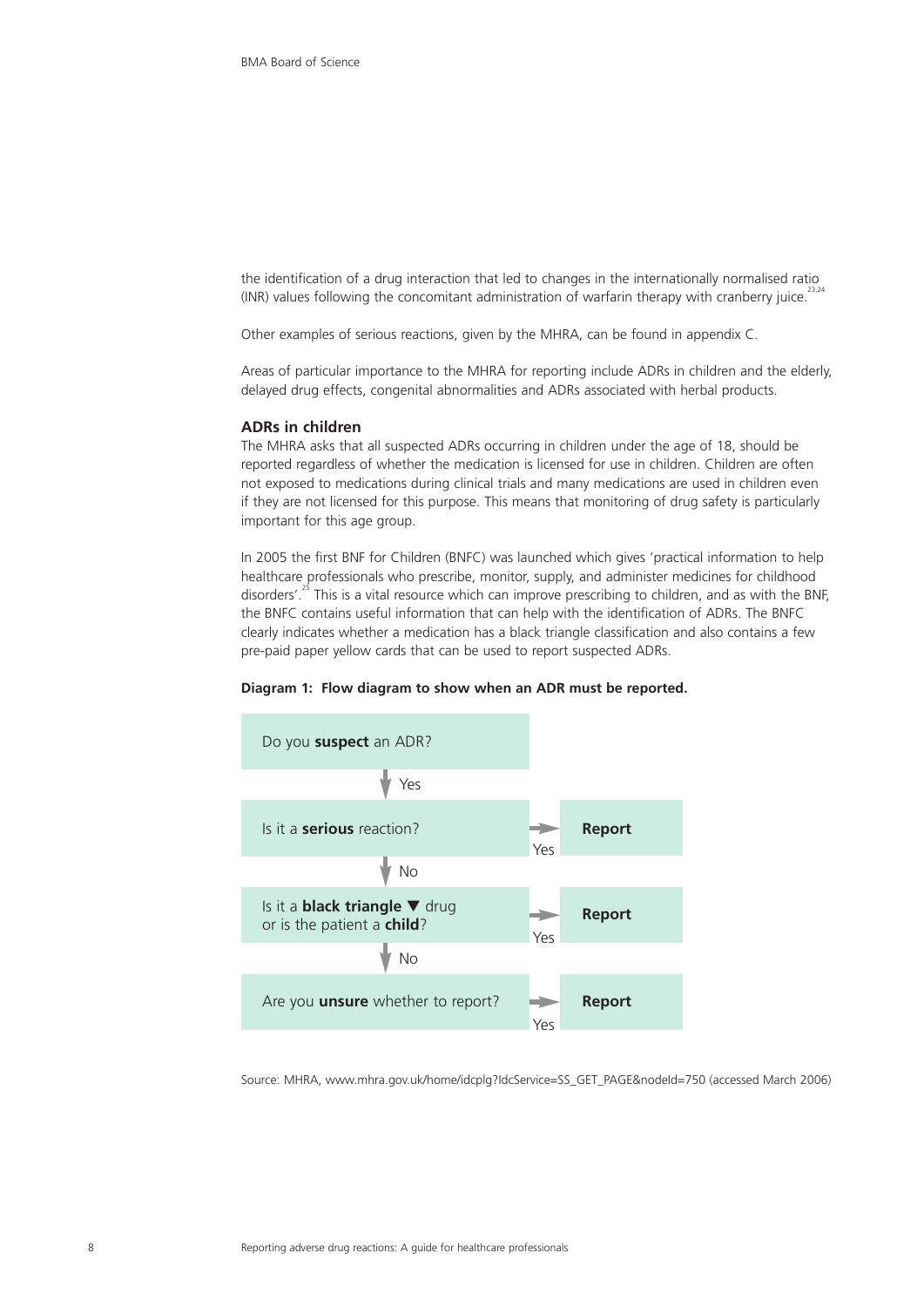### **ADRs in the elderly**

Healthcare professionals should be particularly aware that the elderly may be more susceptible to adverse reactions and it is therefore important to monitor drug safety in this age group. Many elderly patients are more likely to be taking multiple medicines and also may metabolise them less effectively or be more sensitive to their effects. A study of hospital admissions published in 2004, showed that the median age of patients admitted with ADRs was 76 years, which was significantly older than those admitted without ADRs (median 66 years). If detected, ADRs in the elderly should be reported according to the protocol outlined above.

### **Delayed drug effects**

Some reactions may become manifest months or years after exposure. Any suspicion of such an association should always be reported to the MHRA. Examples of delayed reactions that might need to be reported include: lipodystrophy resulting from medications prescribed to HIV-infected patients, or any withdrawal reactions caused after a patient has been taking SSRI antidepressants.

### **Pregnancy and congenital abnormalities**

It is vital that all suspected ADRs experienced by women during pregnancy are reported.<sup>26</sup>

In cases where a baby is born with a congenital abnormality or where a pregnancy results in a malformed or aborted foetus and it is suspected that an ADR may be the cause, a Yellow Card should be submitted and this should include information of all medications taken during pregnancy.

### **Herbal medicines**

The popularity of alternative therapies, including herbal medications, is growing. One study in the USA indicated that 10 per cent of adults use herbal medicines.<sup>27</sup> The 'natural' content of herbal therapies means they are often considered to be 'safe' by the public who, along with many professionals, fail to recognise the potential potency of many such products.<sup>3</sup> Patients and healthcare professionals should also be aware that interactions between herbal and other, prescribed or OTC, medications can also cause unexpected reactions. A serious example of this is reduced blood concentrations, which can result from an interaction between the herbal preparation St John's Wort (hypericum perforatum) and some commonly prescribed drugs, including warfarin, ciclosporin, oral contraceptives, digoxin, theophylline, and selective serotonin reuptake inhibitors, leading to a loss of drug effect with potentially serious outcomes.<sup>3</sup> The MHRA regulates many herbal medicines but there are still remedies that are available on the market that have not been licensed. It is therefore important that any suspected ADR which occurs from a herbal remedy is reported and that as much information about the ingredients and the source of the remedy are included. In 2002 the CSM advised that the herbal ingredient Kava-kava was associated with rare cases of hepatoxicity which could be serious in nature.<sup>28</sup> This safety concern led to use of Kava-kava being prohibited in unlicensed remedies.<sup>2</sup>

### **Reclassified medicines**

The number of medications that have been reclassified from prescription only medicines (POMs) to pharmacy (P); and from P to OTC (also known as general sale list (GSL)) has risen in recent years as the government encourages the wider availability of medicines alongside greater patient choice. Before a change in status is granted pharmaceutical companies have to demonstrate levels of safety dependent on specific criteria and provide appropriate prescribing information. Examples of recent POM to P switches include chloramphenicol 0.5 per cent eye drops for the treatment of acute bacterial conjunctivitis and Zocor Heart Pro (simvastatin 10mg) to reduce the risk of a first major coronary event in people who are likely to be at a moderate risk of coronary heart disease (CHD). Clotrimazole for the treatment of *Candidal vulvovaginitis* (thrush) is an example of a P to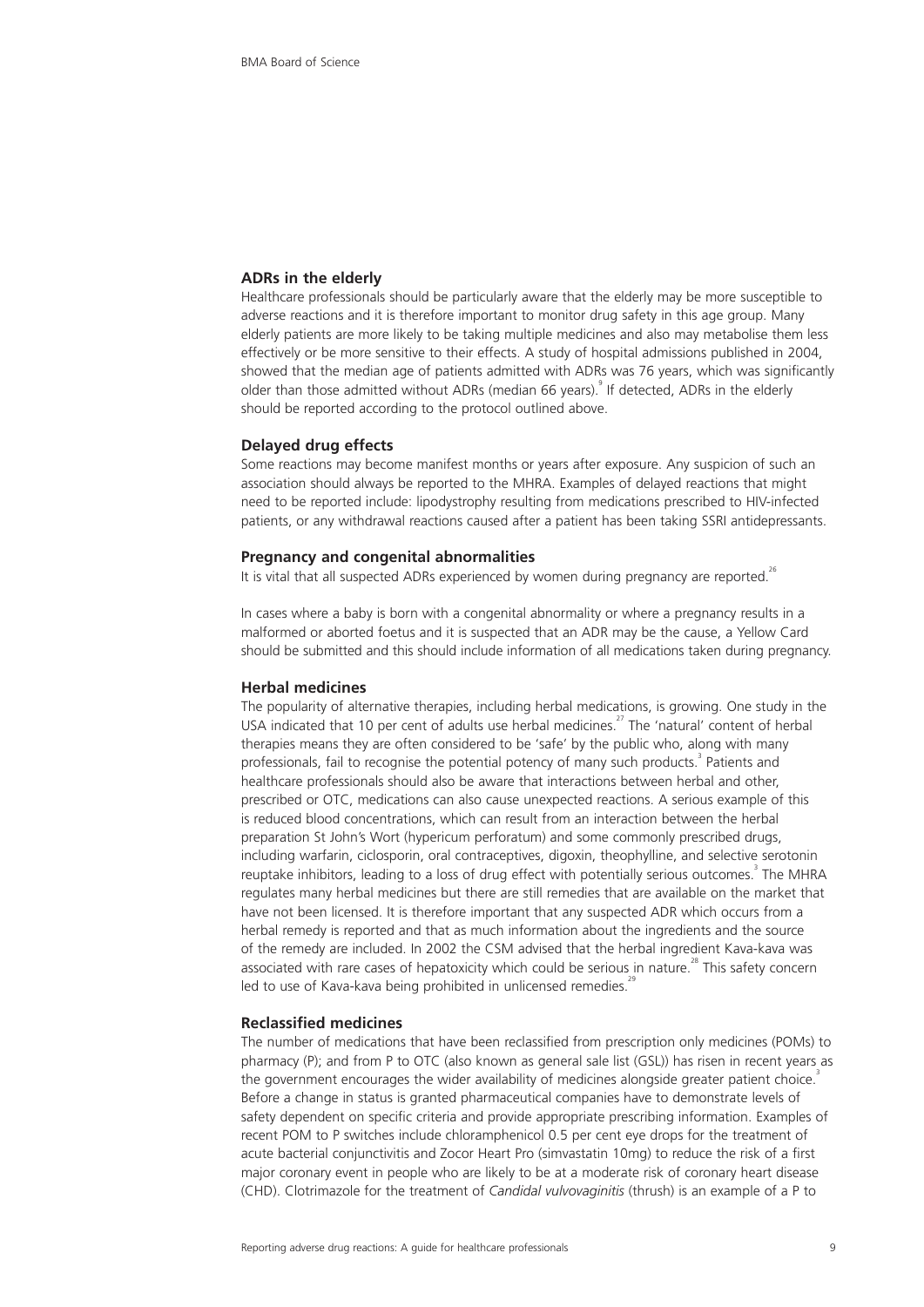GSL switch. With wider availability of these reclassified medicines healthcare professionals, in addition to patients, should pay extra vigilance to their use as rare ADRs or new drug interactions may be identified.

### **Patient reporting**

Healthcare professionals need to be aware that patients, parents or carers, are now also able to take part in spontaneous reporting of ADRs. This has been introduced in recognition of the fact that the patient is directly affected by an ADR and they may notice features that otherwise go unreported. Patient reporting has not been introduced to replace reports from healthcare professionals but instead should be seen as a mechanism through which the data held by the MHRA can be enriched with patient experiences. Although this scheme is in its early stages, all GP surgeries and community pharmacists should have received information about patient reporting and they are encouraged to make their staff aware that it has been introduced. If a patient experiences an ADR they should also be informed that they may submit a Yellow Card if they wish and information should be available in the surgery or pharmacy about the reporting process.

Patients report suspected ADRs in the same way that healthcare professionals do except that they fill out a different form. Patients can also report suspected ADRs to the Yellow Card hotline, on freephone 0808 1003352. Yellow Card forms are available from GP surgeries, pharmacies and other outlets across the NHS, as well as from the Yellow Card hotline and the MHRA website. The patient reporting section is clearly signposted and includes straightforward information for patients about how and what to report. For further information about medicines that are available in the UK, patients should refer to the website www.medicines.org.uk which lists medicines guides that have been developed as part of the Medicines Information Project. This project aims to encourage patients and the public to make informed choices about their health. It is a collaboration of organisations including the DH, the Royal Pharmaceutical society, NHS Direct and various voluntary patient organisations.<sup>3</sup>

Despite the introduction of patient reporting, healthcare professionals should continue to report as usual. The benefit of having patient reports is that different information is included or may be presented in a different way and thus a broader picture of the ADR and its impact on the patient can be established. Another advantage of patient reporting is that ADRs resulting from OTC medications, or those that do not result in the patient visiting a doctor might now be reported. It is very important that if a healthcare professional observes an ADR which is serious or which results from a black triangle medication they submit a Yellow Card regardless of whether the patient has also submitted a report.

### **How to report an ADR and what happens next**

When a Yellow Card is completed by a healthcare professional, information should be included about which drug is suspected to have caused the reaction, the reaction that has occurred, some information about the patient and contact details of the healthcare professional in case further details are required. The patient details which should be included are the sex, age and weight (if known) of the patient. It may be helpful to include the patient's initials and/or a local identification number. The local identification number is any number or code that identifies the patient to the reporter, but not to the MHRA. It should be noted that by supplying these anonymised details a healthcare professional will not breach the confidentiality agreement they have with the patient set out in the Data Protection Act 1998.

Although explicit consent from the patient is not required, it is best practice to inform the patient if a report will be submitted and to keep a copy of the Yellow Card on the patient's notes. Doctors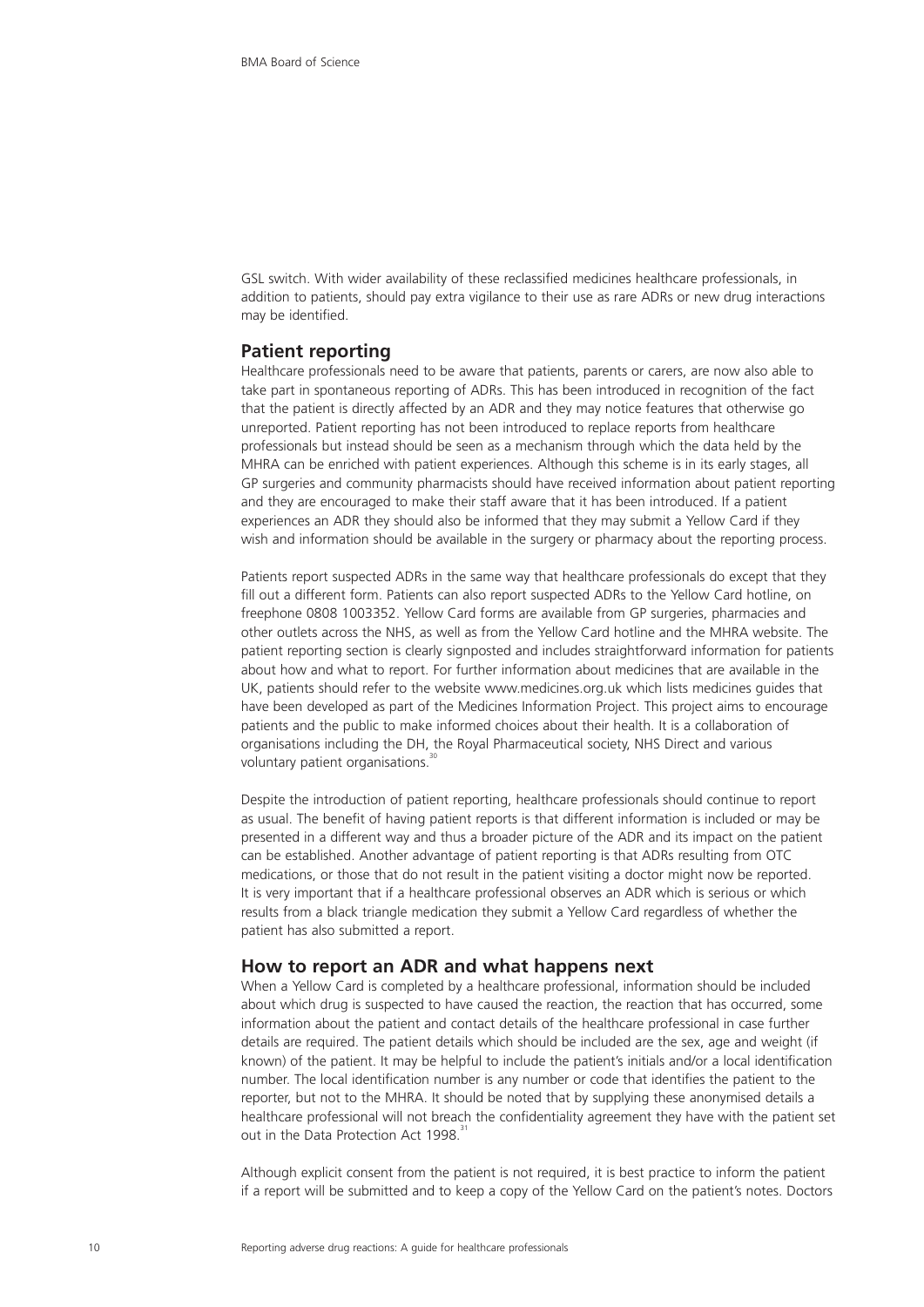have an ethical responsibility to ensure that patients are generally aware that ADRs are reported in order to protect the public's health. This could be done, for example, through notices in hospitals and GP surgeries about the Yellow Card Scheme.

Completed Yellow Cards should be submitted either directly to the MHRA or to one of the RMCs, which will then pass the information on to the MHRA. Once a Yellow Card has been received by the MHRA, the person who made the report will be sent an acknowledgement which will quote the unique identification number assigned to the report. Any information which might identify the patient is then removed from the Yellow Card, and the identification number is added. The Yellow Card is then scanned into the MHRA's pharmacovigilance database. MHRA staff also input the anonymised information on to the database in a structured format. The database facilitates the monitoring of ADRs and allows rapid analysis of ADR reports. At any point during this process the reporter may be asked by the MHRA to provide clarification or further information about the ADR. Yellow cards that are received from patients are entered on to the MHRA's medicines safety database and are considered in the context of all other reports received from patients or healthcare professionals for that medicine. Further information for patients about the reporting and follow up processes can be found on the MHRA website.<sup>3</sup>

The pharmacovigilance scientists and physicians at the MHRA use Yellow Card data to detect 'signals' of emerging drug safety problems. They assess the causal relationship between the drugs and reported reactions and identify possible risk factors contributing to the reaction. During this assessment data from other sources may also be referred to, for example:

- case reports in the literature
- pre- and post-marketing clinical trials
- epidemiological studies
- record-linkage databases
- data from other drug regulatory authorities.

When safety hazards are identified, the overall ADR profile for the drug is compared with the 'relevant therapeutic alternatives, and its benefits in terms of efficacy, the therapeutic indication and target patient population(s)'.<sup>33</sup> The CHM (formerly the CSM) and its Pharmacovigilance Expert Advisory Group (PEAG) (formerly the Sub-committee on Pharmacovigilance (SCOP)) advise the MHRA on drug safety so that decisions can be made on whether changes in the use of a medicine are needed. The MHRA also works closely with other European regulatory authorities on pharmacovigilance matters. Regulatory changes may include restrictions in use, reduction in dosage, special warning and precautions. In some instances, where it is considered that the risks of a medicine outweigh the benefits, that medicine may be withdrawn from the market. A study of all the new active substances that were authorised in the UK between 1972 and 1994 showed that 24 out of 583 substances authorised during this period were withdrawn for reasons relating to quality (1), efficacy (1) or safety (22).<sup>34</sup> That corresponds to a withdrawal rate of 3.8 per cent on safety grounds.

## **Communicating information about adverse drug reactions**

An independent review of the Yellow Card Scheme was published in 2004 and made recommendations about ways in which the scheme could be strengthened and how access to Yellow Card data could be improved.<sup>29</sup> As a result of this review it is now possible for healthcare professionals and patients to access complete listings of all of the ADRs that are reported to the MHRA. These data are presented in the form of drug analysis prints (DAP) and include information about what reactions have been reported for each drug. All DAPs and guidance for their interpretation can be accessed via the MHRA website.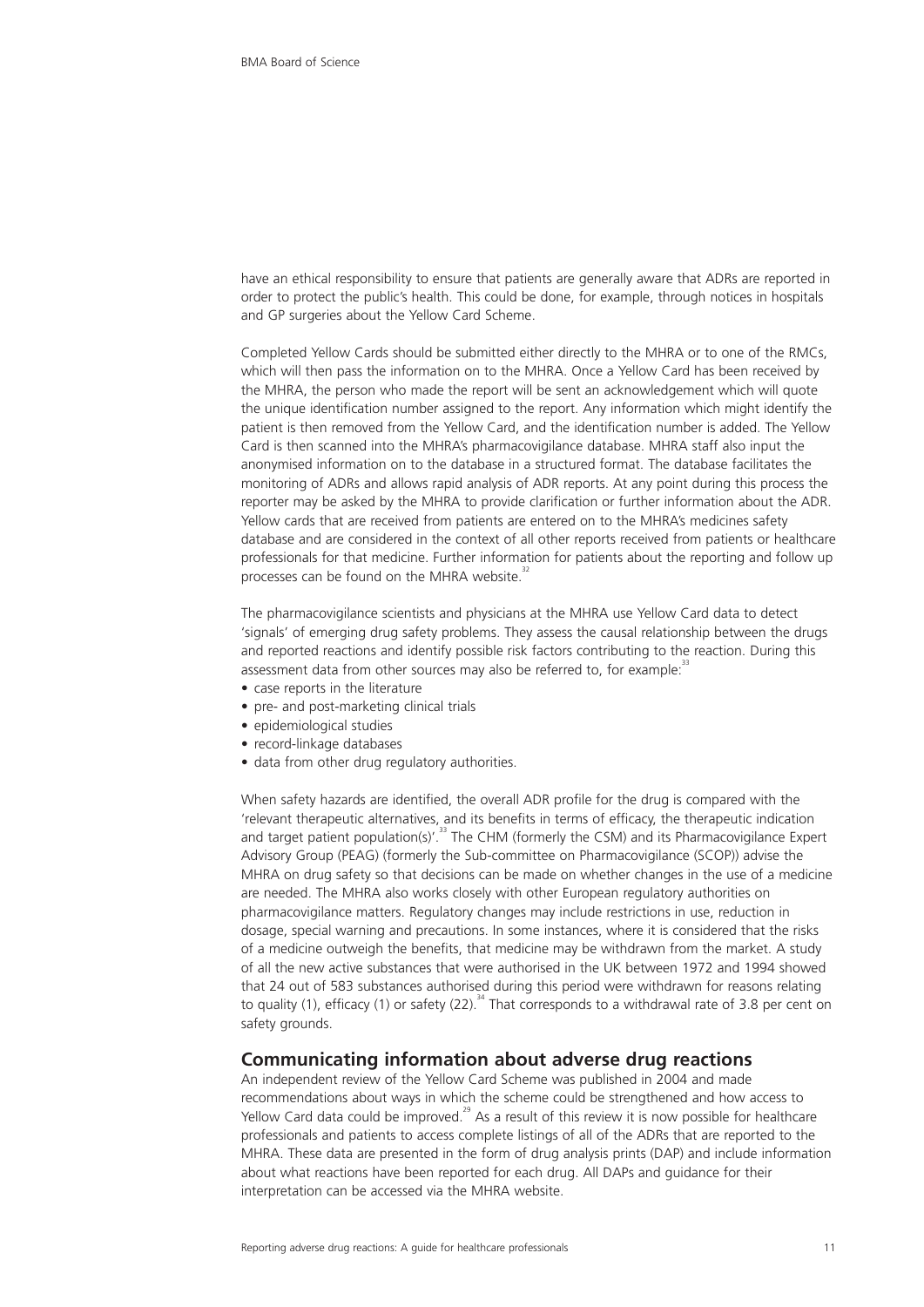For access to more detailed ADR data, systems are being set in place by the MHRA to enable ADR data to be accessed for research and education purposes for the benefit of public health. All requests for ADR data not releasable under Freedom of Information legislation are scientifically reviewed by an independent scientific committee (Independent Scientific Advisory Committee for MHRA Data Research (ISAC) which was established in February 2006) with ethical review provided under the established framework of the Central Office for Research Ethics Committees (COREC) system. For all ADR data requests, consent from a reporter and patient would always be required before access to their data are permitted in line with the provisions of the Data Protection Act, 1998. Further guidance on accessing ADR data for research purposes will be made available on the MHRA website within the first quarter of 2006.

As well as the comprehensive data included in the DAPs, the MHRA communicates with healthcare professionals and patients in a number of ways. Statutory patient information leaflets (PILs) and Summaries of Product Characteristics (SCPs) for healthcare professionals are continually updated with new safety information, while all urgent warnings are communicated in letters sent out to all doctors and pharmacists. The DH also uses the Public Health Link, an electronic cascade system, to disseminate urgent information about ADRs and defective products to healthcare professionals when there is not sufficient time to organise a hard copy mailing.<sup>35</sup> The MHRA and the CHM also produce a regular drug safety bulletin called *Current problems in pharmacovigilance* which is sent to all doctors and pharmacists and is available on the MHRA website. In addition to the freely accessible DAPs, staff at the MHRA provides information on the safety of medicines upon request.

## **Reporting other safety problems to the MHRA**

It should be noted that the MHRA does not only collect information about adverse reactions to medicines and vaccines. Other safety matters that should be reported to the MHRA include:

### **Defective medicines**

The MHRA runs the Defective Medicines Report Centre (DMRC) through which complaints and reports of actual and suspected defects in medicines are collected and assessed. Full information about the DMRC and how to submit a report can be found on the MHRA website.

### **Adverse incidents involving medical devices**

The MHRA receives reports of adverse incidents from both manufacturers and users of medical devices. The Manufacturer Online Reporting Environment (MORE) is an online reporting system for medical device manufacturers and suppliers. The MHRA website can also be used to access online adverse incident reporting forms for medical device users, healthcare professionals, carers, and members of the public. In 2004 8,840 adverse incidents were reported. Recent examples of reported incidents include over-infusion by a syringe pump which could have been potentially life-threatening and a problem with the fixing system for wheelchair backrests which it was found could have caused serious injury. In both instances an investigation found the cause of the fault; consequently a risk alert was issued against use of the pump, and the wheelchair manufacturer made design alterations and upgraded all existing backrests.<sup>3</sup>

### **Haemovigilance and the serious adverse blood reactions and events (SABRE) reporting system**

Since 2005, the MHRA has been required to collect reports about serious adverse events and serious adverse reactions related to blood and blood components. This is done via a secure online reporting system known as SABRE, to which Blood Establishments and Blood Banks/Hospital Transfusion Teams are able to submit reports. This method of haemovigilance does not replace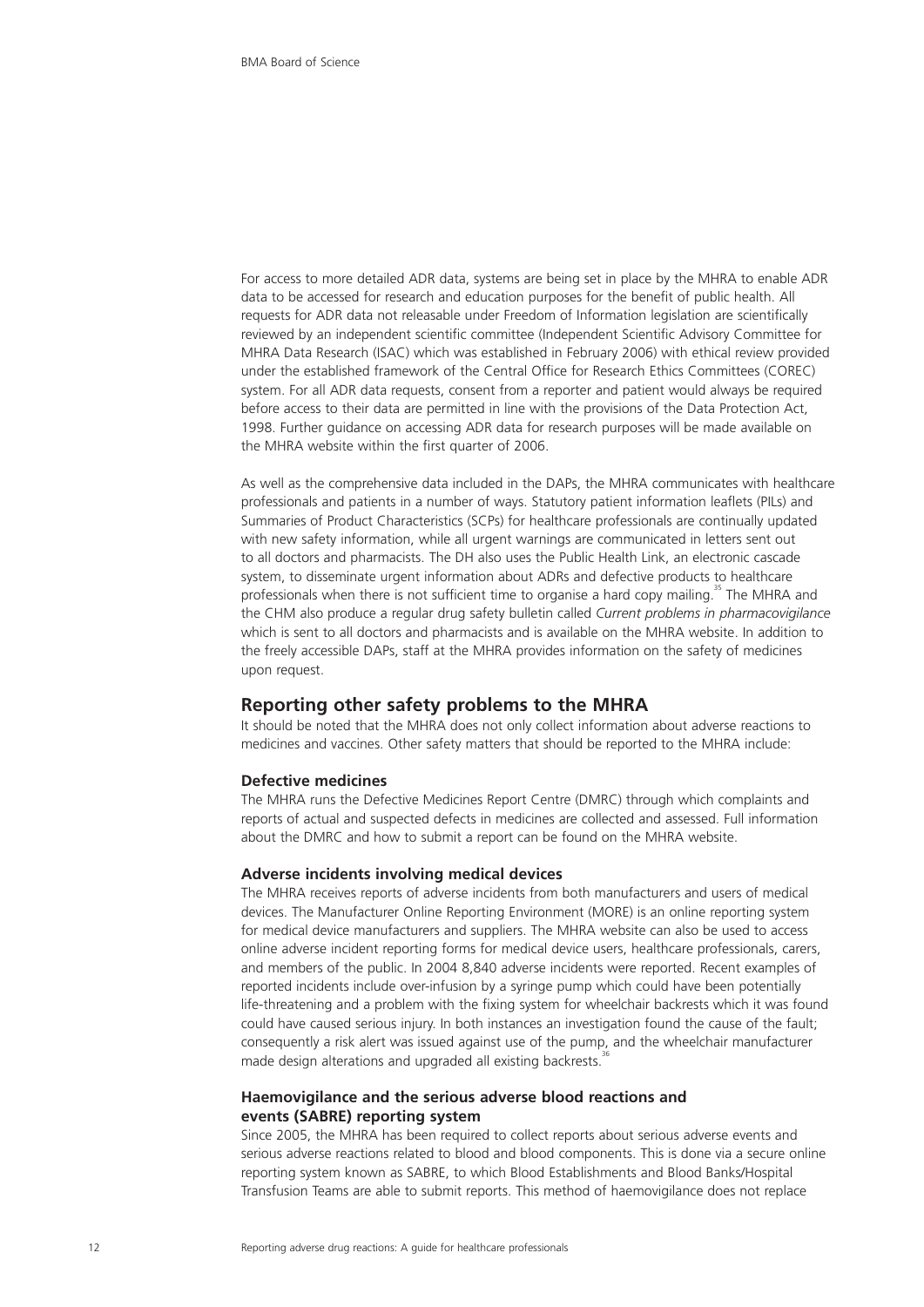local reporting arrangements for non-serious events and Serious Hazards of Transfusion (SHOT) reporting should also continue, although this can be facilitated within the SABRE reporting system. Full guidance and information about SABRE and other UK haemovigilance activities can be found on the MHRA website.

### **Structured databases**

Drug safety problems are not only assessed through spontaneous reporting but can also be evaluated through the information from large patient databases. Databases which record all events related to the healthcare of a cohort of individual patients or all instances when a particular drug is prescribed are considered to be extremely useful as they represent what happens under normal conditions of clinical practice rather than only recording when a safety problem or adverse reaction occurs.<sup>"</sup> Such databases are important resources for testing hypotheses generated from Yellow Card data.

## **General Practice Research Database**

A multi-disciplinary team at the MHRA is responsible for the operation of the General Practice Research Database (GPRD). The GPRD is the world's largest database of anonymised longitudinal medical records from primary care.<sup>37</sup> Currently over 300 practices across the UK are registered with the GPRD. The database has three million active patient records and a total of over 35 million patient years of validated data. Participating practices supply the GPRD with a wide range of information covering all aspects of patient care, including use of medications (see box 2). Any GP practice that wants to contribute to the GPRD can apply to do so.

These real-life clinical practice data can be utilised for a range of applications, including clinical trials, drug safety, outcomes research and clinical epidemiology. The large population covered by the GPRD means that it has significant value for pharmacovigilance. The data available include ADRs, co-prescription, co-morbidity, dosage details, off-label prescription, and patient demographics (see appendix D for further details).

### **Box 2: Information collected from GPs by the GPRD**

- Demographics, including age and sex.
- Medical symptoms, signs and diagnoses, including comments.
- Therapy (medicines, vaccines, devices).
- Treatment outcomes.
- Events leading to withdrawal of a drug or treatment.
- Referrals to hospitals or specialists.
- Laboratory tests, pathology results.
- Lifestyle factors (height, weight, BMI, smoking and alcohol consumption).
- Patient registration, practice and consultation details.
- Source: General Practice Research Database, www.gprd.com

There are different levels of access to the GPRD which can be purchased by interested parties under licensing arrangements and a number of services are offered. The GPRD has been used internationally by the pharmaceutical industry, regulators and in academic research. So far, the GPRD has been used to inform over 400 clinical reviews and research papers.

Information about the GPRD, including details of what data are collected and how the database can be accessed, are available on the website, www.gprd.com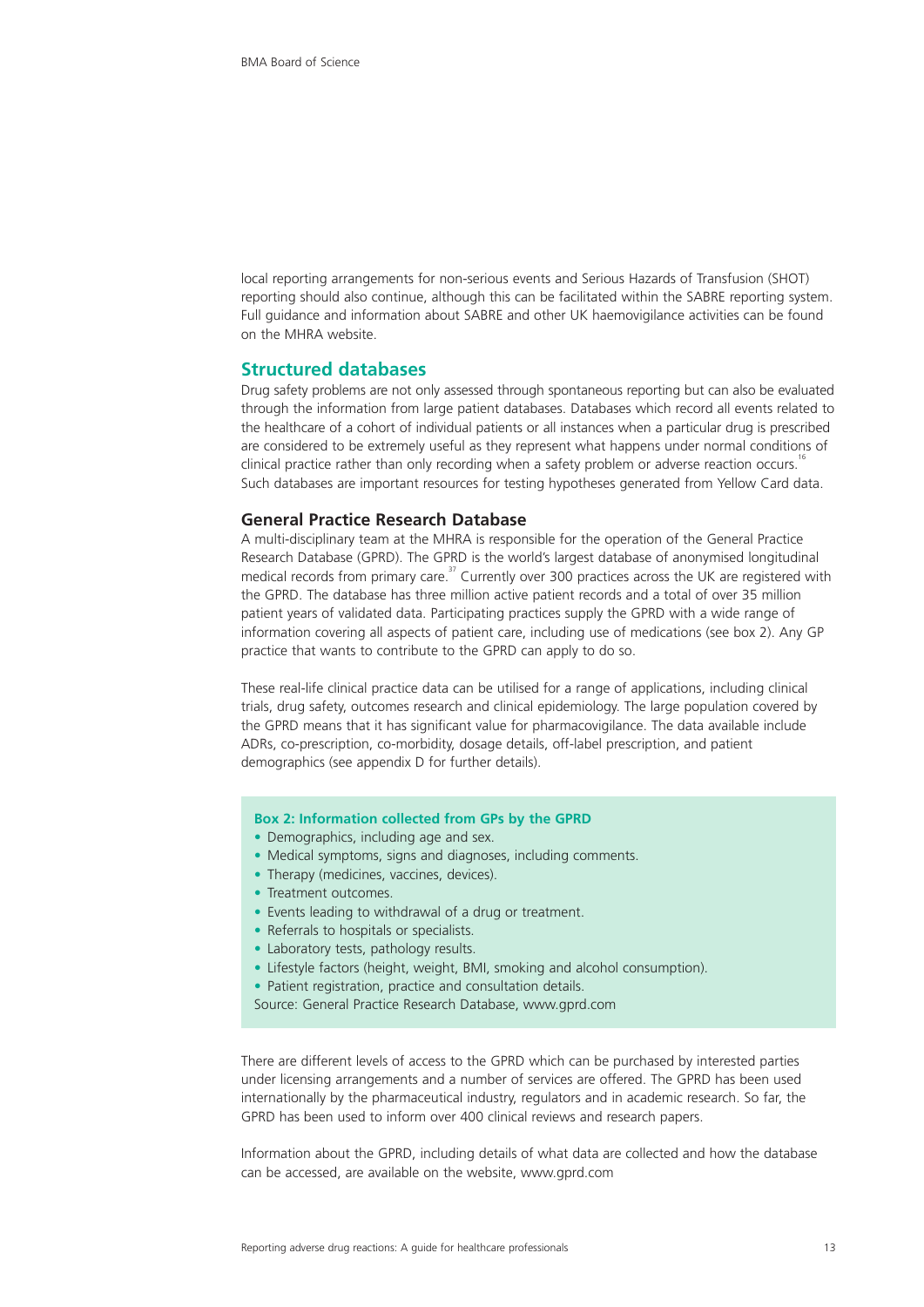## **Prescription-event monitoring**

The Drug Safety Research Unit (DSRU) in Southampton uses prescription-event monitoring (PEM) to evaluate the safety of newly marketed drugs intended for use primarily in general practice.<sup>38</sup> The DSRU, which is independent of the MHRA and other government offices, uses the hypothesis generating technique of PEM to determine drug safety problems through pharmacoepidemiology.

PEM is an observational cohort technique which collects data on all prescriptions for the first 20,000 to 50,000 patients given a new drug. After a defined period of time, all the doctors who prescribed the new drug are sent a green form on which they are asked to record events reported by the patient subsequent to the prescription. These outcome data then form the basis of the evaluation study. Not all green forms are returned, but the average cohort size is 10,942 for PEM studies. Since the DSRU was established in 1980, PEM studies have been completed for 90 different medications. Whilst those studies that are for regulatory or internal purposes are kept confidential, over 150 scientific publications have so far resulted from the work of the DSRU.<sup>3</sup>

The DSRU website contains information about PEM and also lists the medications that have been monitored to date as well as details of all the work that has been published www.dsru.org.

### **Other databases**

Other databases which are useful for pharmacovigilance and which healthcare professionals should be aware of include:

- **The Tayside Medicines Monitoring Unit (MEMO)** www.dundee.ac.uk/memo MEMO is a University of Dundee based research collaboration that undertakes research into the safe, effective and cost effective use of medicines and devices as well as helping to improve the understanding of disease, all using anonymised healthcare data.<sup>39</sup> An important feature of MEMO is that it allows record linkage with other datasets, such as those relating to hospital care, which enables a broader understanding of healthcare events or the benefits and risks of particular treatments.
- **The Health Improvement Network (THIN)** www.thin-uk.com THIN is a medical research database of anonymised patient records from information entered by general practices in their ViSion systems. Data are supplied to approved researchers for drug safety and epidemiological studies.<sup>4</sup>
- **QResearch** www.nottingham.ac.uk/~mczqres The QResearch database is run by Nottingham University. It contains data from 468 general practices throughout the UK with records for 3.3 million current patients and 4 million past patients.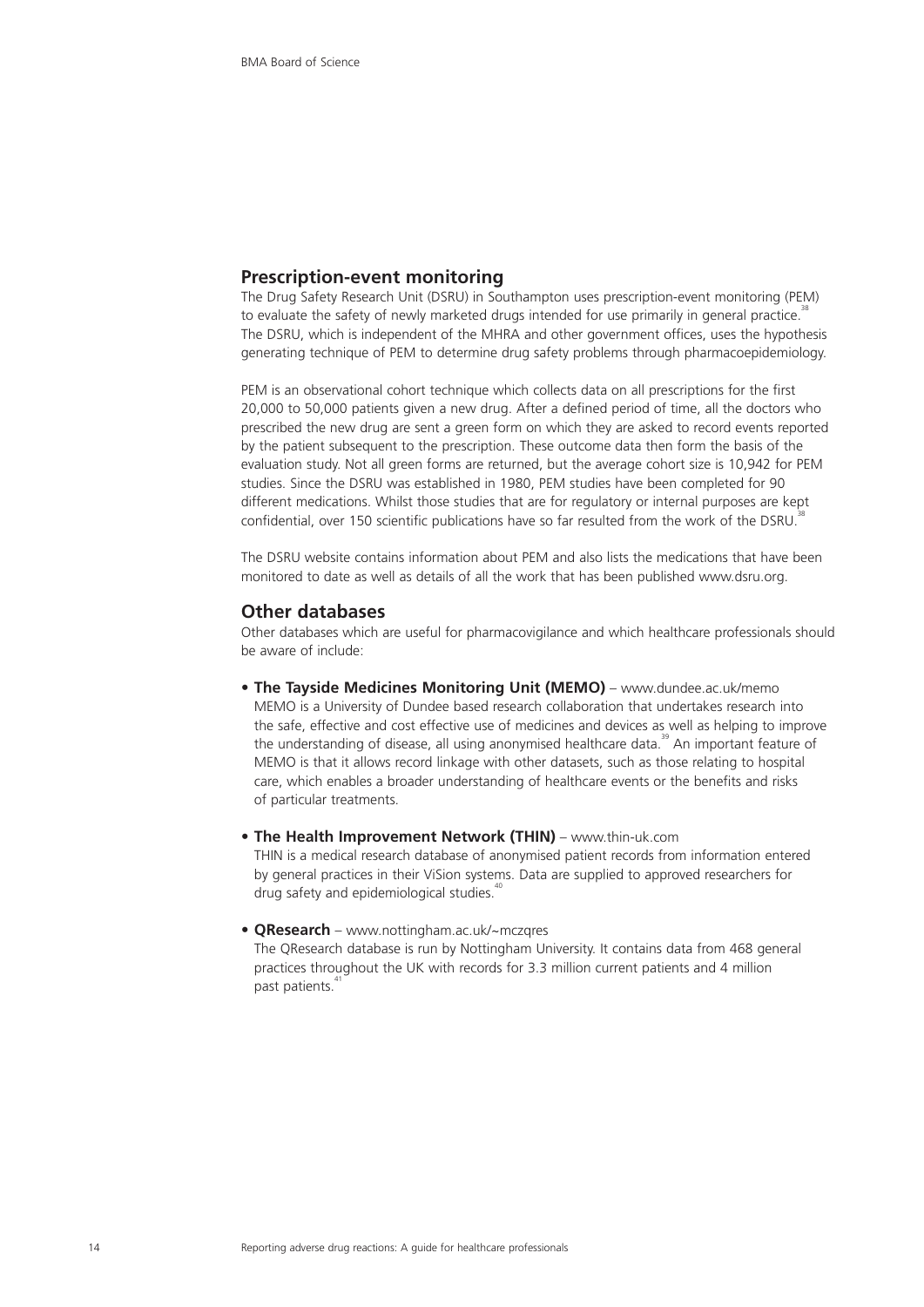# **Limitations of structured databases**

Despite the strength of the data collected by the GPRD and the DSRU, limitations exist and they are yet to be used to the fullest. The Academy of Medical Sciences has identified areas of research which could benefit significantly from greater use of these existing databases including maternal drug exposure on pregnancy outcome, neonatal and early childhood health, and the use of medicines in children.<sup>1</sup>

Both GPRD and PEM only collect information from general practice and thus there are significant gaps in collection of data from secondary care, where more complex medications tend to be used and where the potential for serious ADRs to occur is therefore greater. A lack of financial incentive results in at least 30% of GPs choosing not to return the green cards used in PEM which creates the potential for bias in the data. The Academy of Medical Science notes that the effects of this bias are unknown.<sup>16</sup>

The high price of using the GPRD is likely to be prohibitive to some research groups. Access to these data ranges from between £7,000 and £60,000 for datasets to cover a single research question to between £27,500 and £300,000 per year for varying degrees of online access.<sup>42</sup> It is worth noting, however, that the Medical Research Council (MRC) has now acquired access to the GPRD for the benefit of the UK research community.<sup>43</sup> The MRC hopes to encourage high quality research in public health and primary care by providing an opportunity for UK-based researchers to access to the GPRD datasets. Information about the MRC, the conditions of their GPRD license and the eligibility requirements for researchers wishing to access the GPRD in this way, can be found on the MRC website at www.mrc.ac.uk.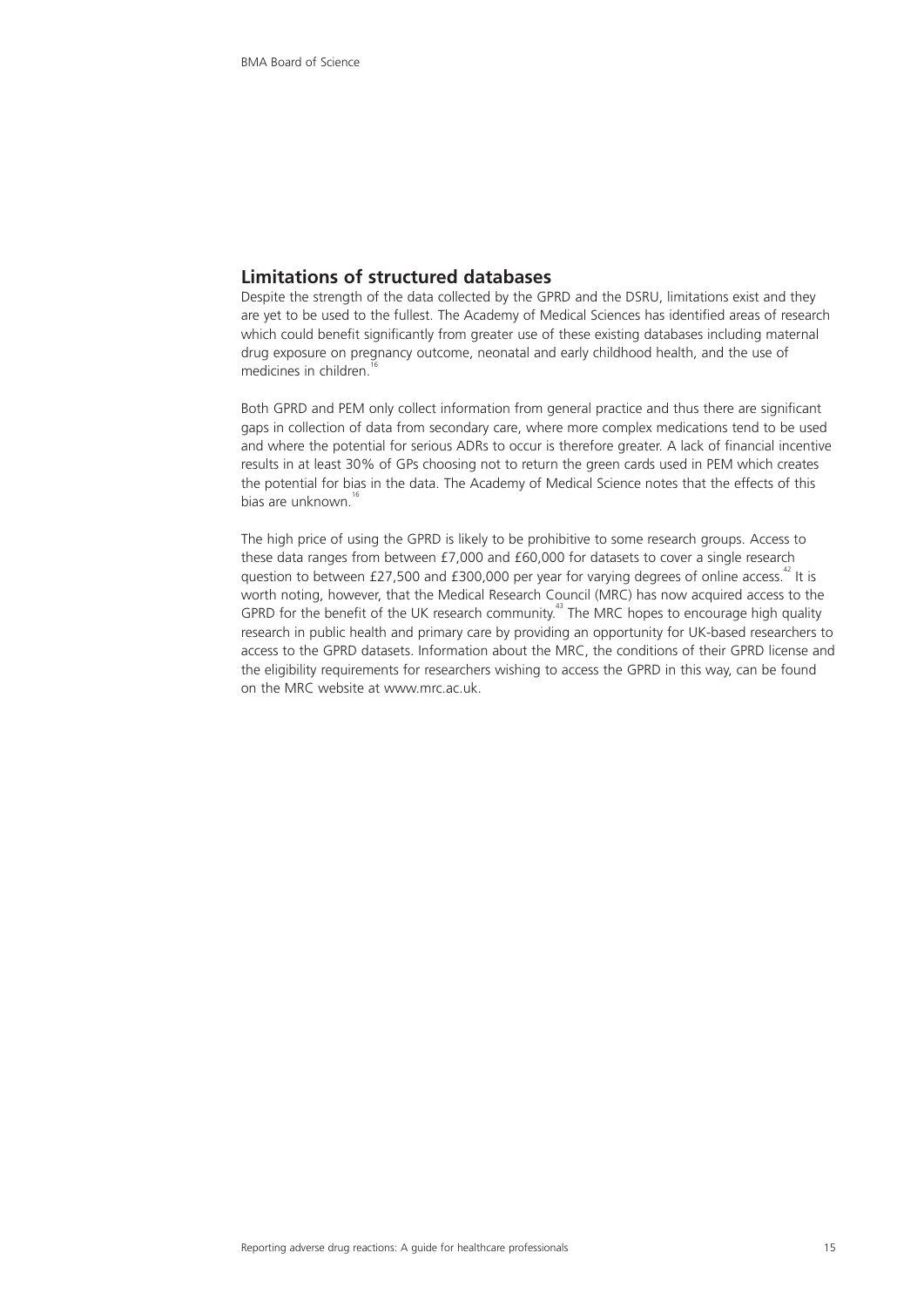# The UK and international pharmacovigilance

## **The European Medicines Agency and EudraVigilance**

The European Medicines Agency (EMEA) was set up in 1995 to ensure the safe and effective use of Centrally Authorised medicines, that is, those medicines which are authorised throughout the European Union. EudraVigilance, a data processing network and management system is one method used by the EMEA to coordinate monitoring of these medicines.<sup>44</sup> It was launched in December 2001 to facilitate the collection of information about ADRs. Requirements are set out in Council Regulation (EEC) 2309/93 and Commission Directive 2000/38/EC. The MHRA, as the UK's Competent Authority, must send details of all serious UK ADR reports it receives from any health professional or pharmaceutical company to the EudraVigilance database within 15 days of receiving the report.<sup>29</sup> Reports are also received from the pharmaceutical industry. The mechanisms for electronic reporting are still being developed and there are yet questions to be resolved regarding access to the database and ensuring patient confidentiality. Currently the European Commission, EMEA and EU Competent Authorities have full access to the EudraVigilance database and pharmaceutical companies have limited access. Individual doctors, pharmacists and patients do not have access, although this may change as the system is developed.

For further information about EudraVigilance see its website at http://eudravigilance.emea.eu.int

## **World Health Organisation (WHO) Programme for International Drug Monitoring**

The World Health Organisation (WHO) Programme for International Drug Monitoring is operated by the Uppsala Monitoring Centre, in Sweden. The programme allows collaboration in monitoring drug safety between participating countries.45 The monitoring centre was established in 1968, and consists of a network of National Centres for pharmacovigilance. Box 3 below summarises the functions of the WHO monitoring programme. At present there are 79 member countries in the programme, and a further 18 associate members. The designated National Centre in each member country submits individual case reports of suspected ADRs to be stored in a common database. The MHRA is the UK's designated National Centre. The WHO database currently holds around 3.4 million ADR case records and thus can be a rich data source for pharmacovigilance. Access to these data is, however, limited primarily to National Centres.

Further information about the WHO programme can be found on its website at www.who-umc.org.

### **Box 3: Functions of the WHO Programme for International Drug Monitoring**

- Identification and analysis of new adverse reaction signals from the case report information submitted to the National Centres, and from them to the WHO database.
- Provision of the WHO database as a reference source for signal strengthening and ad hoc investigations.
- Information exchange between WHO and National Centres.
- Publication of WHO Pharmaceuticals Newsletter and Uppsala Reports.
- Provision of training and consultancy support to National Centres and countries establishing pharmacovigilance systems.
- Computer software for case report management designed to suit the needs of National Centres (Vigibase Online).

Source: WHO Programme for International Drug Monitoring, www.who-umc.org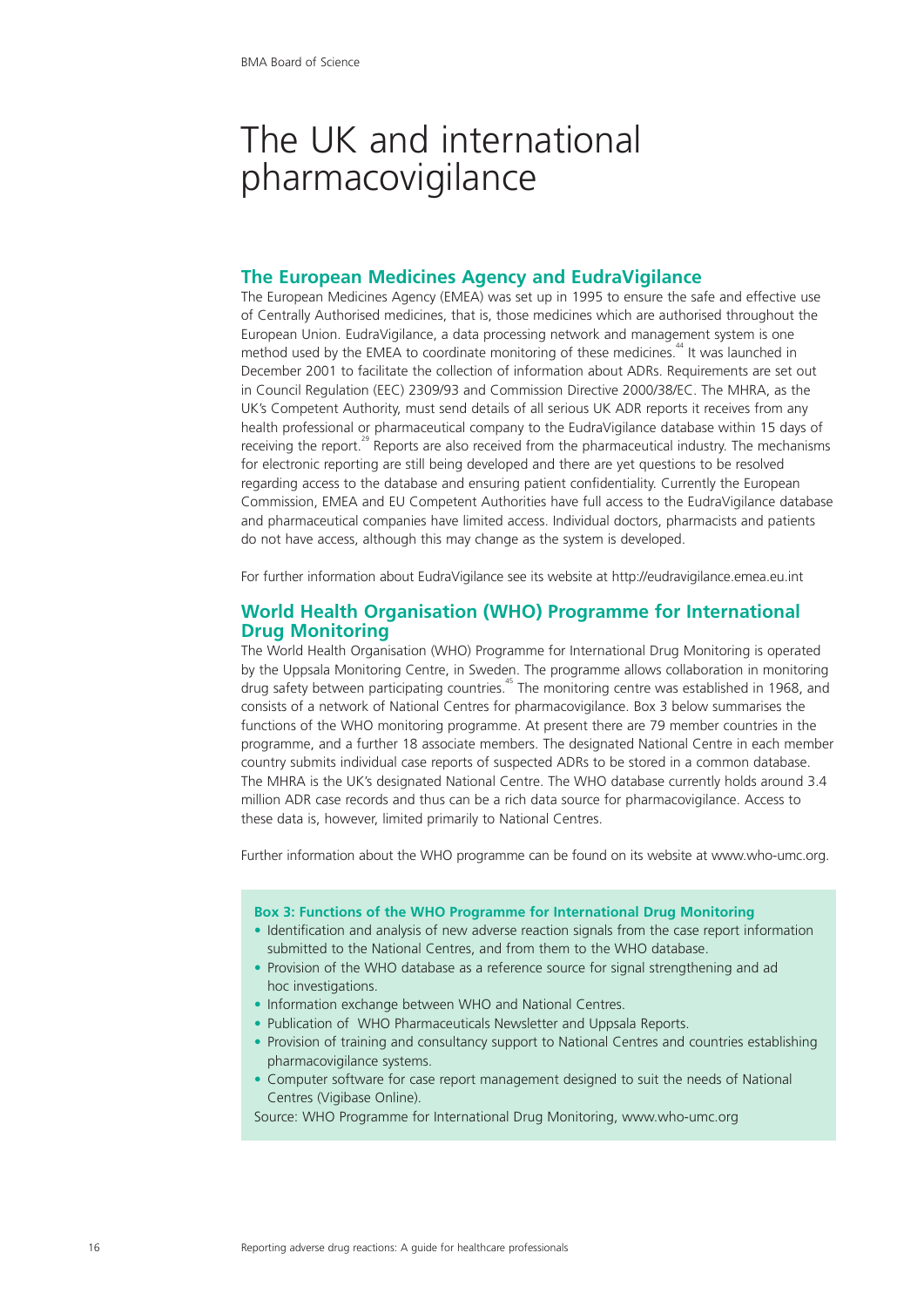# Why is the rate of spontaneous reporting so low?

The main strength of the Yellow Card spontaneous reporting scheme is that it enables continual monitoring of the use of a product throughout its life span and by all patients.<sup>46</sup> Despite the fact that the scheme is well-established and Yellow Cards have become more widely accessible in recent years, ADRs are greatly under-reported and the number of reports received annually by the MHRA has remained fairly consistent at around 20,000 since the mid-1980s (see figure 1 for number of reports from 1992-2004). The exception to this was in 2000, when a significant increase in the number of reports was associated with a mass meningitis C vaccination campaign for all children under 18 years of age.<sup>29</sup> Compared to other countries the number of spontaneous reports submitted in the UK is relatively high and reporting rates in relation to prescription volumes are also among the best in Europe.<sup>2</sup> It is estimated, however, that only 10 per cent of serious reactions and between 2 and 4 per cent of non-serious reactions are reported.<sup>2</sup> Such a high level of under-reporting will necessarily lead to bias in the data collected via the Yellow Card Scheme.

PEM data, collected by the DSRU, raise the question about whether healthcare professionals are fully aware of the need to monitor black triangle drugs more closely and to report all ADRs caused by them. One PEM analysis of 15 newly marketed drugs, showed that while ADRs were five times more likely to be reported if the reaction was serious rather than non-serious, only 9 per cent of the ADRs found by PEM had been reported to the Committee on Safety of Medicines (CSM), indicating significant under-reporting via the Yellow Card Scheme.



Source: Data supplied by the MHRA.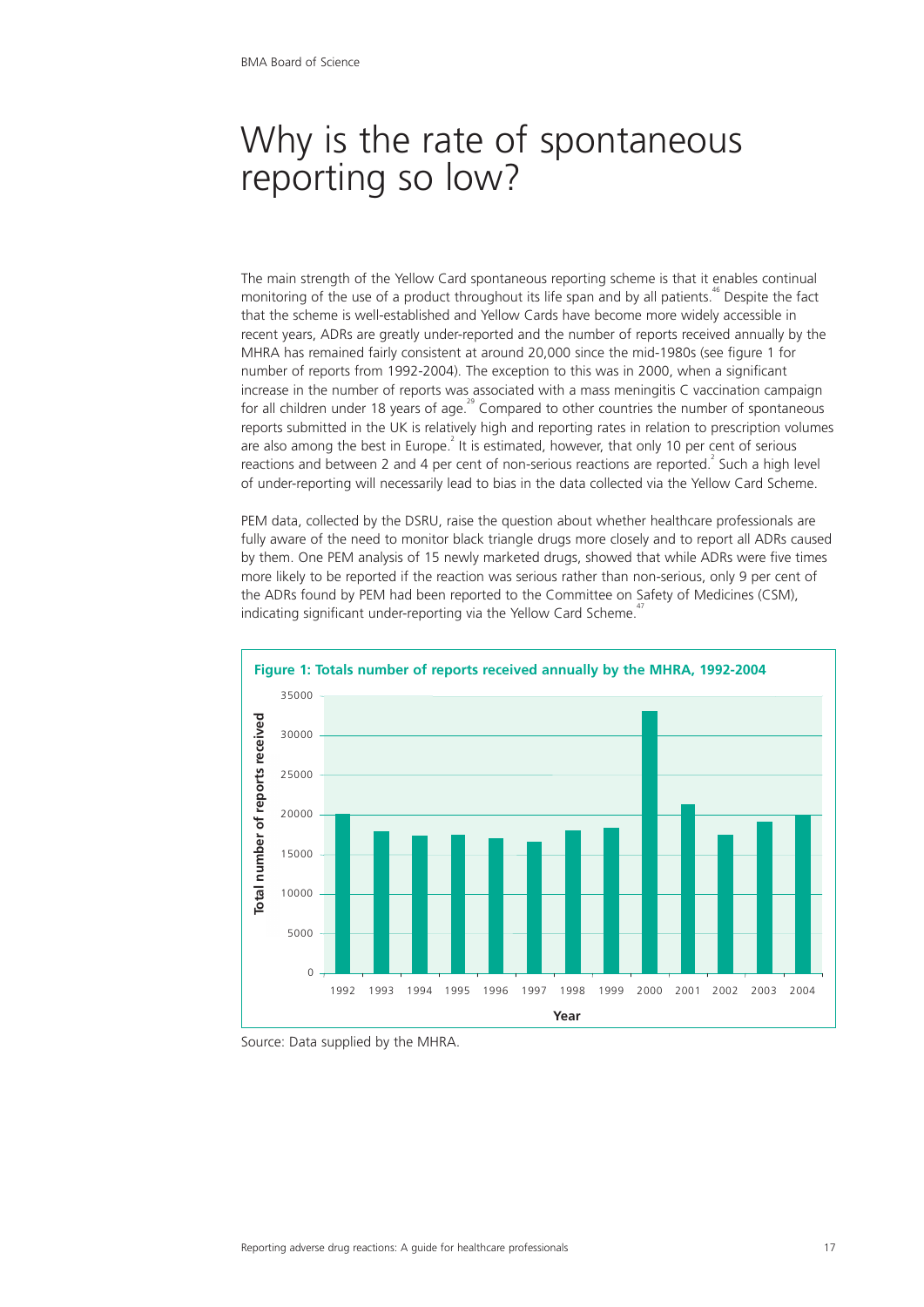A 1976 discussion by Dr Bill Inman, who pioneered the Yellow Card Scheme, highlighted 'Seven deadly sins' that might cause the low reporting rate of ADRs among healthcare professionals.<sup>48</sup> As the scheme has become better established and accessible most of the problems identified by Inman have been overcome. One more recent survey of UK healthcare professionals showed that the only 'sin' still affecting reporting of ADRs was 'lethargy'.<sup>49</sup> Doctors and other healthcare professionals have many demands on their time and it is appreciated that they are required to carry out many tasks during the working day and thus finding the time to complete Yellow Cards may be difficult. It is important, however, that healthcare professionals recognise the importance of spontaneous reporting of suspected ADRs and the vital contribution that this can make to pharmacovigilance and maximising drug safety. In order, therefore, to enhance patient care it is crucial that healthcare professionals make every effort to submit a Yellow Card in accordance with the relevant guidelines whenever appropriate. As well as time pressures, the above survey identified both a lack of available Yellow Card forms and a belief that ADRs should only be reported if causality was certain as other reasons for the low reporting rate.

While the introduction of electronic Yellow Cards should have improved access to the scheme, other studies have also highlighted a disinclination among healthcare professionals to report an ADR if they are uncertain of the link between the reaction and a medication.<sup>50,51,52</sup> The beliefs that serious adverse reactions will be identified in clinical trials $51$  and that there is no need to report a well known reaction<sup>16,52</sup> are also noted in the literature. Box 4 shows the reasons given in an attitudinal survey of Dutch physicians for not reporting ADRs. Anecdotal evidence also points to a fear by professionals that reporting a suspected ADR via the Yellow Card Scheme may result in them being legally liable for any consequences of the reaction.<sup>11</sup> This fear may, for example be particularly pertinent when medicines that are unlicensed for use by children have been prescribed to a patient under the age of 18. Healthcare professionals should be reassured that the MHRA would never allow Yellow Card data to be used for legal or disciplinary purposes.

### **Box 4: Results of an attitudinal survey of Dutch physicians regarding voluntary reporting of ADRs**

- Only 26% knew which ADRs to report.
- 93% thought the reaction was too well known.
- 75% thought the reaction was trivial.
- 72% were uncertain whether the reaction was caused by a drug.
- 38% did not have enough time.
- 36% thought that reporting was too bureaucratic.
- 22% did not know how to report.

i

• 18% were not aware of the need to report ADRs.

Source: Elland I, Belton, K & van Grootheest A et al (1999) Attitudinal survey of voluntary reporting of adverse drug reactions, *British Journal of Clinical Pharmacology* **48**: 623-7.

The 'Seven deadly sins' as described by Dr Inman are summarised by Belton K, Lewis S & Payne S et al (1995) as: ignorance *('I am unsure how to report'),* diffidence *('I may appear foolish about reporting a suspected ADR'), fear ('I may expose myself to legal liability by reporting an ADR'), lethargy ('I am too busy to report ADRs'), guilt ('I am reluctant to admit I may have caused harm'), ambition ('I would rather collect cases and publish them') and complacency ('only safe drugs are marketed').*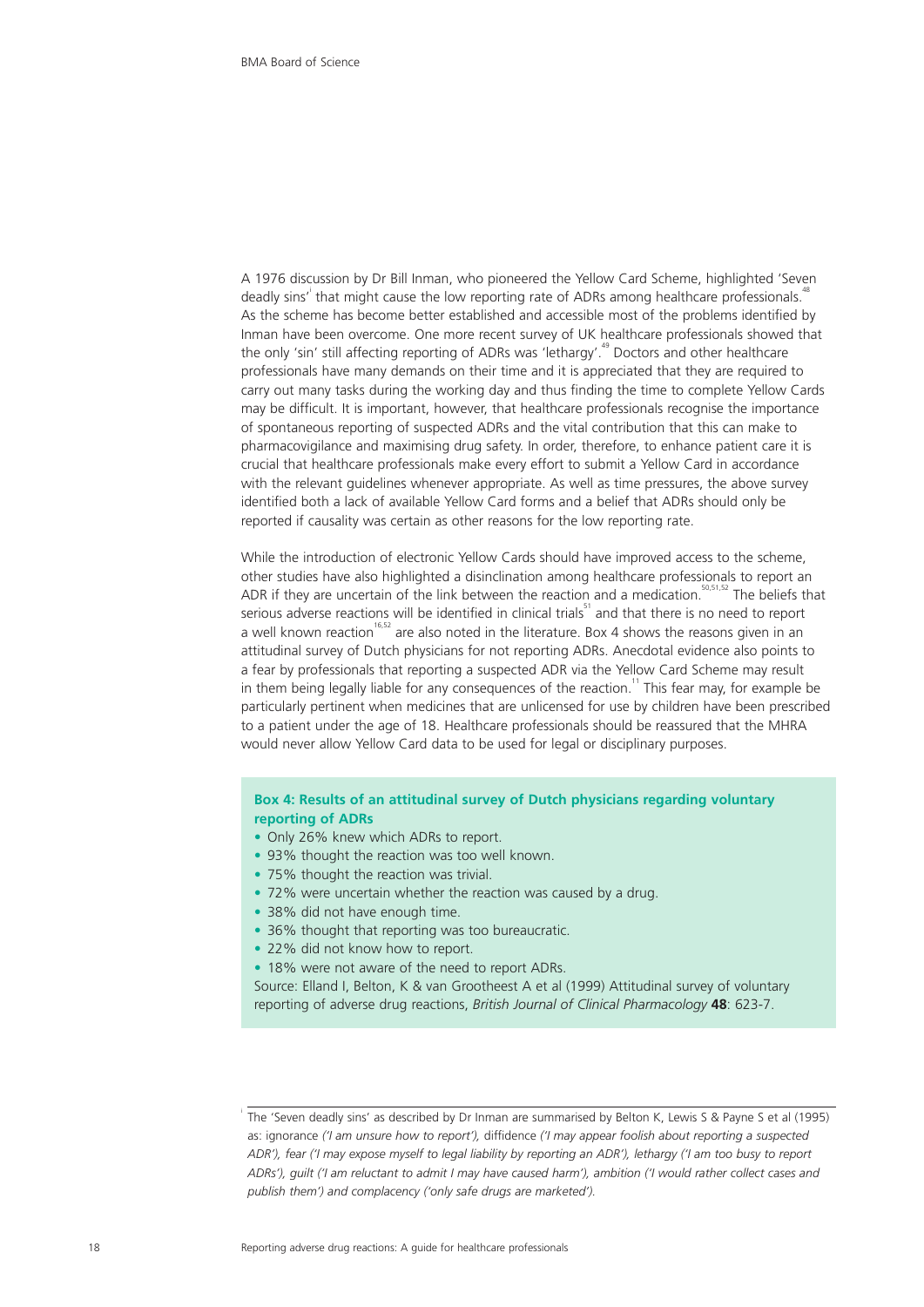Although it is true that many adverse reactions may be well documented, it is important that all serious suspected ADRs and those occurring with black triangle products are always reported so that the benefit/harm profile of a medication can be kept up to date and so that comprehensive advice about prescribing and drug safety can be communicated to all healthcare professionals. Healthcare professionals should be reminded that if they are in any doubt as to the causality of a reaction or whether or not they should submit a Yellow Card, then it is best practice that they should submit a report.

Improving reporting rates of ADRs is primarily about improving awareness of the need to report and the mechanisms used to submit a Yellow Card. In areas that are served by an RMC, which engages in work with the local reporting population and in awareness raising activities, reporting rates are higher than in areas where there is no regional centre.<sup>29</sup> Doctors and other healthcare professionals have a duty to keep their knowledge and skills up to date, which can be done by participating in continuing professional development (CPD). As pharmacovigilance is an area where awareness and participation levels can be poor, there could be an expansion of CPD activities which explore the importance of reporting ADRs. One controlled study (2005) looked at the impact of a distance-learning package in pharmacovigilance which was linked to educational credits on the rate and quality of reporting.<sup>53</sup> The results showed that, at least in the short term, Yellow Card reports from those that passed the course assessment increased in number and improved in quality compared to those who had not taken the course. This indicates that CPD could have a crucial role to play in improving the collection of Yellow Card data.

Improved and more consistent undergraduate teaching of the need to report ADRs, as well as the wider importance of pharmacovigilance, are identified in one study as being crucial if a reporting culture within the medical profession is to develop.<sup>54</sup> This research also advocates a more involved role for the MHRA in promoting the Yellow Card Scheme to undergraduate medical, pharmacy and nursing students. In 2003 a paper which discussed the teaching of safe and effective prescribing in UK medical schools highlighted the importance of incorporating clinical pharmacology into the core curriculum.<sup>55</sup> It states that the core knowledge and understanding of medical students should include the following about ADRs:

- types and mechanisms of ADRs
- the frequency of ADRs in primary and secondary care
- recognition of the predisposing factors and how risks can be minimised
- the importance of reporting ADRs and the role of the Yellow Card scheme.

As well as a lack of awareness, a breakdown in communication can also result in ADRs either not being identified and/or not being reported. Patients can be prescribed medications in many different healthcare settings across primary and secondary care, including GP surgeries, NHS walkin centres, hospitals or treatment centres, as well as private medical settings. Poor communication between healthcare professionals, for example between hospitals and general practice, can result in it being difficult for drug therapies to be monitored effectively.<sup>56</sup> It is vital that patient records and correspondence are both accurate and thorough so that all healthcare professionals are well informed and there is consistency in the care that is provided.

Communication between doctors and patients is also critical in identifying suspected ADRs and can help prevent some ADRs occurring.<sup>12</sup> Research published in 2004 showed that health professionals rarely record the use of complementary and alternative medicines in a patient's history.<sup>57</sup> It is crucial that patients are asked what medications they are taking, and that particular reference is made to OTC medications and all other non-prescribed therapies, such as herbal remedies or those purchased over the internet. Further, when presented with unexpected or unexplained symptoms consideration should be given to the fact that the patient may have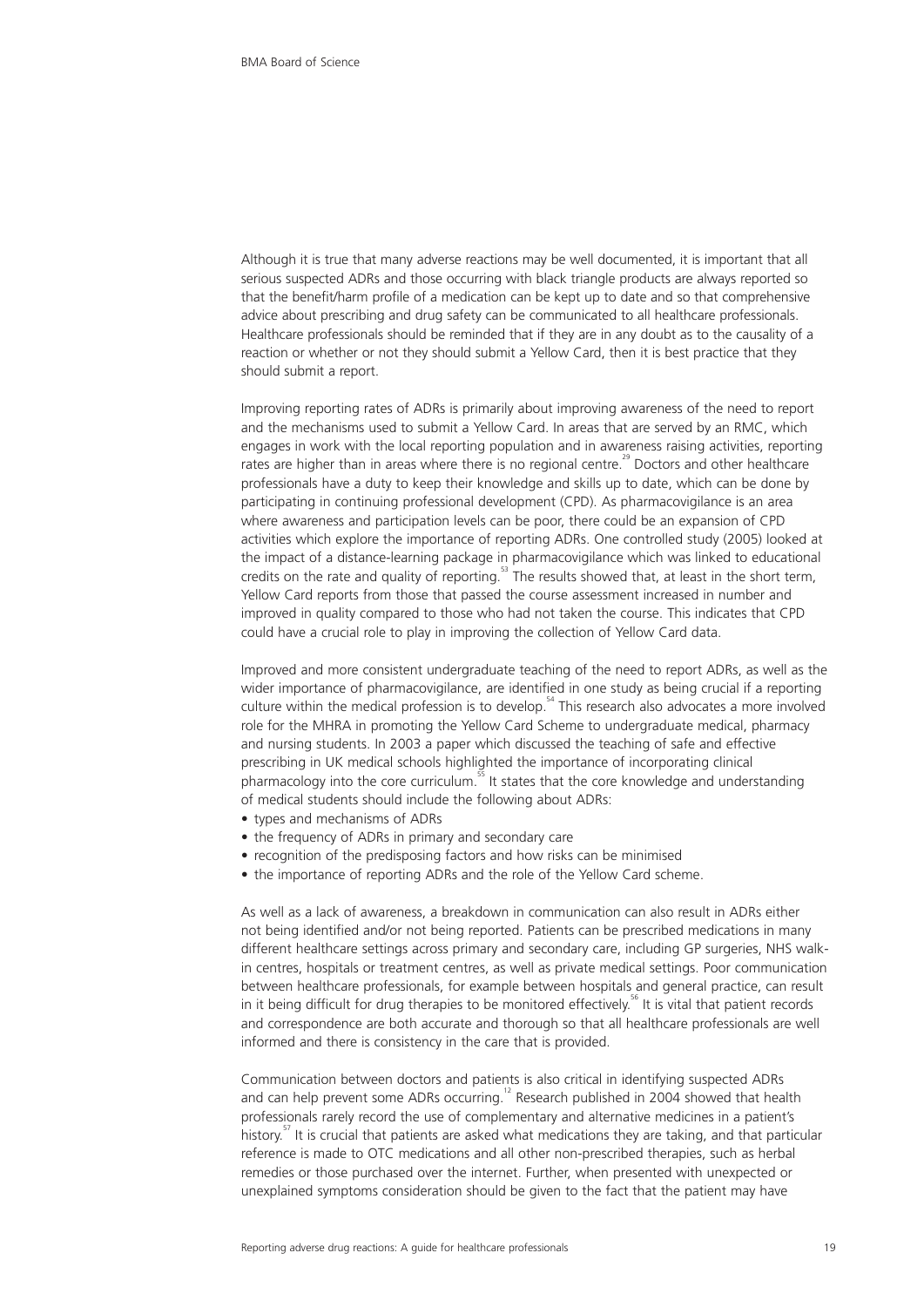experienced an adverse reaction to one or more medications that they have been taking. When prescribing or administering medications it is vital that the prescriber gives clear instructions about taking the medication, requests that the patient reads the patient information leaflet which includes information about side effects that they may experience, and also finds out whether the patient is taking any other medication that may interact with the proposed treatment. Effective communication is needed so that the healthcare professional has as much information as possible and that the patient is fully informed about their medications and any possible side effects. Healthcare professionals may find the British Heart Foundation's factfile on *Communicating Risk to Patients, a useful resource*.<sup>58</sup> It can be downloaded from its website, www.bhf.org.uk.

General practitioners (GPs) have traditionally submitted the highest proportion (around 60 per cent) of Yellow Cards (see Figure 2), and it is often accepted that GPs may be best placed to report ADRs. It can be seen from the graph, however, that in recent years the proportion of reports being submitted by nurses and pharmacists has been increasing (also see appendix E). This increased participation by other healthcare professionals is valued by the regulatory authorities and analysis of reports made by nurses and pharmacists has shown that their involvement can be very useful.<sup>19,20</sup> The contribution that nurses can make to the Yellow Card scheme was particularly evident during the meningitis C vaccination campaign in 2000. It should be noted, however, that given the high incidence of ADRs in hospitalised patients, hospital doctors could make a greater contribution to ADR reporting. Doctors should be reminded that the introduction of nurse and pharmacist reporting was meant to supplement the reports made by doctors and not be a substitute for them. Figure 2 shows that the number of reports received from GPs in the last few years has been significantly lower than in previous years. There has not yet been any research into why this has occurred although speculation might pin point increased workload and administration or a presumption that others are reporting as possible reasons for this decline.



Source: Data supplied by the MHRA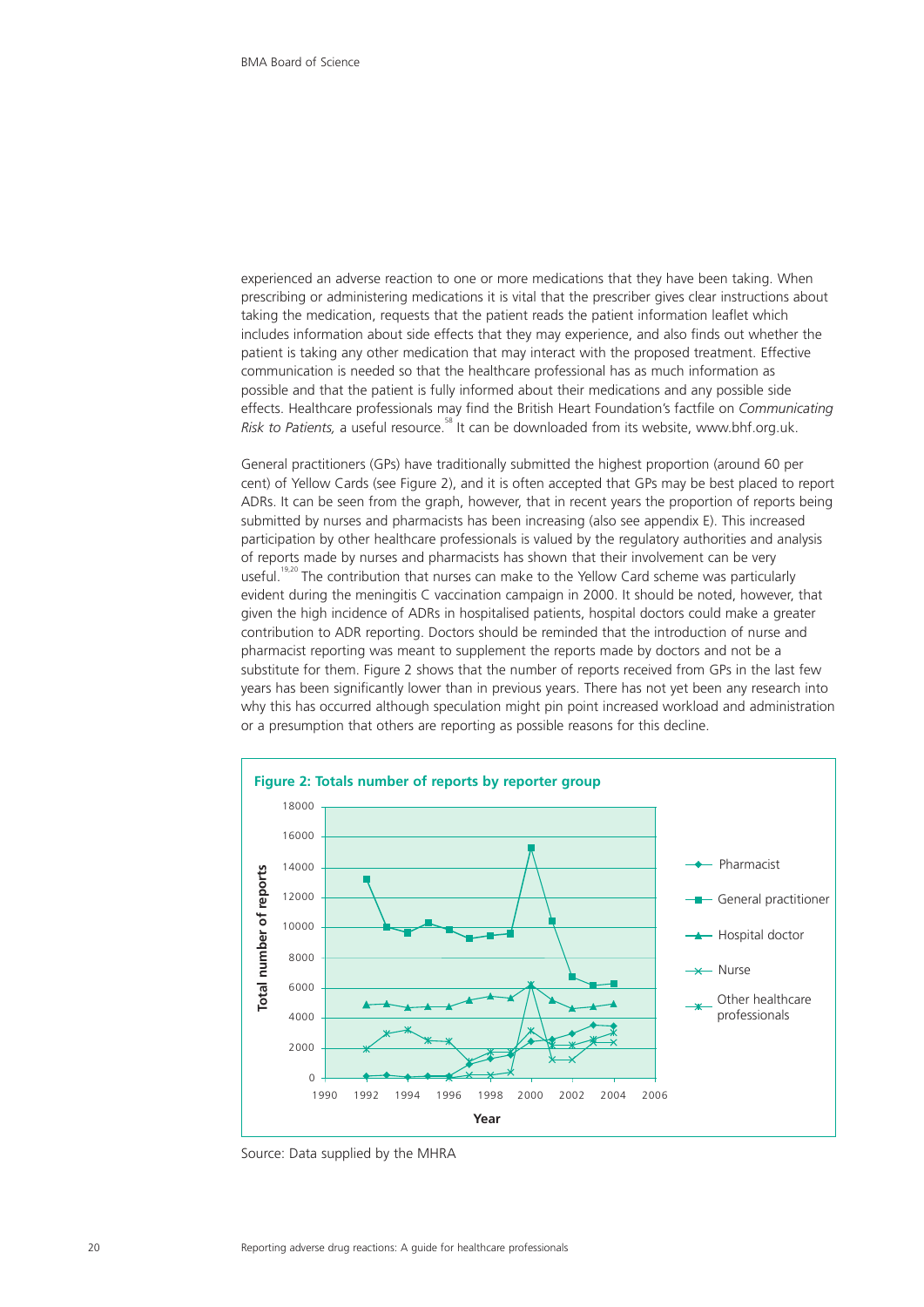While it is not considered that making reporting of ADRs mandatory would combat underreporting,50 the development of the national NHS IT system NPfIT represents an opportunity for information on ADRs to be systematically collected through centrally held patient records.<sup>16</sup> The technology office of NHS Connecting for Health has been in discussions with the MHRA about ways in which electronic Yellow Cards can be incorporated into the new system and about the interaction between the GPRD and the Secondary Uses Service (SUS) of NPfIT.<sup>59</sup> In relation to the GPRD a broader discussion about the capture of primary care data is anticipated, while prescription data should be brought into the SUS when the electronic transmission of prescriptions is rolled out, starting in early 2007. Such developments could prove significant for the future effectiveness of pharmacovigilance, particularly in secondary care where monitoring at present is underdeveloped. While this could transform ADR reporting in England, it is equally important that similar mechanisms for capturing such information are developed in the other devolved nations.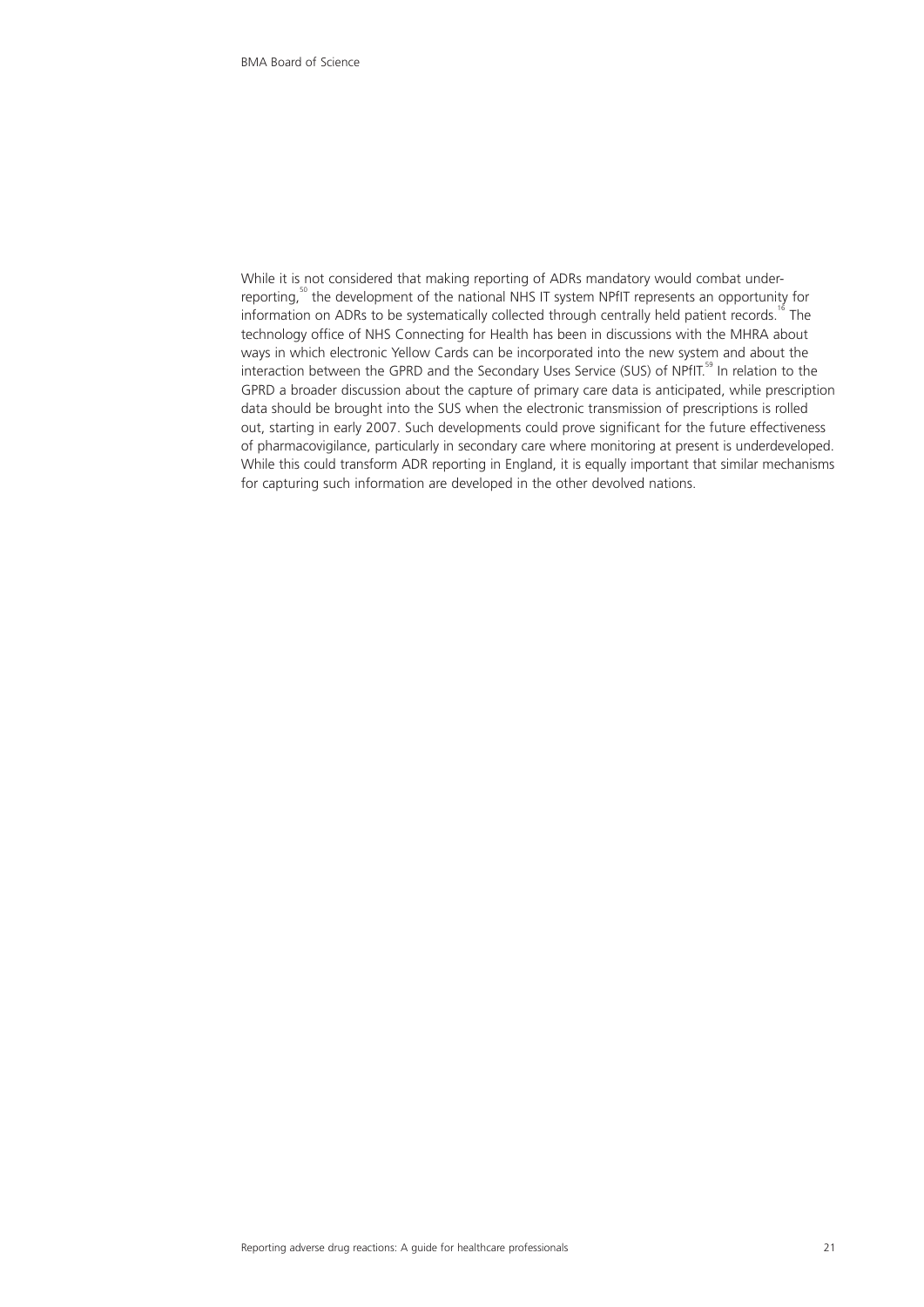# Conclusion

Given the limitations of clinical trials in identifying rare and delayed ADRs, and the need for comprehensive drug safety profiles, the importance of reporting ADRs cannot be overemphasised. The pharmacovigilance systems in place in the UK are well established and present excellent opportunities for generating signals about potential drug hazards. These systems can only be successful, however, if they are utilised effectively and if awareness of their importance is continually highlighted. Under-reporting of ADRs via the Yellow Card Scheme is one area where significant improvements are needed in pharmacovigilance. The following recommendations are suggested ways in which healthcare professionals can build on the good work that is already being done.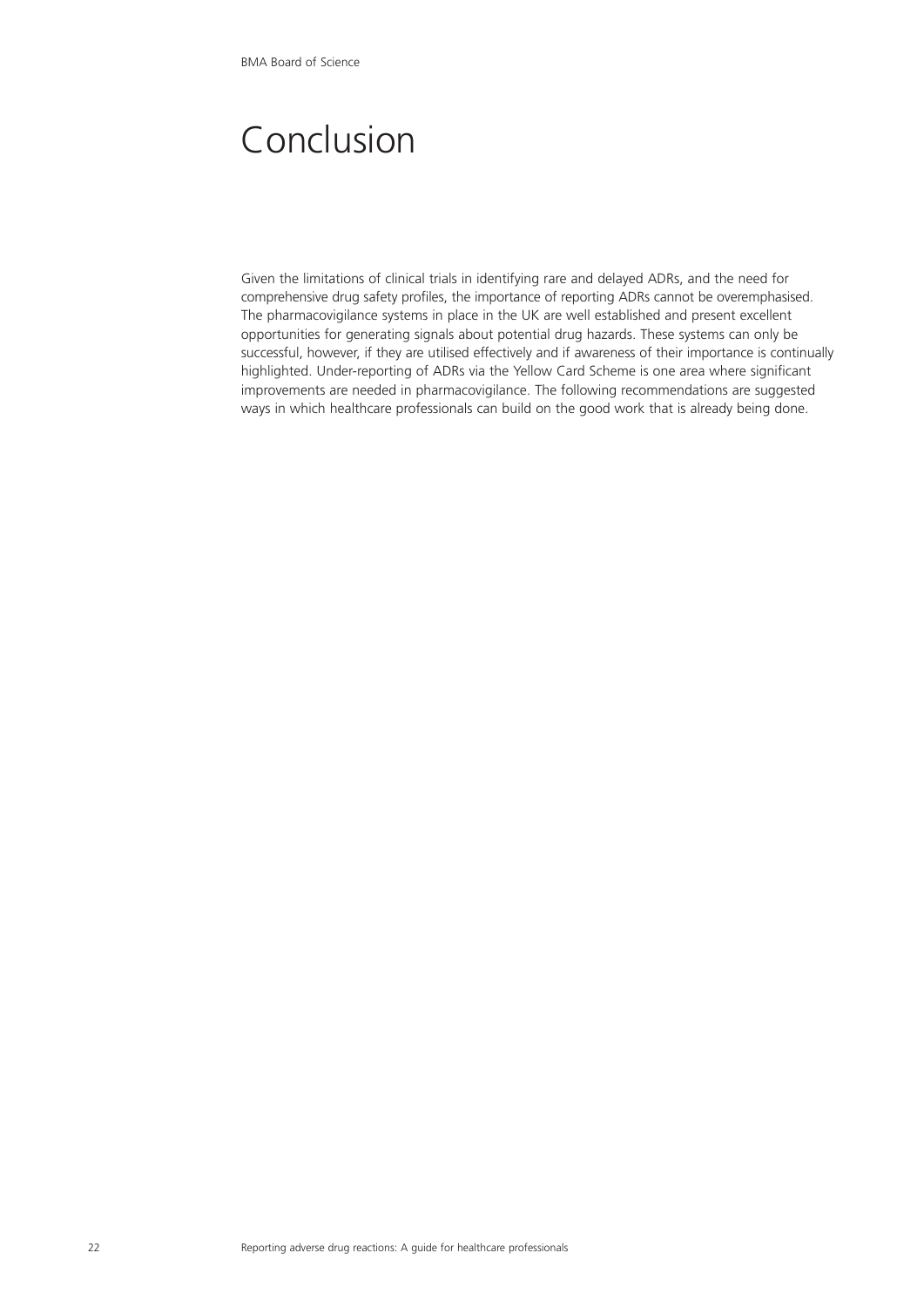# Recommendations

- It is the professional duty of all healthcare professionals to report all suspected ADRs associated with black triangle products and all serious ADRs associated with established products using the Yellow Card Scheme. If there is any uncertainty about whether a report should be submitted it is best practice to report the ADR. The experts assessing the report can then decide if further investigation is needed.
- All reports should be as comprehensive as possible, as quality data are essential in order to inform drug safety analysis. To improve the quality of online reports, an applicable pre-populated template should appear when either a healthcare professional or a patient fills out an electronic Yellow Card.
- All healthcare professionals should be vigilant to the status of medicines, particularly those labelled as black triangle medications which are under intensive monitoring, and changes to the classification of such medications such as pharmacy availability of former prescription only medicines.
- Healthcare professionals should not be deterred from reporting by the recently introduced provision for patients to report suspected ADRs via the Yellow Card Scheme. It should be noted that the database used by the MHRA can identify and deal with any duplicate reports.
- When prescribing medication, doctors should inform patients that should they suffer any reaction to a medication, they should inform the prescribing doctor and/or complete a patient Yellow Card which is available on the MHRA website.
- Patient information (leaflets etc) should be widely available in clinics in primary and secondary care explaining how patients can report ADRs.
- It is important that prescribers routinely ask patients about OTC medicines or herbal remedies they are using. This is particularly important in avoiding interactions which are a significant cause of ADRs.
- Effective communication between healthcare professionals is essential, as are comprehensive medical notes, in order that doctors in different care settings have access to all the relevant information about a patient's medical history.
- NPfIT represents a significant opportunity to systematically gather information on ADRs and improve pharmacovigilance. Collection of ADR data should form part of the SUS of the IT systems being developed for the NHS. Similar mechanisms for capturing such data should be developed in the devolved nations.
- The methods and importance of pharmacovigilance should be covered more comprehensively and systematically in the undergraduate medical curricula. CPD courses relating to pharmacovigilance should be offered to healthcare professionals. Patient experiences, as captured by the MHRA database of patient reports, could be used to inform this training.
- Given the intensive monitoring of black triangle medications, it is vital that the importance of reporting ADRs is reinforced within all CPD courses relating to new drug developments.
- The MHRA should commission research to improve the understanding of the barriers to reporting ADRs and how they may be overcome. Specifically, research should be carried out to understand why Yellow Card reporting by GPs has fallen over the last 10 years.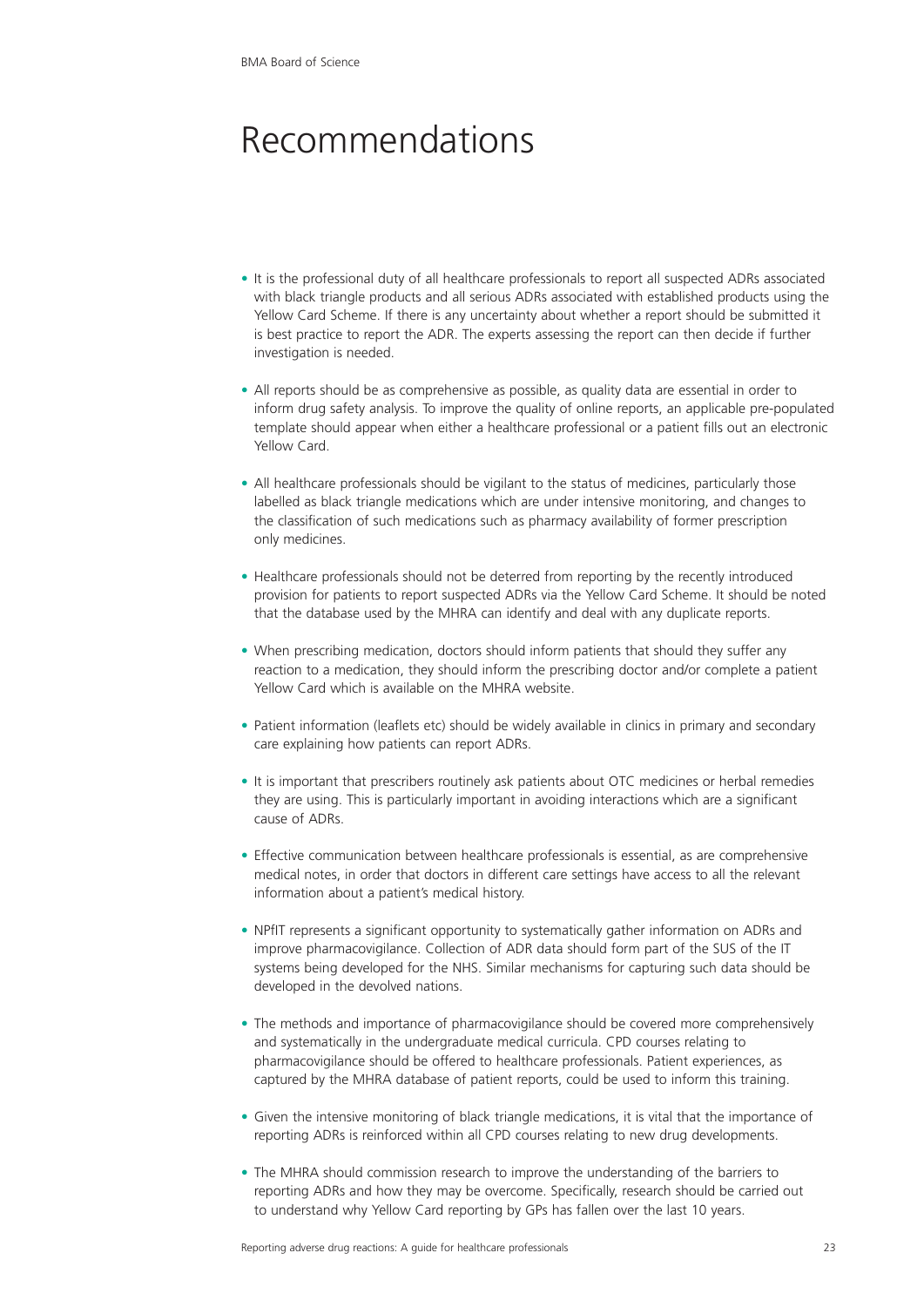# Sources of further information

*This listing of organisations is intended as a guide for those wishing to know more about reporting ADRs. The BMA is not responsible for the content of external websites, nor does it endorse or otherwise guarantee the veracity of statements made in non-BMA publications.*

## **Spontaneous reporting of ADRs**

### **Medicines and Healthcare products Regulatory Agency (MHRA)**

Market Towers 1 Nine Elms Lane London SW8 5NQ Email: info@mhra.gsi.gov.uk www.mhra.gov.uk

Address to request or submit a Yellow Card: **MHRA** CSM Freepost London SW8 5BR

Patient Yellow Card hotline: 0808 1003352

### **CSM Mersey**

Freepost Liverpool L3 3AB www.liv.ac.uk/~druginfo/csm/

### **CSM Wales**

Freepost Cardiff CF4 1ZZ http://medweb.cf.ac.uk/csm/

### **CSM Scotland**

51 Little France Crescent Old Dalkeith Road Edinburgh EH16 4SA www.show.scot.nhs.uk/CSMScotland/

### **CSM Northern and Yorkshire**

Freepost Newcastle-upon-Tyne NE1 1BR www.nyrdtc.nhs.uk/

### **CSM West Midlands** Freepost Birmingham B18 7BR www.csmwm.org

## **Structured databases**

### **General Practice Research Database (GPRD)**

General Practice Research Database Division Medicines and Healthcare products Regulatory Agency 15th Floor, Market Towers 1 Nine Elms Lane London SW8 5NQ Email: admin@gprd.com www.gprd.com/home

### **Drug Safety Research Unit (DSRU)**

Drug Safety Research Unit Bursledon Hall Blundell Lane Southampton SO31 1AA Email: georgina.spragg@dsru.org www.dsru.org

## **Tayside Medicines Monitoring Unit (MEMO)**

Ninewells Hospital and Medical School Dundee Scotland www.dundee.ac.uk/memo

### **The Health Improvement Network (THIN)**

The Bread Factory 1A Broughton Street London SW8 3QJ www.thin-uk.com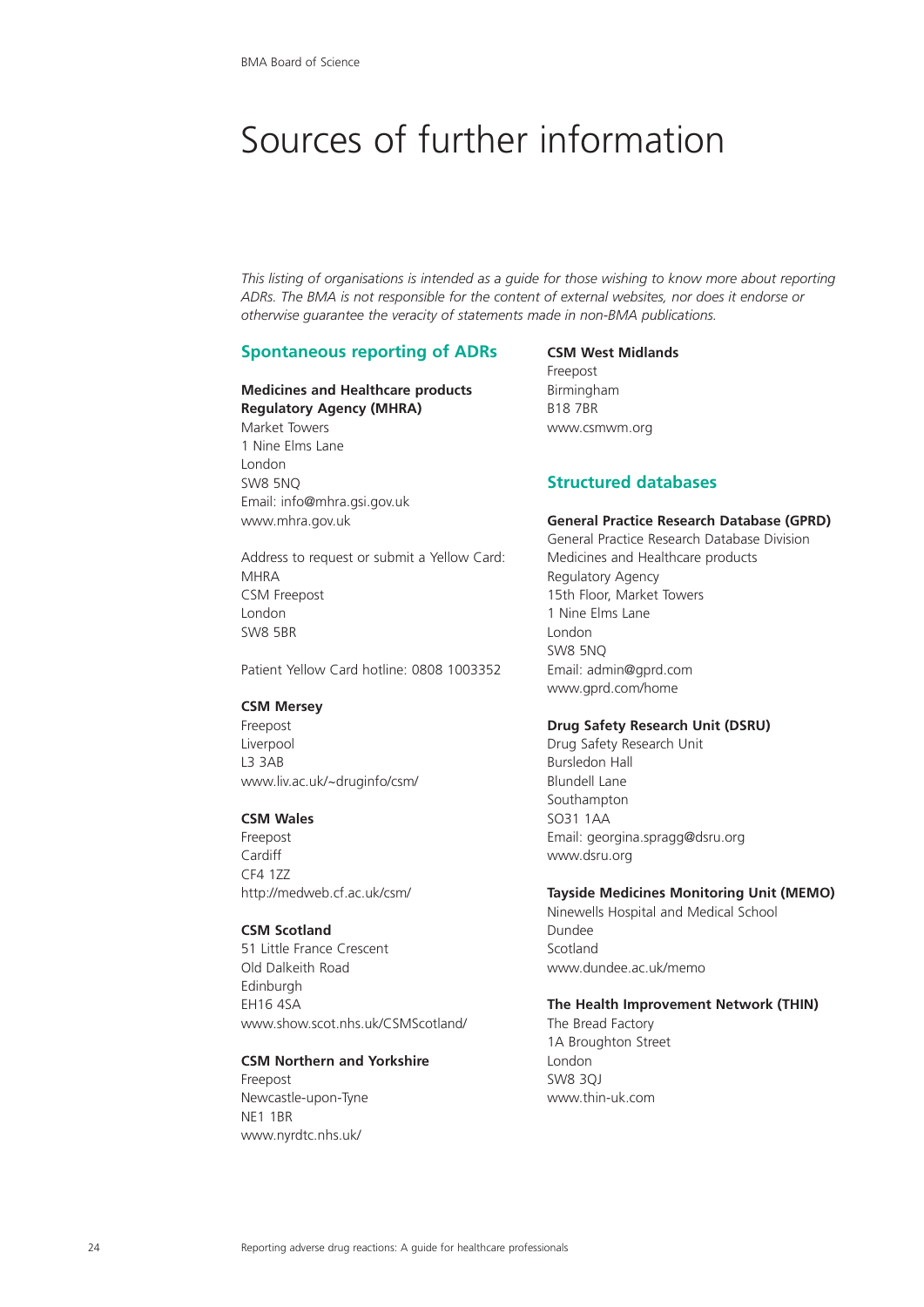#### **Q Research**

The Division of Primary Care 13th Floor Tower Building University of Nottingham NG7 2RD www.nottingham.ac.uk/~mczqres

## **International ADR reporting**

**EudraVigilance** Email: eudravigilance@emea.eu.int www.eudravigilance.org

## **WHO Programme for International Drug**

**Monitoring** Uppsala Monitoring Centre Stora Torget 3 S-753 20 Uppsala Sweden www.who-umc.org

## **Patient and other information**

### **Medicines.org.uk**

www.medicines.org.uk Email: info@medicines.org.uk

# **NHS Direct**

0845 4647 www.nhsdirect.nhs.uk

## **Medical Research Council**

20 Park Crescent London W1B 1AL www.mrc.ac.uk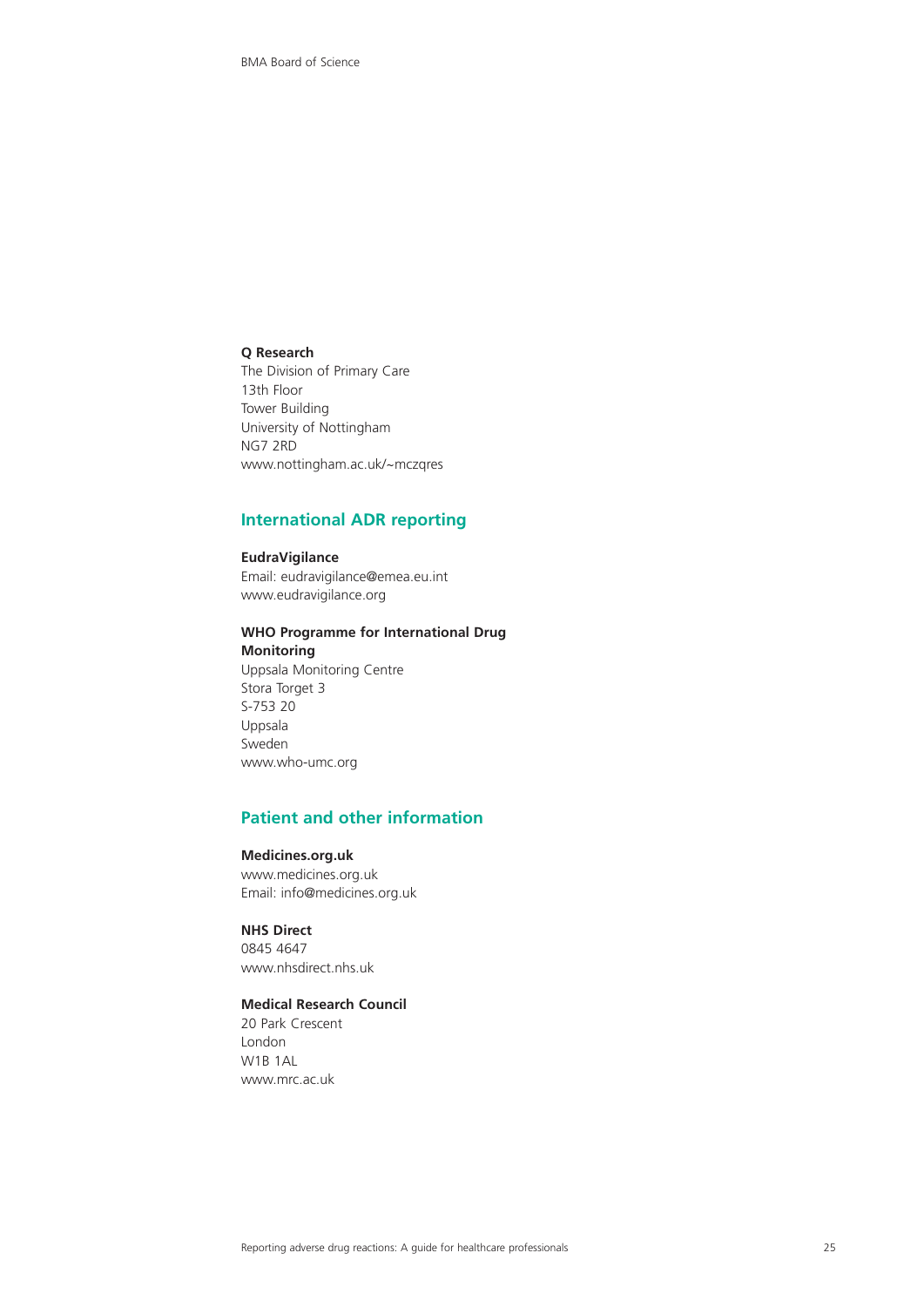# Appendix A Clinical trials process for drugs

Clinical trials for pharmaceutical products are carried out in four phases, only moving from one phase to the next if the previous phase has shown promising results. The four 'ideal' phases are as follows:

- Phase I the drug is tested on a small number of healthy volunteers to test how it is metabolised, whether it is safe for humans and to find the best way of administering the treatment.
- Phase II a small number of patients are given the drug to test for side effects, activity and optimum dose, and to start comparing it to the current treatment or a placebo.
- Phase III the drug is given to a larger group of patients for continued testing of safety and efficacy and to compare it with the current treatment or a placebo. These trials are nearly always randomised.
- Phase IV this phase occurs once the drug has been licensed and checks for possible long-term side effects of the drug. It is also known as post-marketing surveillance.

The extract above is taken from the BMA clinical trials internet resource which can be found at www.bma.org.uk/ap.nsf/Content/Hubclinicaltrials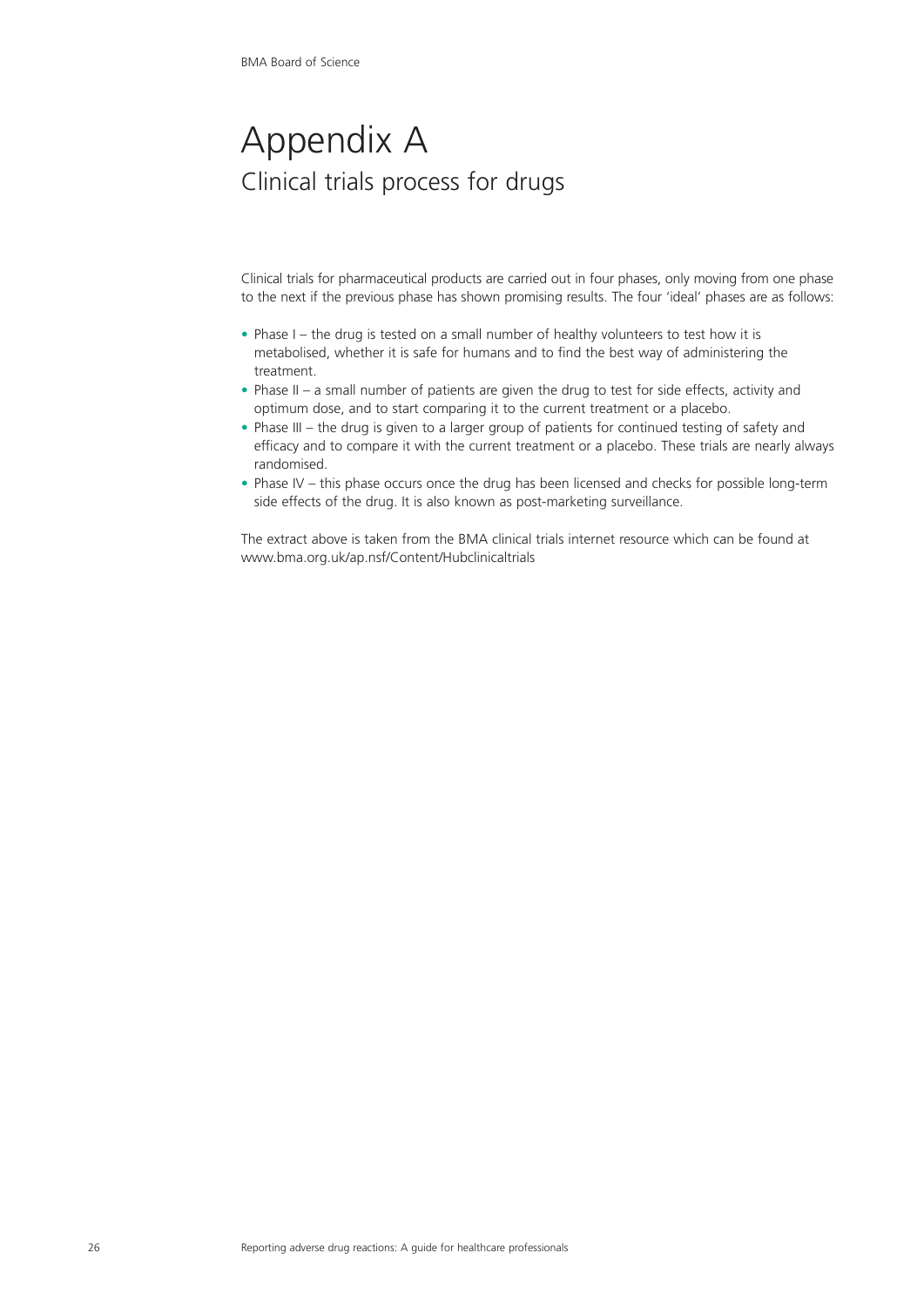# Appendix B Some major safety issues identified through the Yellow Card Scheme

| Year | <b>Medicine</b>                                                        | <b>Adverse reaction</b>                                                   | <b>Resulting action</b>                                                    |
|------|------------------------------------------------------------------------|---------------------------------------------------------------------------|----------------------------------------------------------------------------|
| 1995 | Tramadol (Zydol $\blacktriangledown$ *)                                | Psychiatric reactions                                                     | Warnings                                                                   |
| 1995 | Cyproterone acetate<br>(Cyprostat, Androcur)                           | Dose-related<br>hepatotoxicity                                            | Restricted indications,<br>requirement for monitoring<br>of liver function |
| 1995 | Quinolone antibiotics                                                  | Tendinitis, tendon rupture                                                | Improved warnings                                                          |
| 1995 | Tacrolimus (Prograf $\blacktriangledown$ *)                            | Hypertrophic<br>cardiomyopathy                                            | Warnings, dose reduction<br>and monitoring<br>requirements                 |
| 1996 | Alendronate (Fosamax ▼*)                                               | Severe oesophageal<br>reactions                                           | Warnings and revised<br>dosing instructions                                |
| 1997 | Clozapine (Clozaril)                                                   | GI obstruction                                                            | Improved warnings                                                          |
| 1997 | HIV protease inhibitors                                                | Hyperlipidaemia and fat<br>redistribution                                 | Improved warnings and<br>monitoring<br>recommendations                     |
| 1998 | Isotretinoin (Roaccutane)                                              | Psychiatric reactions                                                     | Improved warnings                                                          |
| 1998 | Sertindole (Serdolect ▼ *)                                             | Sudden cardiac death                                                      | Drug withdrawn**                                                           |
| 1999 | Human clottable protein<br>concentrate (Quixil $\blacktriangledown$ *) | Fatal neurotoxic reactions<br>following unlicensed use<br>in neurosurgery | Improved warnings                                                          |
| 1999 | Aristolochia in Chinese<br>herbal remedies                             | Renal failure                                                             | Aristolochia banned                                                        |
| 2000 | Cisapride (Prepulsid,<br>Alimix)                                       | Serious cardiovascular<br>reactions                                       | Use of Cisapride suspended<br>in the UK***                                 |
| 2001 | Bupropion (Zyban $\blacktriangledown$ *)                               | Seizures                                                                  | Improved warnings and<br>revised dosing instructions                       |
| 2003 | Kava-kava                                                              | Hepatotoxicity                                                            | Supply of Kava-kava<br>prohibited in the UK                                |

\* Black Triangle (▼) drug at the time the major safety issue was identified

\*\* Sertindole was reinstated in 2002 with increased warnings

\*\*\* Cisapride licences have been cancelled

Source: MHRA (2004) Report of an Independent Review of Access to the Yellow Card Scheme.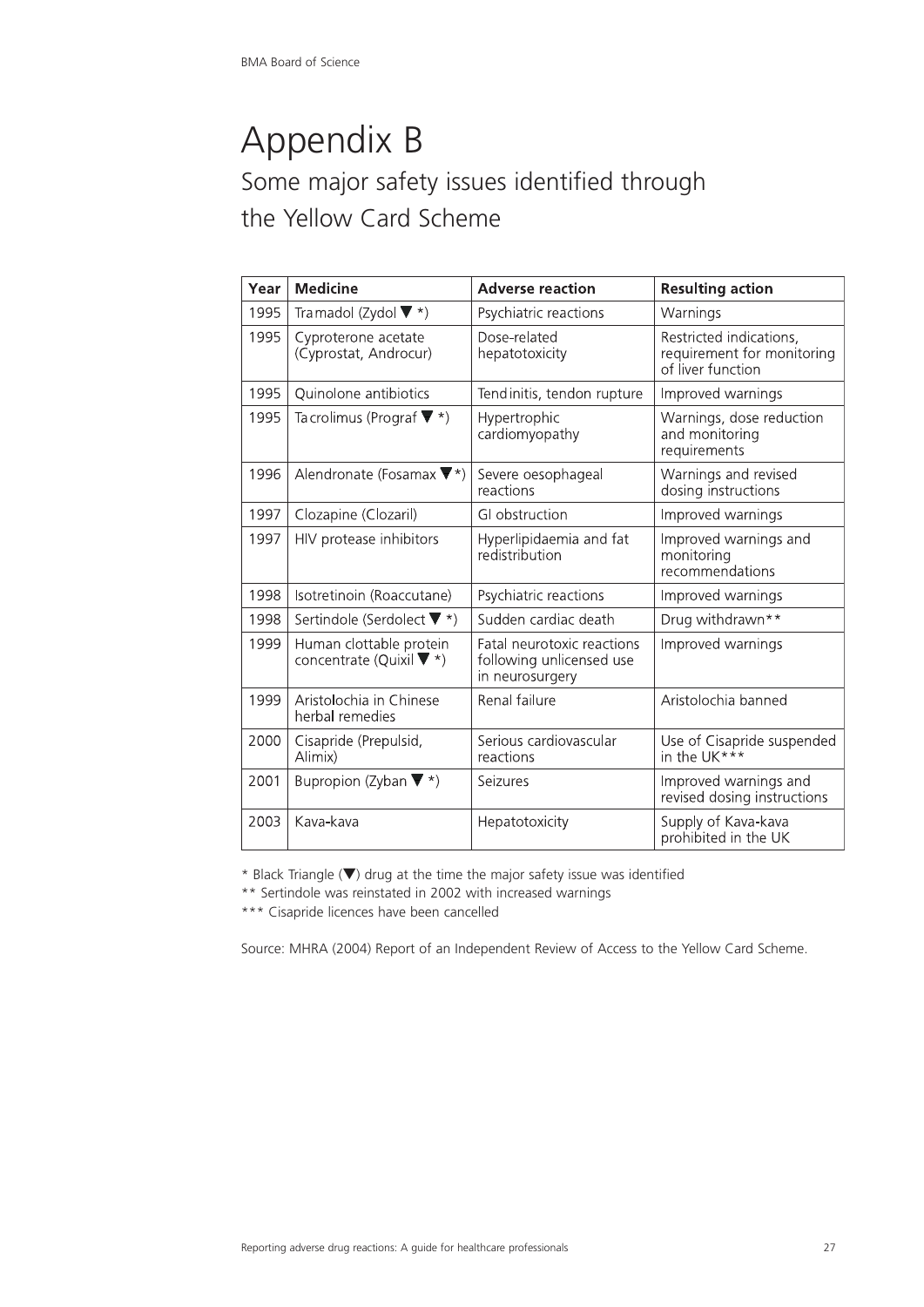# Appendix C Examples of serious ADRs

### **Blood**

Bone marrow dyscrasias Coagulopathies Haemolytic anaemias

### **Cardiovascular**

Arrhythmias Cardiac arrest Cardiac failure Cardiomyopathy Circulatory failure Hypertension Hypotension Myocardial Ischaemia/infarction Sudden death

### **Central nervous system**

Anorexia nervosa Catatonia Cerebrovascular accident Coma Confusional state Dependence Depression Epilepsy (inc exacerbations) Extrapyramidal reactions Hallucinations Hyperpyrexia Intracranial pressure Myasthenia Neuroleptic malignant

### **Gastrointestinal**

Colitis Haemorrhage Hepatic cirrhosis Hepatic dysfunction Hepatic fibrosis Ileus Pancreatitis Perforation Peritonitis (inc fibrosing) Pseudo-obstruction

### **Immunological**

Anaphylaxis Arteritis Drug fever Lupus syndrome Graft rejection Polyarteritis nodosa Vasculitis

**Malignancy** Any

### **Metabolic**

Acidosis Adrenal dysfunction Diabetes Hypercalcaemia Hyperkalaemia Hyponatraemia Hypokalaemia

### **Musculoskeletal**

Arthropathy Aseptic bone necrosis Osteomalacia Pathological fracture

### **Renal**

Renal dysfunction Urinary retention

#### **Reproduction**

Spontaneous abortion Antepartum haemorrhage Congenital abnormalities Eclampsia, pre-eclampsia Infertility Uterine haemorrhage, perforation

#### **Respiratory**

Alveolitis (allergic, fibrosing) Bronchospasm (inc exacerbation) Pneumonitis Respiratory failure Thromboembolism

### **Skin**

Angioedema Bullous eruptions Epidermal necrolysis Exfoliation (generalised)

#### **Special senses**

Cataract

Source: MHRA website at www.mhra.gov.uk/home/idcplg?IdcService=SS\_GET\_PAGE&nodeId=752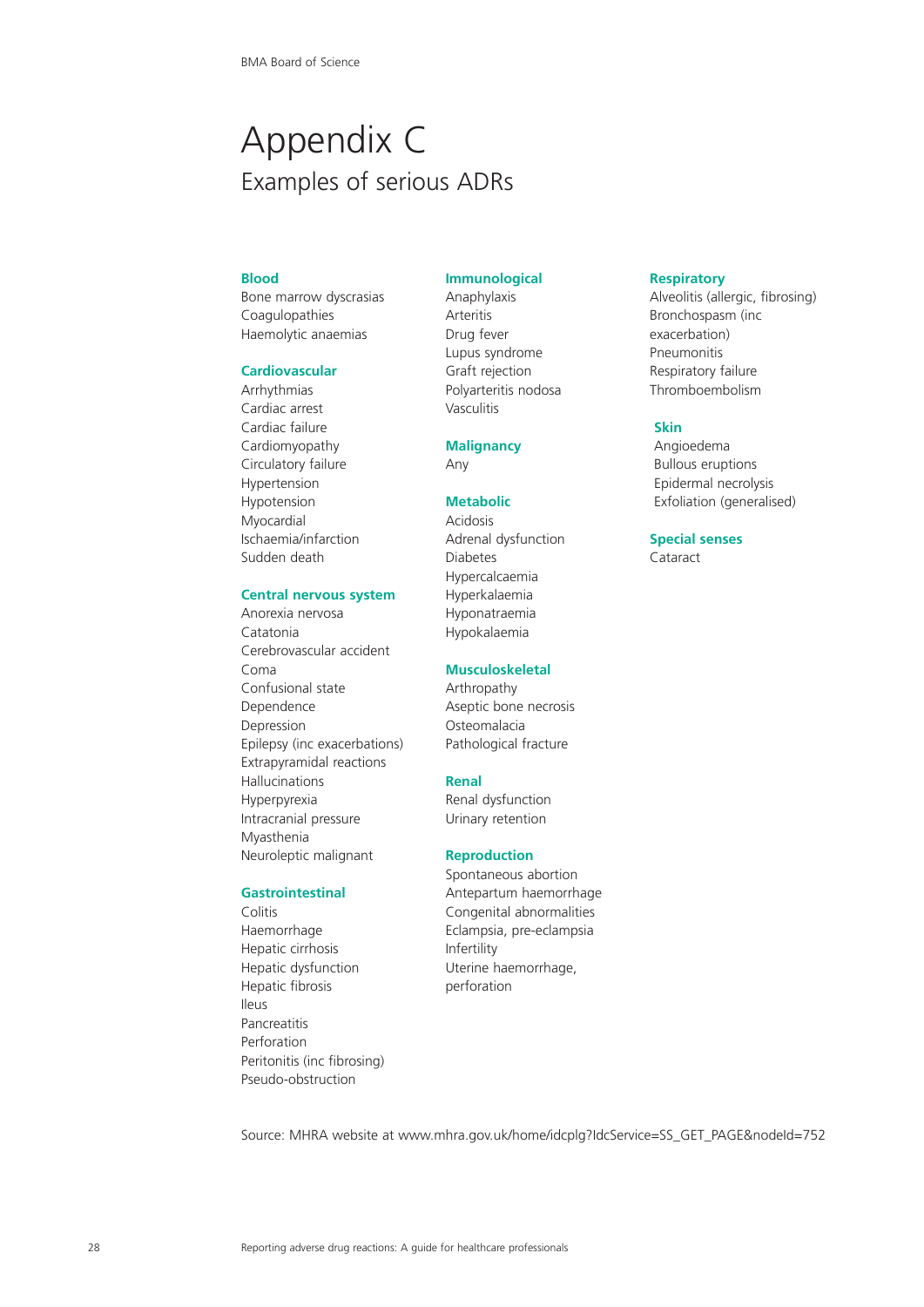# Appendix D Information held by the General Practice Research Database which can be used for pharmacovigilance.



Source: GPRD, Pharmacovigilance information sheet. www.gprd.com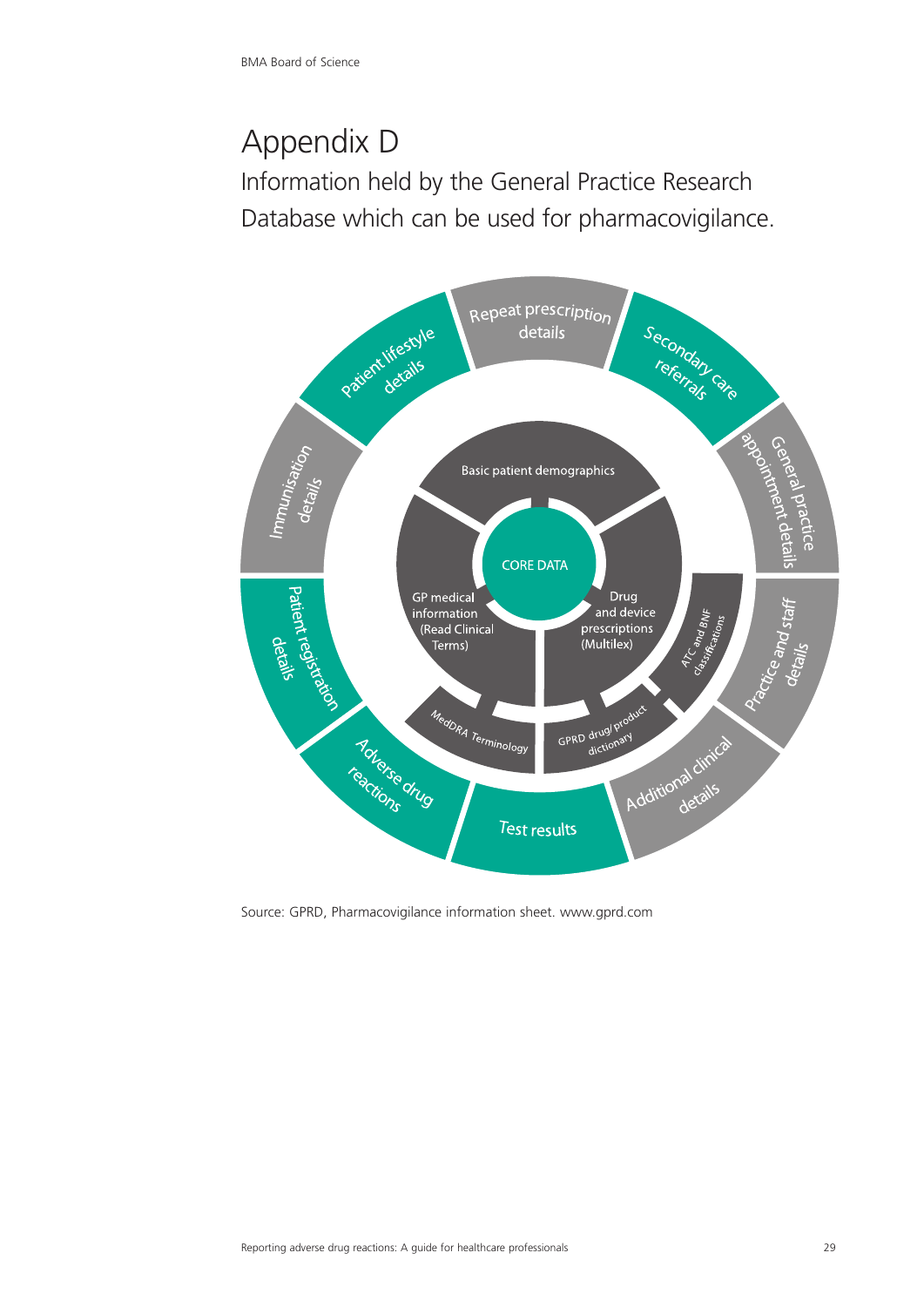# Appendix E Yellow Card data

# Received year Reports with Reports Reports Reports Reports Reports Reports Reports serious adverse associated  $\Box$  associated  $\Box$  where patient  $\Box$  where patient  $\Box$  number reactions with black with herbal age is specified age is specified of reports triangle drugs products as 65 and over as less than (elderly) 18 years 1991\* 5,076 41 20 2,680 713 10,351 1992 9,865 158 43 4,630 1,772 20,136 1993 9,156 240 31 3,834 2,447 18,035 1994 9,256 123 25 3,801 2,522 17,522 1995 | 9,830 | 210 | 28 | 3,909 | 1,818 | 17,640 1996 | 9,530 | 359 | 36 | 3,914 | 1,583 | 17,107 1997 | 9,659 | 418 | 46 | 4,204 | 1,436 | 16,627 1998 10,463 512 41 4,657 1,470 18,053 1999 10,574 803 66 4,541 2,675 18,483 2000 15,112 4,082 143 5,528 12,332 33,152 2001 12,693 5,433 80 5,082 1,712 21,461 2002 11,549 2,535 72 4,828 1,634 17,619 2003 12,742 3,965 77 5,233 2,500 19,246 2004 13,665 5,214 92 5,419 2,198 20,021 2005\* 8,758 4,150 54 3,206 1,571 12,924

# **Number of suspected adverse drugs reactions reports on the ADROIT database received from 01.07.1991 – 31.07.2005**

# **Source of reports – who reported**

| Received Year                                                                                                 | Reports from<br>pharmacists                                                                                | Reports<br>from general<br>practitioners                                                                                       | Reports<br>from hospital<br>doctors                                                                                        | Reports<br>from nurses                                               | Reports<br>from other<br>healthcare<br>professionals                                                                       | Reports<br>from<br>patients | Total<br>number<br>of reports                                                                                                            |
|---------------------------------------------------------------------------------------------------------------|------------------------------------------------------------------------------------------------------------|--------------------------------------------------------------------------------------------------------------------------------|----------------------------------------------------------------------------------------------------------------------------|----------------------------------------------------------------------|----------------------------------------------------------------------------------------------------------------------------|-----------------------------|------------------------------------------------------------------------------------------------------------------------------------------|
| 1991*<br>1992<br>1993<br>1994<br>1995<br>1996<br>1997<br>1998<br>1999<br>2000<br>2001<br>2002<br>2003<br>2004 | 23<br>149<br>179<br>68<br>100<br>101<br>901<br>1,285<br>1,513<br>2,431<br>2,534<br>2,907<br>3,515<br>3,421 | 6,526<br>13,205<br>9,992<br>9,614<br>10,304<br>9,831<br>9,254<br>9,465<br>9,604<br>15,254<br>10,378<br>6,687<br>6,142<br>6,265 | 2,678<br>4,846<br>4,944<br>4,632<br>4,755<br>4,743<br>5,195<br>5,412<br>5,270<br>6,179<br>5,144<br>4,596<br>4,700<br>4,941 | 21<br>193<br>195<br>388<br>6,171<br>1,227<br>1,232<br>2,365<br>2,388 | 1,124<br>1,936<br>2,920<br>3,208<br>2,481<br>2,411<br>1,084<br>1,696<br>1,708<br>3,117<br>2,178<br>2,197<br>2,524<br>3,006 |                             | 10,351<br>20,136<br>18,035<br>17,522<br>17,640<br>17,107<br>16,627<br>18,053<br>18,483<br>33,152<br>21,461<br>17,619<br>19,246<br>20,021 |
| 2005*                                                                                                         | 2,021                                                                                                      | 3,238                                                                                                                          | 3,173                                                                                                                      | 1,742                                                                | 2,319                                                                                                                      | 431                         | 12,924                                                                                                                                   |

Source: Data supplied by MHRA \* \*Note: data provided for 1991 and 2005 are not for the complete years.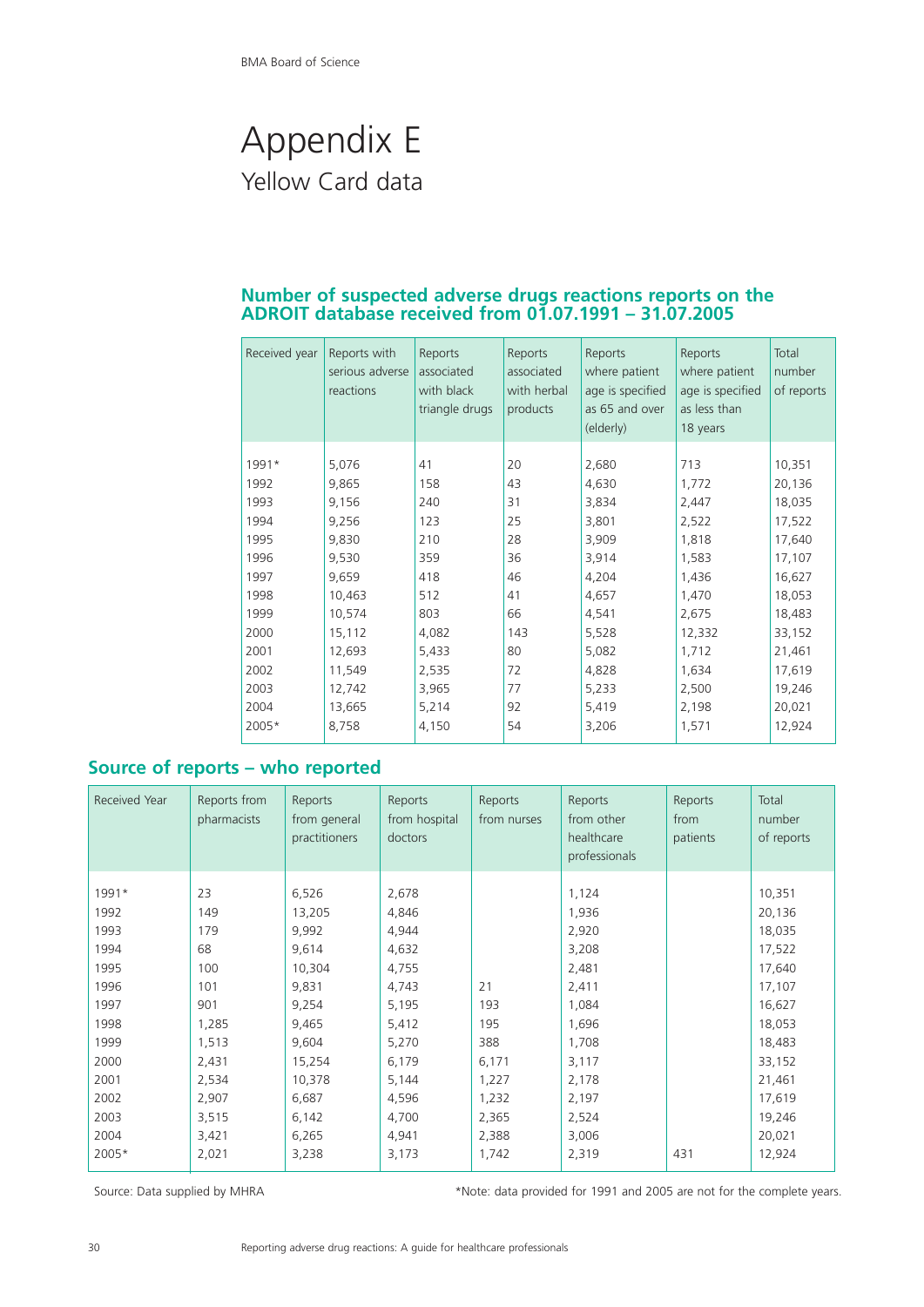# References

- 1 BMA (1996) *Reporting adverse drug reactions a BMA policy document*. London: BMA.
- 2 Rawlins M (1994) Pharmacovigilance: paradise lost, regained or postponed? *Journal of the Royal College of Physicians of London* **29**:1.
- 3 BMA (2005) *Over-the-counter medication*. London: BMA. At www.bma.org.uk/ap.nsf/Content/OTCmedication?OpenDocument&Highlight=2,over,counter (accessed March 2006).
- 4 MHRA website, *Safety information: What to report*. At
- www.mhra.gov.uk/home/idcplg?IdcService=SS\_GET\_PAGE&nodeId=750 (accessed March 2006)
- 5 British National Formulary (2005) *BNF49*. London: British Medical Association and the Royal Pharmaceutical Society of Great Britain.
- 6 MHRA website, *Safety information: What to report, Causality*. At www.mhra.gov.uk/home/idcplg?IdcService=SS\_GET\_PAGE&nodeId=754 (accessed March 2006)
- 7 PRODIGY Guidance adverse drug reactions. At www.prodigy.nhs.uk/ProdigyKnowledge/Guidance/WholeGuidanceView.aspx?GuidanceId=372 73 (accessed March 2006).
- 8 Pirmohamed M, Breckendridge A & Kitteringham N et al (1998) Fortnightly review, Adverse drug reactions. *BMJ* **316**: 1295-8.
- 9 Pirmohamed M, James S & Meakin S et al (2004) Adverse drug reactions as cause of admission to hospital: prospective analysis of 18,820 patients. *BMJ* **329**: 15-9.
- 10 Lazarou J, Pomeranz H & Corey P (1998) Incidence of Adverse Drug Reactions in Hospitalized Patients, A mete-analysis of prospective studies. *JAMA* **279**: 15 1200-5.
- 11 Pirmohammed M (2006) personal communication.
- 12 Gandhi T, Weingart S & Borus J et al (2003) Adverse drug events on ambulatory care. *New England Journal of Medicine* **348**: 16.
- 13 World Health Organisation (2004) *WHO policy perspectives on medicines pharmacovigilance: ensuring the safe use of medicines.* Geneva: WHO.
- 14 Striker B & Psaty B (2004) Detection, verification, and quantification of adverse drug reactions. *BMJ* **329**: 44-7.
- 15 MHRA website, *How we regulate: Medicines in Children*. At www.mhra.gov.uk/home/idcplg?IdcService=SS\_GET\_PAGE&nodeId=132 (accessed March 2006).
- 16 The Academy of Medical Sciences (2005) *Safer Medicines*. UK: The Academy of Medical Sciences.
- 17 GMC (2001) *Good medical practice* (3e). London: General Medical Council.
- 18 Davis S & Coulson R (1999) Community pharmacist reporting of suspected ADRs: the first year of the yellow card demonstration scheme. *Pharmaceutical Journal* **263**: 7071.
- 19 Van Grootheest K, Olsson S & Couper M et al (2004) Pharmacists' role in reporting adverse drug reactions in an international perspective. *Pharmacoepidemiology and Drug Safety* **13**: 457-464.
- 20 Morrison-Griffiths S, Walley T & Park B et al (2003) Reporting of adverse drug reactions by nurses. *The Lancet* **361**:1347.
- 21 MHRA website, *Safety information: Healthcare professional reporting, Black Triangle Scheme.* At www.mhra.gov.uk/home/idcplg?IdcService=SS\_GET\_PAGE&nodeId=748 (accessed March 2006)
- 22 MRHA website, *Safety information: Safety warnings and messages for medicines*. At www.mhra.gov.uk/home/idcplg?IdcService=SS\_GET\_PAGE&useSecondary=true&ssDocName=C ON2015714&ssTargetNodeId=221 (accessed March 2006).
- 23 MHRA/CSM (2003) Possible interaction between warfarin and cranberry juice. *Current Problems in Pharmacovigilance* **29**: 8.
- 24 MHRA/CSM (2004) Interaction between warfarin and cranberry juice: new advice. *Current Problems in Pharmacovigilance* **30**: 10.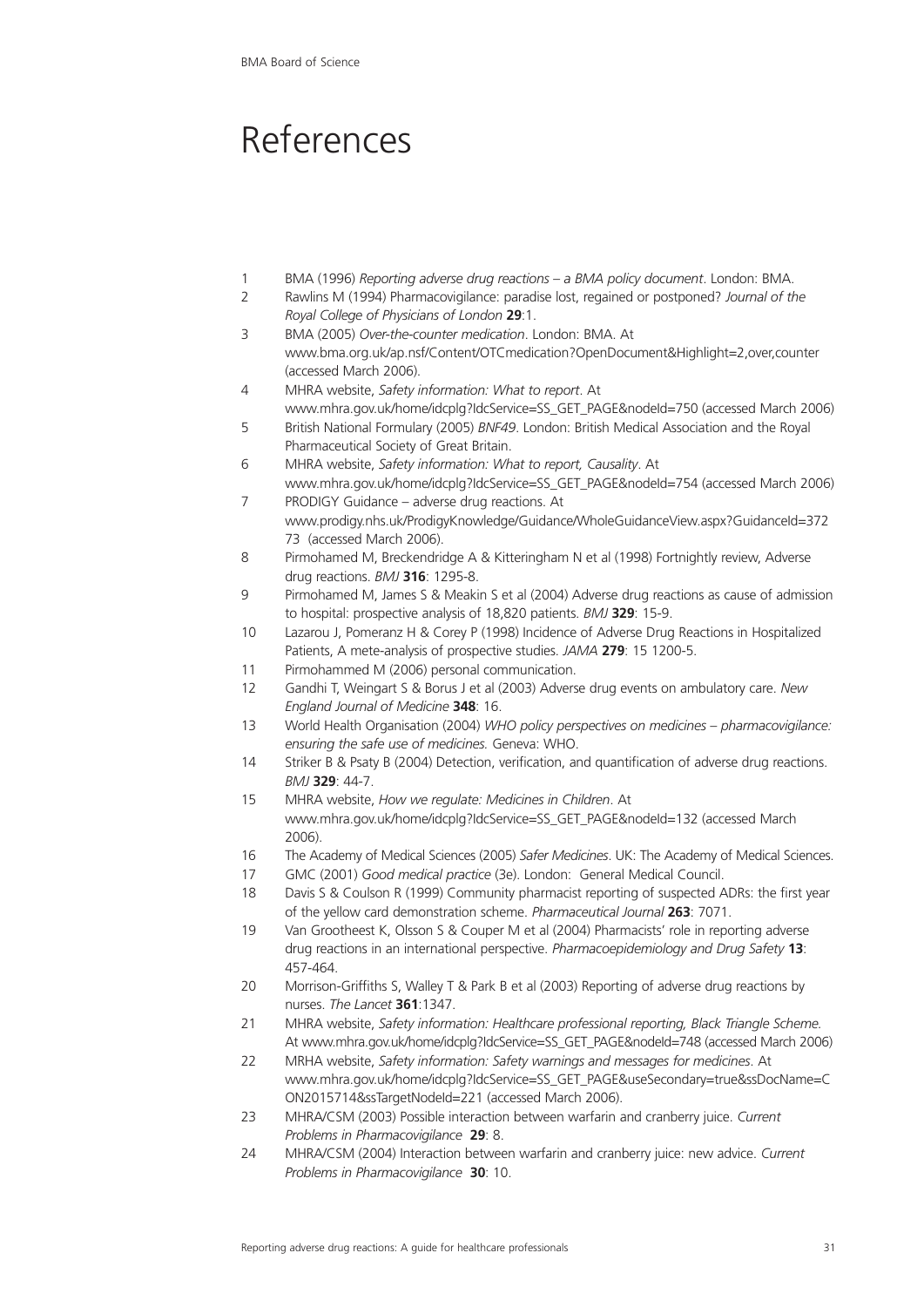- 25 BNF for Children website at www.bnfc.org (accessed March 2006).
- 26 Lee A (ed) (2005) *Adverse drug reactions*. UK: Pharmaceutical press.
- 27 De Smet PAGM (2002) Herbal remedies. *N Eng J Med* **347**: 2046-56.
- 28 Medicines Control Agency (2002) Consultation letter MLX 286: Proposals to prohibit the herbal ingredient Kava-kava (*Piper methysticum*) in unlicensed medicines. At www.mhra.gov.uk/home/groups/comms-ic/documents/publication/con007613.pdf (accessed March 2006).
- 29 Report of an Independent Review of Access to the Yellow Card Scheme (2004). London: TSO. At www.mhra.gov.uk/home/groups/comms-ic/documents/websiteresources/con2015008.pdf (accessed March 2006).
- 30 http://medguides.medicines.org.uk/mip.aspx (accessed March 2006).
- 31 Data Protection Act 1998: www.hmso.gov.uk/acts/acts1998/19980029.htm
- 32 MHRA website, *Safety information: Patient reporting*. At
- www.mhra.gov.uk/home/idcplg?IdcService=SS\_GET\_PAGE&nodeId=755 (accessed March 2006). 33 MHRA website, *Safety information: What happens to a Yellow Card*. At
- www.mhra.gov.uk/home/idcplg?IdcService=SS\_GET\_PAGE&nodeId=623 (accessed March 2006) 34 Jefferys D, Leakey D & Lewis J et al (1998) New active substances authorised in the United
- Kingdom between 1972 and 1994. *British Journal of Clinical Pharmacology* **45**: 151-6. 35 Department of Health, Public Health Link website at
- www.info.doh.gov.uk/doh/embroadcast.nsf (accessed March 2006).
- 36 MHRA website, *Safety information: How we monitor the safety of products, Devices*. At www.mhra.gov.uk/home/idcplg?IdcService=SS\_GET\_PAGE&nodeId=280 (accessed 2006).
- 37 General Practice Research Database website at www.gprd.com/home (accessed March 2006)
- 38 Drug Safety Research Unit (DRSU) website at www.drsu.org (accessed March 2006).
- 39 The Tayside Medicines Monitoring Unit (MEMO) website at www.dundee.ac.uk/memo (accessed March 2006)
- 40 The Health Improvement Network (THIN) website at www.thin-uk.com (accessed March 2006).
- 41 QResearch website at www.nottingham.ac.uk/~mczqres (accessed March 2006).
- 42 General Practice Research Database website, *Services and products: price plans*. At www.gprd.com/serviceofferings/priceplan.asp (accessed March 2006).
- 43 Medical Research Council website at www.mrc.ac.uk/index/current-research/currentresources/research\_gprd (accessed March 2006).
- 44 Eudravigilance website at http://eudravigilance.emea.eu.int/human/index.asp (accessed March 2006).
- 45 WHO Programme for International Drug Monitoring website at www.whoumc.org/DynPage.aspx?id=13140&mn=1514 (accessed March 2006).
- 46 Wong I (1999) Pharmacovigilance resources in the United Kingdom. *Pharmaceutical Journal* **263**: 7059.
- 47 Heeley E, Riley J, & Layton D et al (2001) Prescription-event monitoring and reporting adverse drug reactions. *The Lancet* **358**: 1872-3.
- 48 Inman WHW (1976) Detection and investigation of drug safety problems (eds) Gent M & Shagamatsu I. In *Epidemiological issues in reported drug induced illnesses*. Canada: McMaster University Library Press.
- 49 Belton K, Lewis S & Payne S et al (1995) Attitudinal survey of adverse drug reaction reporting by medical practitioners in the United Kingdom. *British Journal of Clinical Pharmacology*  **39**: 223-6.
- 50 Herdeiro M, Polonia J & Gestal-Otero J et al (2004) Factors that influence spontaneous reporting of adverse drug reactions: a model centralized in the medical profession. *Journal of evaluation in clinical practice* **10**: 4.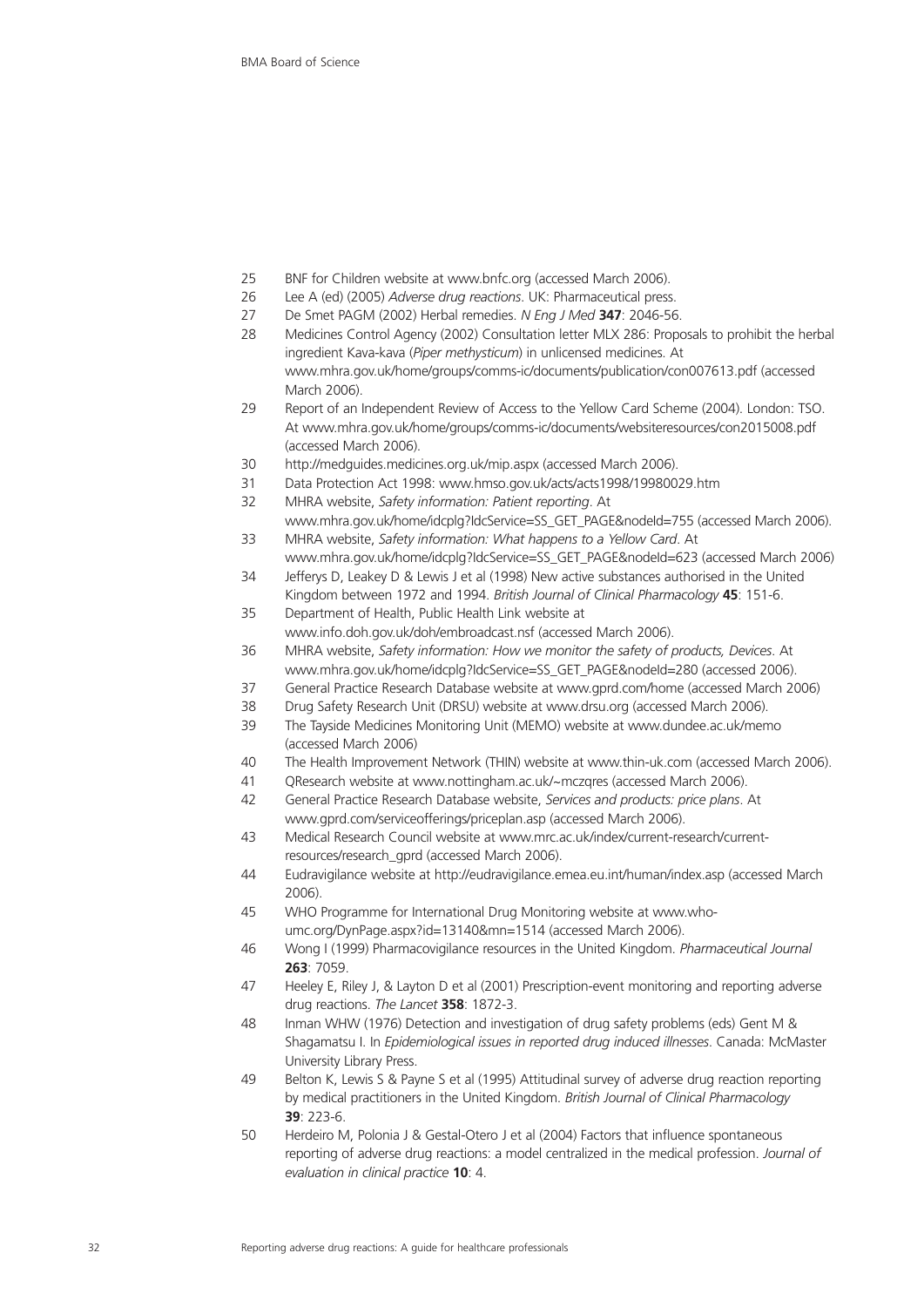- 51 Figueiras A, Tato F & Fontainas J et al (2001) Physicians' attitudes towards voluntary reporting of adverse drug events. *Journal of evaluation in clinical practice* **7**: 4.
- 52 Elland I, Belton, K & van Grootheest A et al (1999) Attitudinal survey of voluntary reporting of adverse drug reactions. *British Journal of Clinical Pharmacology* **48**: 623-7.
- 53 Bracchi R, Houghton J & Woods F et al (2005) A distance-learning programme in pharmacovigilance linked to educational credits is associated with improved reporting of suspected adverse drug reactions via the UK yellow card scheme. *British Journal of Clinical Pharmacology* **60**: 2, 221-3.
- 54 Cox A, Marriott J & Wilson K (2004) Adverse drug reaction teaching in UK undergraduate medical and pharmacy programmes. *Journal of Clinical Pharmacy and Therapeutics* **29**: 31-5.
- 55 Maxwell S & Walley T (2003) Teaching safe and effective prescribing in UK medical schools: a core curriculum for tomorrow's doctors. *British Journal of Clinical Pharmacology* **55**: 496-503.
- 56 Corry M, Bonner M & McEntee S et al (1999) Hospitals do not inform GPs about medication that should be monitored. *Family Practice* **17**: 3.
- 57 Cockayne N, Duguid M & Shenfield G (2004) Health professionals rarely record history of complementary and alternative medicines. *British Journal of Clinical Pharmacology* **59**: 2, 254-8
- 58 British Heart Foundation website at www.bhf.org.uk/professionals/index.asp?secID=15&secondlevel=471&thirdlevel=1514&artID =7240 (accessed January 2006).
- 59 Email correspondence with Jeremy Thorp, Director of Business Requirements, Technology Office, NHS Connecting for Health (October 2005).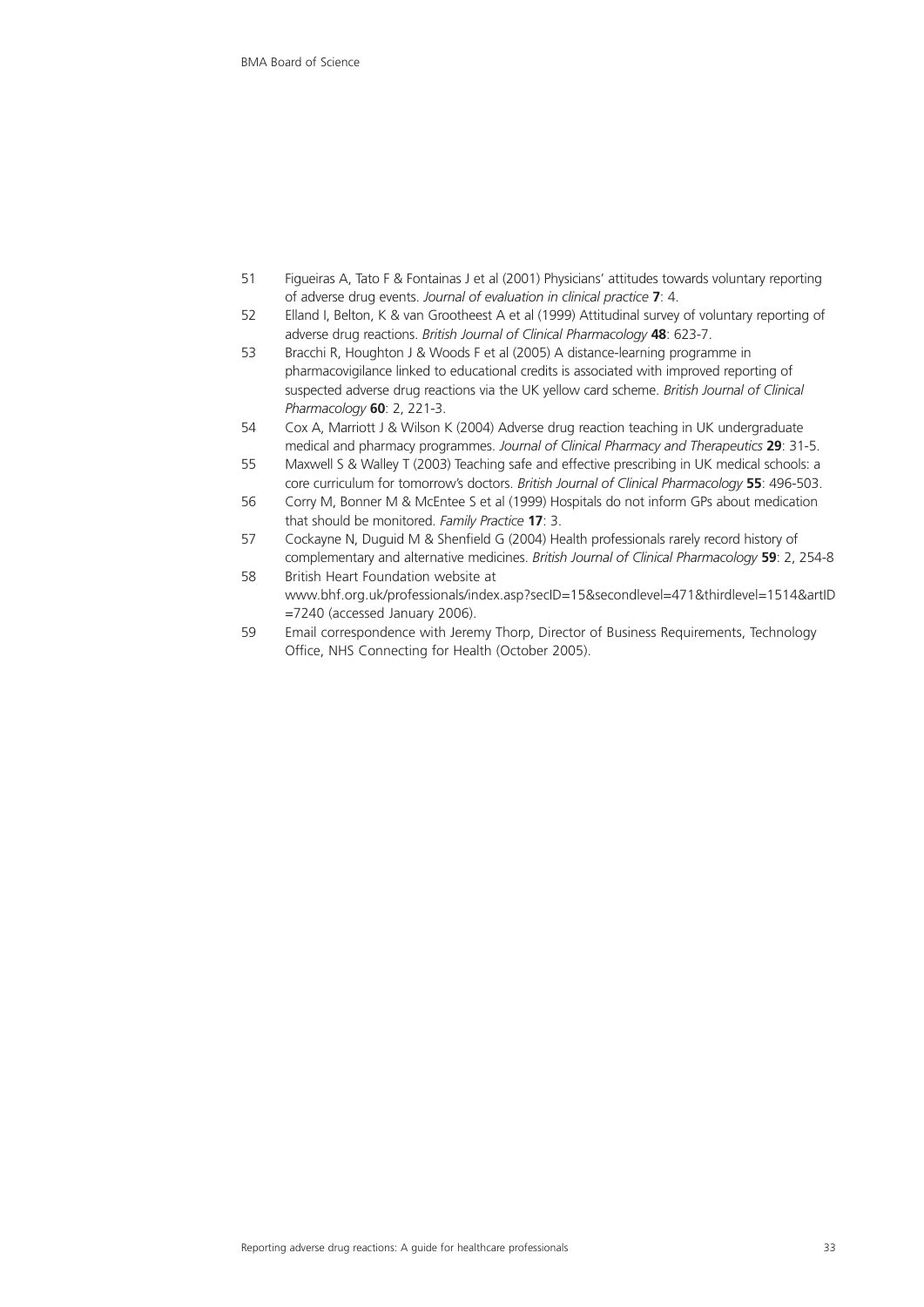# Board of Science publications

| 2006 | Tackling STIs - examples of good practice<br>STI update 2006<br>Healthcare associated infections: a guide for healthcare professionals                                                                                                                                                                                           |
|------|----------------------------------------------------------------------------------------------------------------------------------------------------------------------------------------------------------------------------------------------------------------------------------------------------------------------------------|
| 2005 | Vaccine development (web resource)<br>Population screening and genetic testing<br>Mobile phones and health - an update<br>Rural health: Healthcare in a rural setting<br>STI update 2005<br>Binge drinking (web briefing)<br>Hepatitis B vaccination in childhood<br>Over-the-counter medication<br>Preventing childhood obesity |
| 2004 | Infectious diseases (web resource)<br>Cycle helmets - A BMA position paper<br>Biotechnology, weapons & humanity II<br>Smoking and reproductive life<br>Diabetes mellitus: an update for healthcare professionals<br>Impact of flying on passenger health                                                                         |
| 2003 | Sunbeds (web resource)<br>Housing & health: Building for the future<br>Health & ageing (web resource)<br>Childhood immunisation: A guide for healthcare professionals<br>Adolescent health                                                                                                                                       |
| 2002 | Sexually transmitted infections<br>Drug driving (web resource)<br>Drugs in sport: The pressure to perform<br>Asylum seekers: Meeting their healthcare needs.<br>Towards smokefree public places                                                                                                                                  |
|      | Copies of these and other reports can be obtained from:<br>Science and Education Department<br><b>British Medical Association</b><br><b>BMA House</b><br>Tavistock Square<br>London<br>WC1H 9JP<br>Tel: +44 (0) 20 7383 6164<br>Fax: +44 (0) 20 7383 6383<br>Email: info.science@bma.org.uk<br>www.bma.org.uk                    |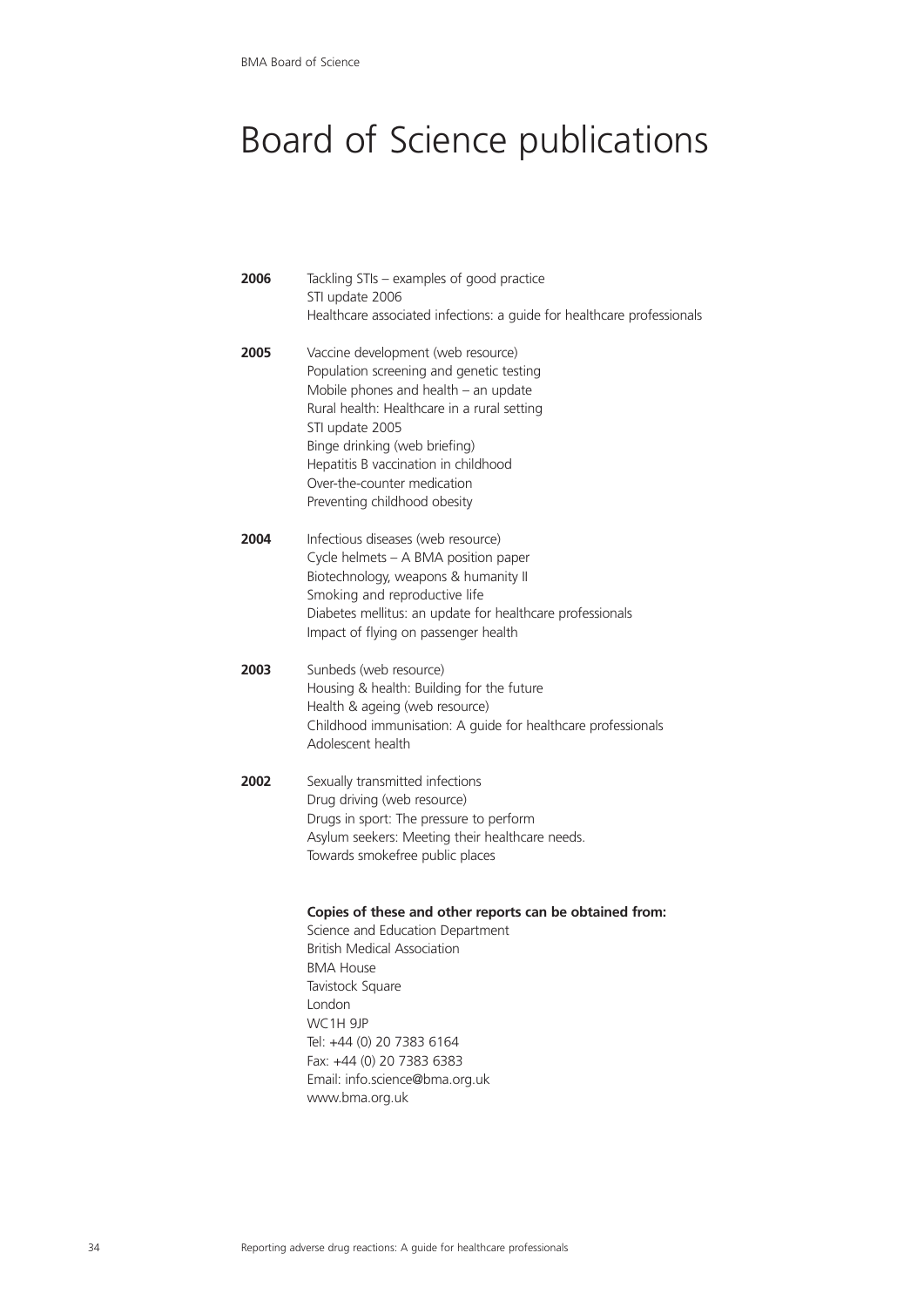BMA Board of Science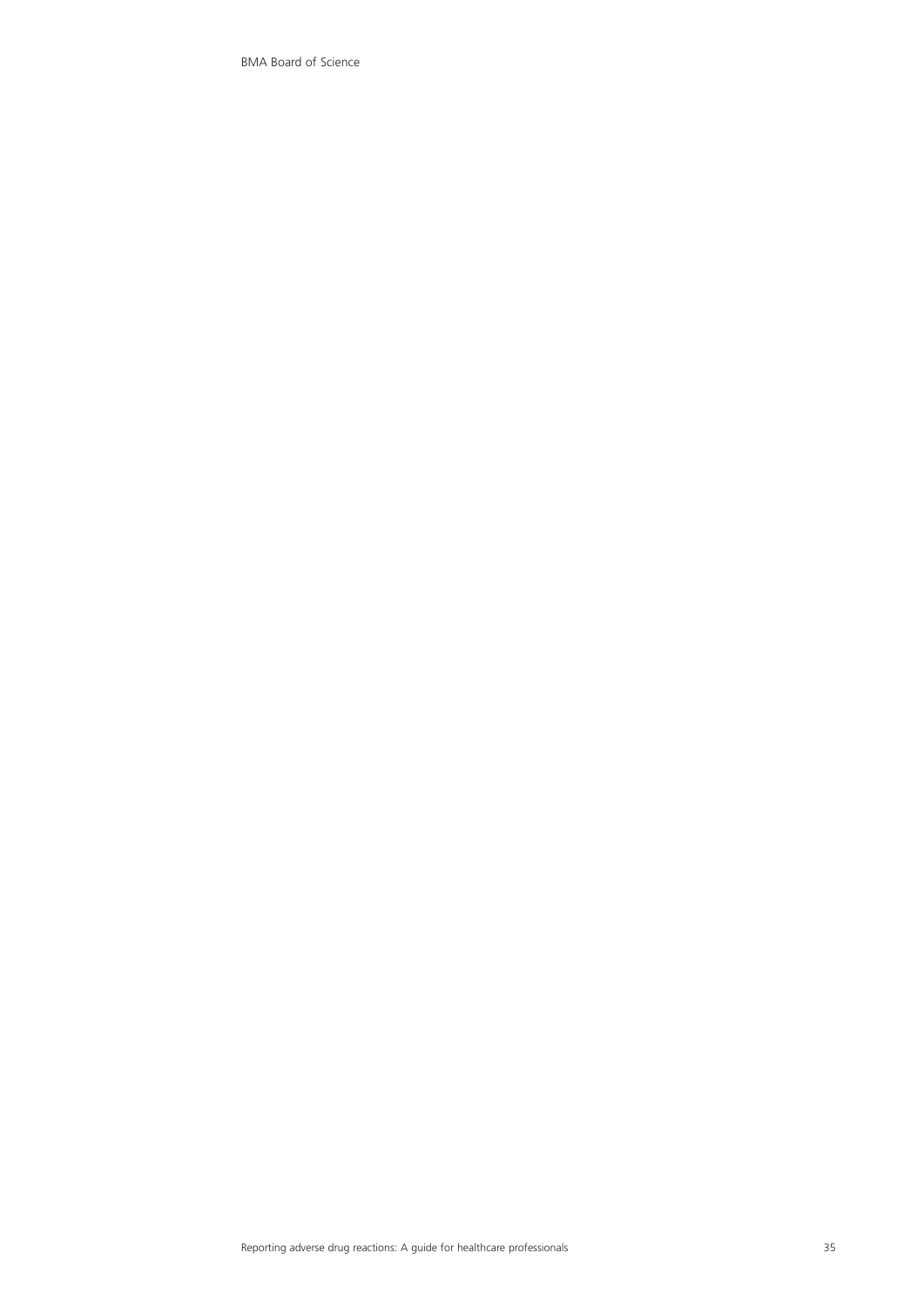BMA Board of Science